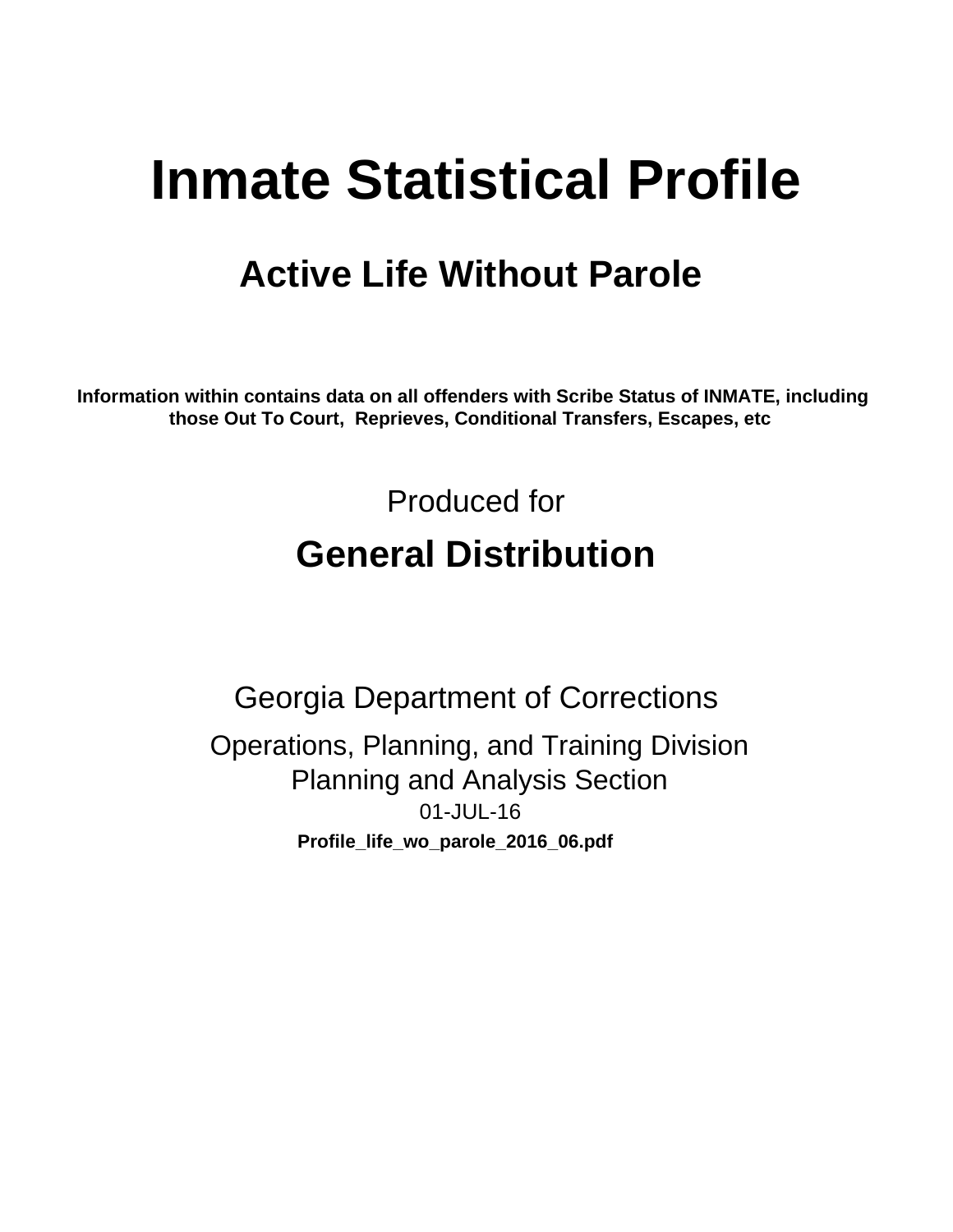## **Inmate Statistical Profile 01-JUL-16**

Contents

**Active Life Without Parole** 

Produced for General Distribution

## **Table of Contents**

| <b>Demographic information</b>                                       |
|----------------------------------------------------------------------|
| 4 Current age, broken out in ten year age groups                     |
| 5 Race group                                                         |
| 6 Marital status, self-reported at entry to prison                   |
| 7 Number of children, self-reported at entry to prison               |
| 8 Religious affiliation, self-reported at entry to prison            |
| 9 Home county - self-reported at entry to prison                     |
| 13 Employment status before prison, self-reported at entry to prison |
| 14 Age at admission                                                  |
| 16 Height, measured at entry to prison                               |
| 17 Weight, measured at entry to prison                               |
| 18 Military service                                                  |
| <b>Correctional information</b>                                      |
| 19 Type of admission to prison                                       |
| 20 Current / last supervision level                                  |
| 21 Current / last institution type                                   |
| 22 Institution type - transitional centers                           |
| 23 Institution type - county prisons                                 |
| 24 Institution type - state prisons                                  |
| 25 Institution type - private prisons                                |
| 26 Institution type - inmate boot camp                               |
| 27 Number of disciplinary reports                                    |
| 28 Number of transfers                                               |
| 29 Number of escapes                                                 |
| 30 Time served in current (or last) institution                      |
| <b>Educational, psychological and physical information</b>           |
| 31 Highest grade level attained                                      |
| 32 Culture fair IQ scores                                            |
| 33 Wide Range Achievement Test (WRAT) reading score                  |
| 34 Wide Range Achievement Test (WRAT) math score                     |
| 35 Wide Range Achievement Test (WRAT) spelling score                 |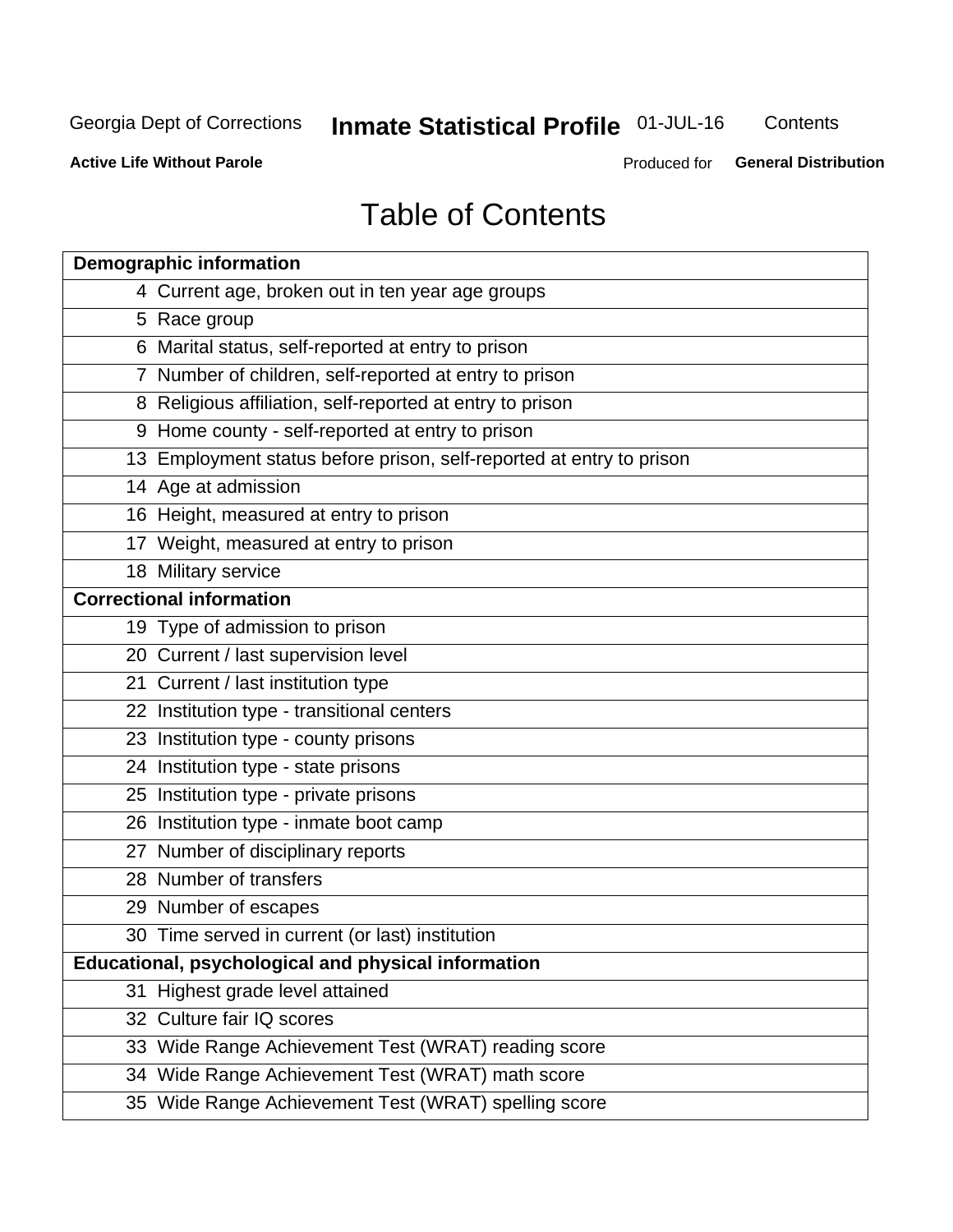## **Inmate Statistical Profile 01-JUL-16**

Contents

**Active Life Without Parole** 

Produced for General Distribution

## **Table of Contents**

| <b>Educational, psychological and physical information</b>       |
|------------------------------------------------------------------|
| 36 Current / last mental health treatment level                  |
| 37 PULHESDWIT medical scale - 'P' overall condition ('P'hysical) |
| 38 PULHESDWIT medical scale - 'U' upper body                     |
| 39 PULHESDWIT medical scale - 'L' lower body                     |
| 40 PULHESDWIT medical scale - 'H' hearing                        |
| 41 PULHESDWIT medical scale - 'E' vision                         |
| 42 PULHESDWIT medical scale -'S' psychiatric                     |
| 43 PULHESDWIT medical scale - 'D' dental                         |
| 44 PULHESDWIT medical scale - 'W' work ability                   |
| 45 PULHESDWIT medical scale - 'I' impairment                     |
| 46 PULHESDWIT medical scale - 'T' transportability               |
| <b>Crimes and criminal history information</b>                   |
| 47 Number of prior Georgia incarcerations                        |
| 48 Prison sentence in years                                      |
| 49 Primary offense, broken out into felonies vs misdemeanors     |
| 50 Primary offense, broken out into six broad crime categories   |
| 51 Primary offense, detailed offense code                        |
| 52 County of conviction of primary offense                       |
| 56 Circuit of conviction of primary offense                      |
| 58 Years served (jail + prison) in this incarceration            |
| <b>Medical information</b>                                       |
| 59 Results of most recent HIV test                               |
| 60 Results of most recent tuberculosis test                      |
| 61 Results of most recent syphilis test                          |
| 62 Results of most recent Hepatitis-C test                       |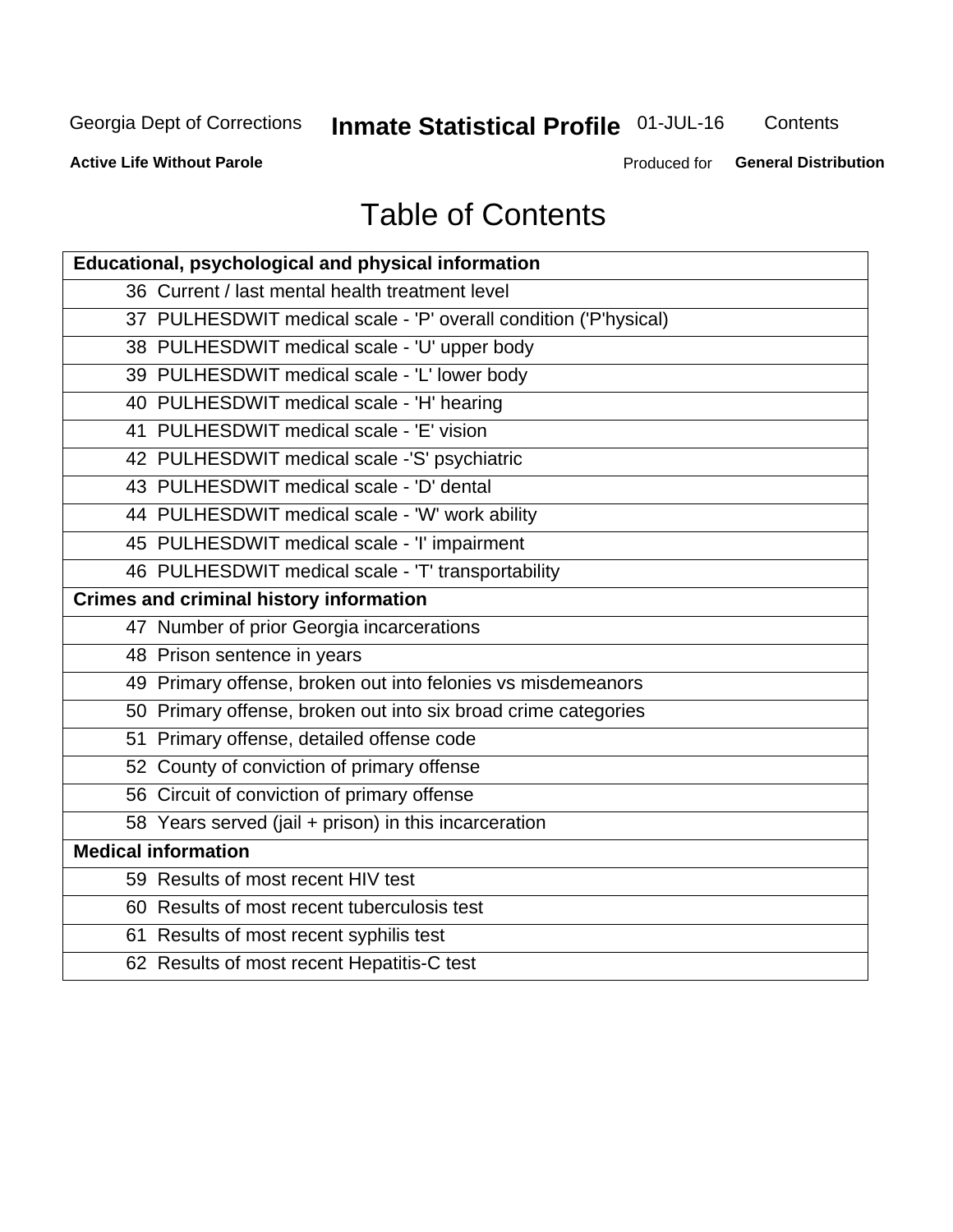### **Active Life Without Parole**

### Produced for General Distribution

## Current age, broken out in ten-year age groups

COL % - percent each COUNT is of its particular column

|                          | <b>Male</b>  |        |         | <b>Female</b>   |        |       | <b>Total</b> |        |
|--------------------------|--------------|--------|---------|-----------------|--------|-------|--------------|--------|
| <b>Current Age</b>       | <b>Count</b> | Col %  | Row %   | <b>Count</b>    | Col %  | Row % | <b>Total</b> | Col %  |
| <b>Teens (1-19)</b>      | 3            | 0.25%  | 100.00% |                 |        |       | 3            | 0.25%  |
| <b>Twenties (20-29)</b>  | 189          | 16.02% | 95.45%  | 9               | 20.45% | 4.55% | 198          | 16.18% |
| Thirties (30-39)         | 325          | 27.54% | 96.15%  | 13 <sub>1</sub> | 29.55% | 3.85% | 338          | 27.61% |
| <b>Forties (40-49)</b>   | 324          | 27.46% | 96.14%  | 13              | 29.55% | 3.86% | 337          | 27.53% |
| <b>Fifties (50-59)</b>   | 234          | 19.83% | 96.69%  | 8               | 18.18% | 3.31% | 242          | 19.77% |
| <b>Sixties (60-69)</b>   | 84           | 7.12%  | 98.82%  |                 | 2.27%  | 1.18% | 85           | 6.94%  |
| Seventy + (70 and above) | 21           | 1.78%  | 100.00% |                 |        |       | 21           | 1.72%  |
| <b>Total Reported</b>    | 1,180        | 100%   | 96.41%  | 44              | 100%   | 3.59% | 1,224        | 100%   |

| <b>informed</b><br>m.  |      |      |
|------------------------|------|------|
| $f \wedge f \wedge f'$ | ,180 | ,224 |

| <b>Mean</b><br>(average) | 42.48    | 39.43 | 42.37 |
|--------------------------|----------|-------|-------|
| Median (middle)          |          | 39.5  |       |
| Mode<br>(most frequent)  | 25<br>vu |       | 35    |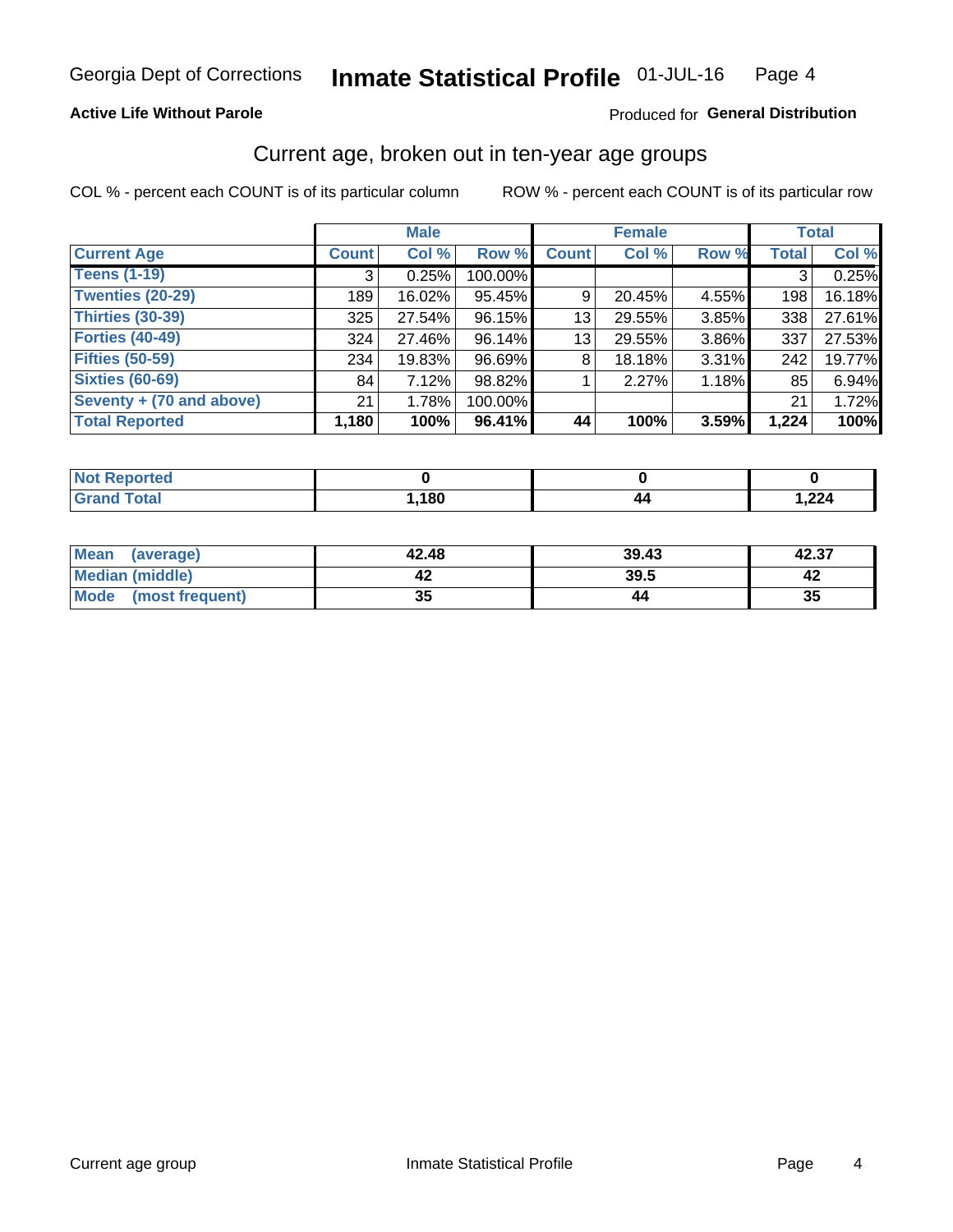#### **Inmate Statistical Profile 01-JUL-16** Page 5

### **Active Life Without Parole**

Produced for General Distribution

## Race group

COL % - percent each COUNT is of its particular column

|                              |              | <b>Male</b> |                    |    | <b>Female</b> |       |       | <b>Total</b> |  |
|------------------------------|--------------|-------------|--------------------|----|---------------|-------|-------|--------------|--|
| <b>Race Group</b>            | <b>Count</b> | Col %       | <b>Row % Count</b> |    | Col %         | Row % | Total | Col %        |  |
| <b>White</b>                 | 259          | 21.95%      | 94.18%             | 16 | 36.36%        | 5.82% | 275   | 22.47%       |  |
| <b>Black</b><br>$\mathbf{2}$ | 892          | 75.59%      | 97.17%             | 26 | 59.09%        | 2.83% | 918   | 75.00%       |  |
| <b>Other</b><br>5.           |              | .08%        | 100.00%            |    |               |       |       | .08%         |  |
| <b>Asian</b><br>6            | 4            | $.34\%$     | 100.00%            |    |               |       | 4     | .33%         |  |
| <b>Hispanic</b><br>10        | 24           | 2.03%       | 92.31%             | 2  | 4.55%         | 7.69% | 26    | 2.12%        |  |
| <b>Total Reported</b>        | 1,180        | 100%        | 96.41%             | 44 | 100%          | 3.59% | 1,224 | 100%         |  |

| rted         |      |    |       |
|--------------|------|----|-------|
| <b>cotal</b> | ,180 | 44 | 1,224 |

| M | - - - |  |
|---|-------|--|
|   |       |  |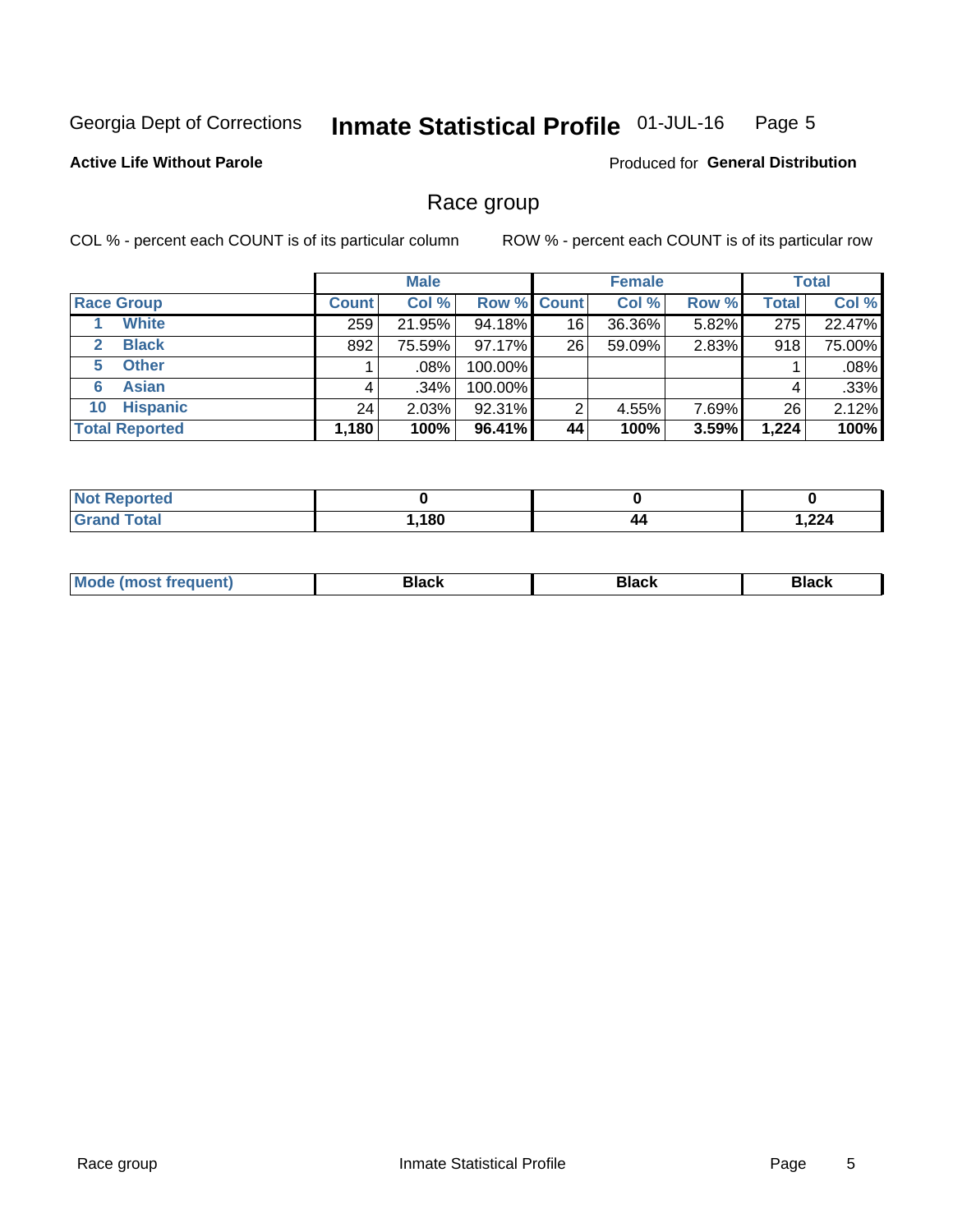#### Inmate Statistical Profile 01-JUL-16 Page 6

**Active Life Without Parole** 

### Produced for General Distribution

## Marital status, self-reported at entry to prison

COL % - percent each COUNT is of its particular column

|                            | <b>Male</b>     |        |        | <b>Female</b> |        |        | <b>Total</b> |        |
|----------------------------|-----------------|--------|--------|---------------|--------|--------|--------------|--------|
| <b>Marital Status</b>      | <b>Count</b>    | Col %  | Row %  | <b>Count</b>  | Col %  | Row %  | <b>Total</b> | Col %  |
| <b>Unknown</b><br>$\bf{0}$ |                 | .59%   | 87.50% |               | 2.27%  | 12.50% | 8            | .65%   |
| <b>Divorced</b><br>D       | 96              | 8.14%  | 97.96% | 2             | 4.55%  | 2.04%  | 98           | 8.01%  |
| <b>Married</b><br>М        | 163             | 13.81% | 95.88% |               | 15.91% | 4.12%  | 170          | 13.89% |
| <b>Separated</b><br>S      | 34              | 2.88%  | 85.00% | 6             | 13.64% | 15.00% | 40           | 3.27%  |
| <b>Unmarried</b><br>U      | 852             | 72.20% | 97.48% | 22            | 50.00% | 2.52%  | 874          | 71.41% |
| <b>Widow</b><br>W          | 28 <sub>1</sub> | 2.37%  | 82.35% | 6             | 13.64% | 17.65% | 34           | 2.78%  |
| <b>Total Reported</b>      | 1,180           | 100%   | 96.41% | 44            | 100%   | 3.59%  | 1,224        | 100%   |

| <b>Not Reported</b>              |      |     |       |
|----------------------------------|------|-----|-------|
| <b>Total</b><br><b>UI 41 I 4</b> | ,180 | /17 | 1,224 |

|--|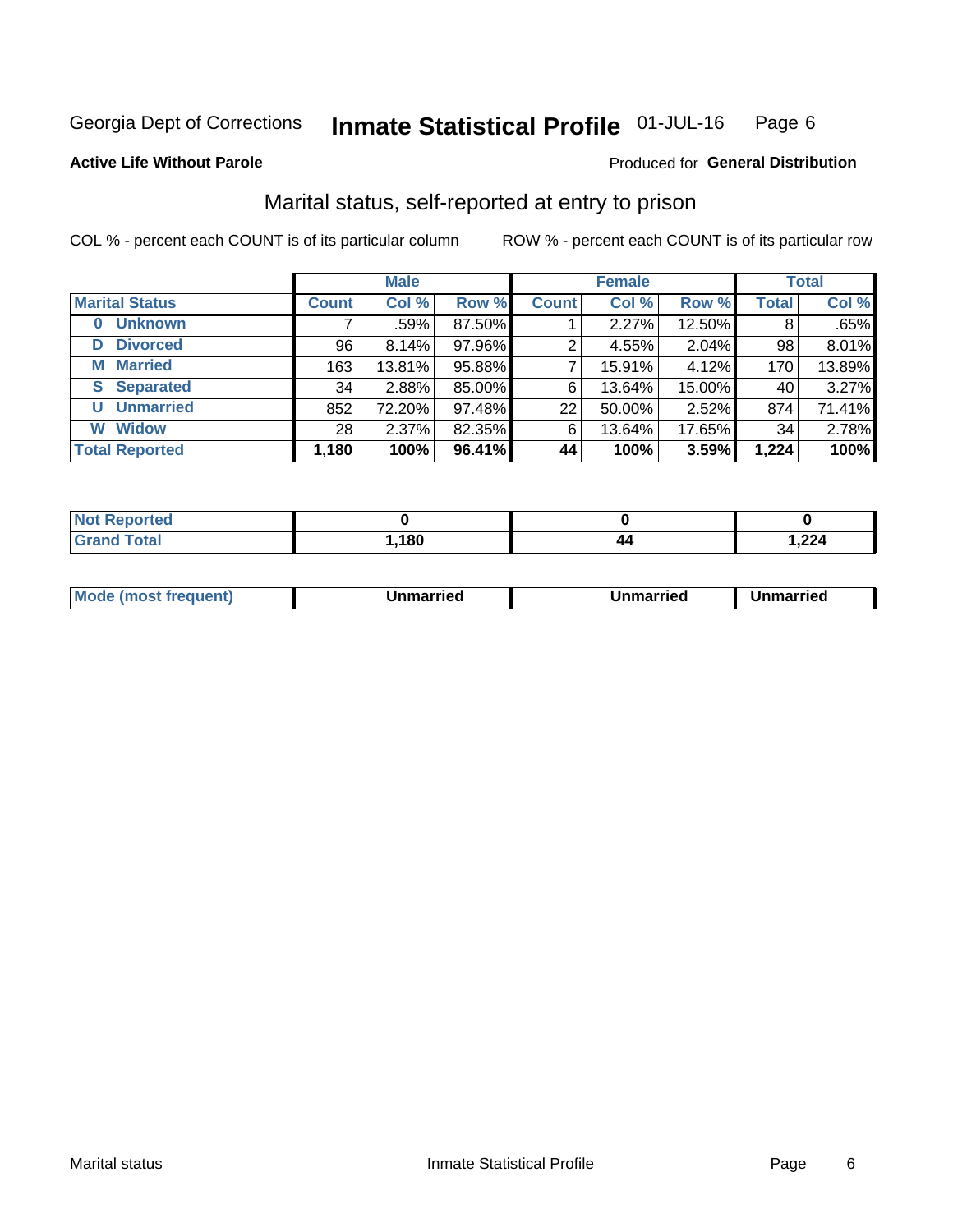#### **Inmate Statistical Profile 01-JUL-16** Page 7

#### **Active Life Without Parole**

### Produced for General Distribution

## Number of children, self reported at entry to prison

COL % - percent each COUNT is of its particular column

|                           |                | <b>Male</b> |         |              | <b>Female</b> |       |                | <b>Total</b> |
|---------------------------|----------------|-------------|---------|--------------|---------------|-------|----------------|--------------|
| <b>Number of Children</b> | <b>Count</b>   | Col %       | Row %   | <b>Count</b> | Col %         | Row % | <b>Total</b>   | Col %        |
| $\bf{0}$                  | 428            | 36.49%      | 95.75%  | 19           | 43.18%        | 4.25% | 447            | 36.73%       |
|                           | 279            | 23.79%      | 97.21%  | 8            | 18.18%        | 2.79% | 287            | 23.58%       |
| $\overline{2}$            | 197            | 16.79%      | 98.01%  | 4            | 9.09%         | 1.99% | 201            | 16.52%       |
| 3                         | 119            | 10.14%      | 94.44%  | 7            | 15.91%        | 5.56% | 126            | 10.35%       |
| 4                         | 74             | 6.31%       | 97.37%  | 2            | 4.55%         | 2.63% | 76             | 6.24%        |
| 5                         | 36             | 3.07%       | 92.31%  | 3            | 6.82%         | 7.69% | 39             | 3.20%        |
| 6                         | 19             | 1.62%       | 95.00%  |              | 2.27%         | 5.00% | 20             | 1.64%        |
| 7                         | 8              | 0.68%       | 100.00% |              |               |       | 8              | 0.66%        |
| 8                         | 5              | 0.43%       | 100.00% |              |               |       | 5              | 0.41%        |
| $\boldsymbol{9}$          | $\overline{2}$ | 0.17%       | 100.00% |              |               |       | 2              | 0.16%        |
| 10                        | 2              | 0.17%       | 100.00% |              |               |       | $\overline{2}$ | 0.16%        |
| Over 10                   | 4              | 0.34%       | 100.00% |              |               |       | 4              | 0.33%        |
| <b>Total Reported</b>     | 1,173          | 100%        | 96.38%  | 44           | 100%          | 3.62% | 1,217          | 100%         |

| rreo              |      |    |               |
|-------------------|------|----|---------------|
| المقماد<br>$\sim$ | ,180 | 44 | 0.21<br>1,444 |

| Mean (average)         | 1.54 | 1.54 |
|------------------------|------|------|
| <b>Median (middle)</b> |      |      |
| Mode (most frequent)   |      |      |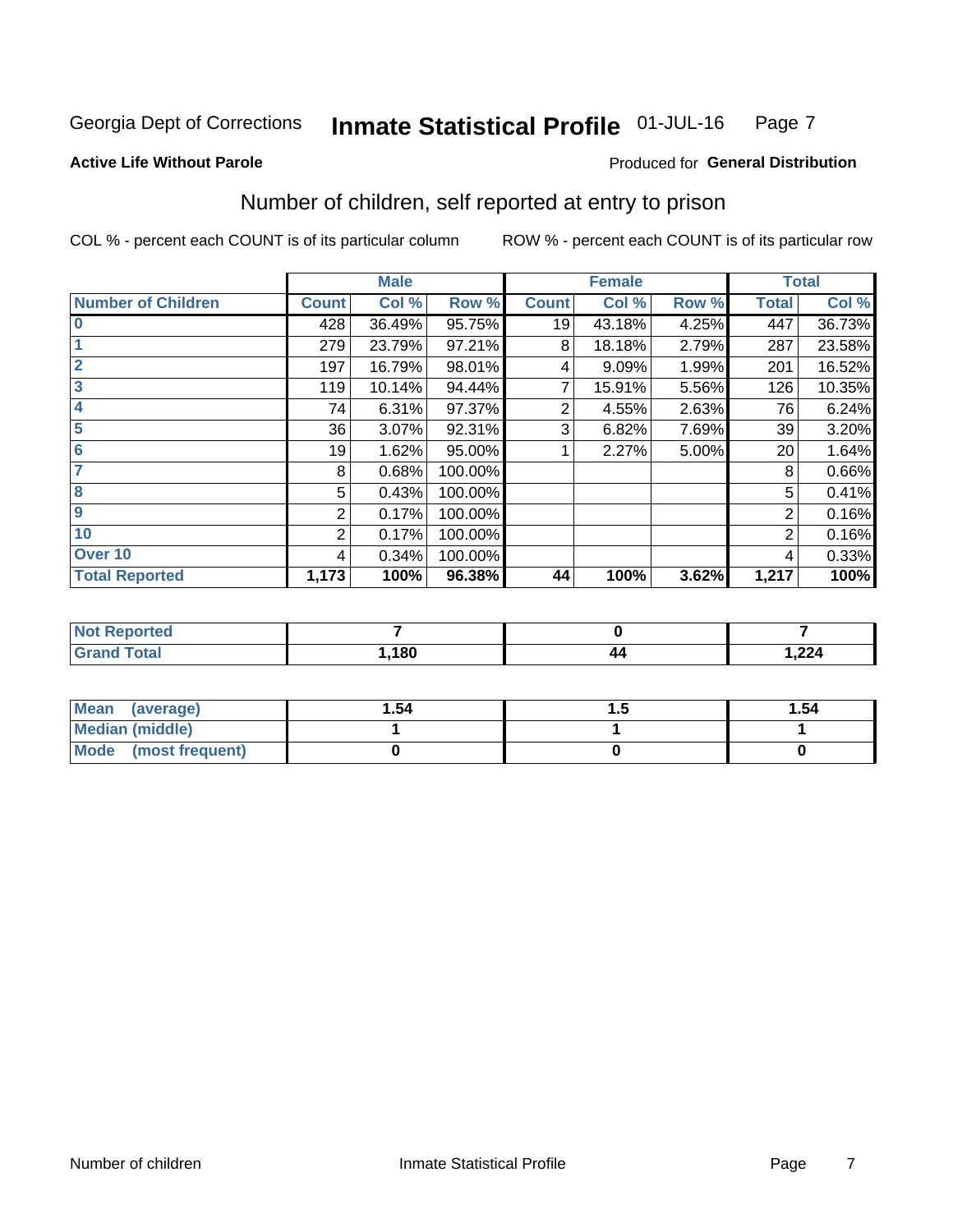#### Inmate Statistical Profile 01-JUL-16 Page 8

#### **Active Life Without Parole**

### Produced for General Distribution

## Religious affiliation, self-reported at entry to prison

COL % - percent each COUNT is of its particular column

|              |                              |                | <b>Male</b> |         |                | <b>Female</b> |        |                | <b>Total</b> |
|--------------|------------------------------|----------------|-------------|---------|----------------|---------------|--------|----------------|--------------|
|              | <b>Religious Affiliation</b> | <b>Count</b>   | Col %       | Row %   | <b>Count</b>   | Col %         | Row %  | <b>Total</b>   | Col %        |
|              | Islam                        | 59             | 9.38%       | 95.16%  | 3              | 9.38%         | 4.84%  | 62             | 9.38%        |
| $\mathbf{2}$ | <b>Catholic</b>              | 21             | 3.34%       | 87.50%  | 3              | 9.38%         | 12.50% | 24             | 3.63%        |
| 3            | <b>Baptist</b>               | 308            | 48.97%      | 93.62%  | 21             | 65.63%        | 6.38%  | 329            | 49.77%       |
| 4            | <b>Methodist</b>             | 11             | 1.75%       | 91.67%  |                | 3.13%         | 8.33%  | 12             | 1.82%        |
| 7            | <b>Chc Of God</b>            | 4              | .64%        | 100.00% |                |               |        | 4              | .61%         |
| 8            | <b>Holiness</b>              | 19             | 3.02%       | 90.48%  | 2              | 6.25%         | 9.52%  | 21             | 3.18%        |
| 9            | <b>Jewish</b>                | 2              | .32%        | 100.00% |                |               |        | $\overline{2}$ | .30%         |
| 10           | <b>Anglican</b>              |                | .16%        | 100.00% |                |               |        |                | .15%         |
| 12           | <b>Hindu</b>                 | $\overline{2}$ | .32%        | 100.00% |                |               |        | $\overline{2}$ | .30%         |
| 16           | <b>Seven D Ad</b>            | 4              | .64%        | 100.00% |                |               |        | 4              | .61%         |
| 17           | <b>Jehovah Wt</b>            | 9              | 1.43%       | 100.00% |                |               |        | 9              | 1.36%        |
| 18           | <b>Latr Day S</b>            |                | .16%        | 100.00% |                |               |        |                | .15%         |
| 20           | <b>Other Prot</b>            | 78             | 12.40%      | 97.50%  | $\overline{2}$ | 6.25%         | 2.50%  | 80             | 12.10%       |
| 96           | <b>None</b>                  | 110            | 17.49%      | 100.00% |                |               |        | 110            | 16.64%       |
|              | <b>Total Reported</b>        | 629            | 100%        | 95.16%  | 32             | 100%          | 4.84%  | 661            | 100%         |

| тего        | 551<br>. JJ 1 | . .<br><u>. . </u> | 563                   |
|-------------|---------------|--------------------|-----------------------|
| $C = 4 - 7$ | 180           | 44                 | 1,224<br>$\mathbf{r}$ |

| <b>Mode (most frequent)</b> | 3aptist | 3aptist | Baptist |
|-----------------------------|---------|---------|---------|
|-----------------------------|---------|---------|---------|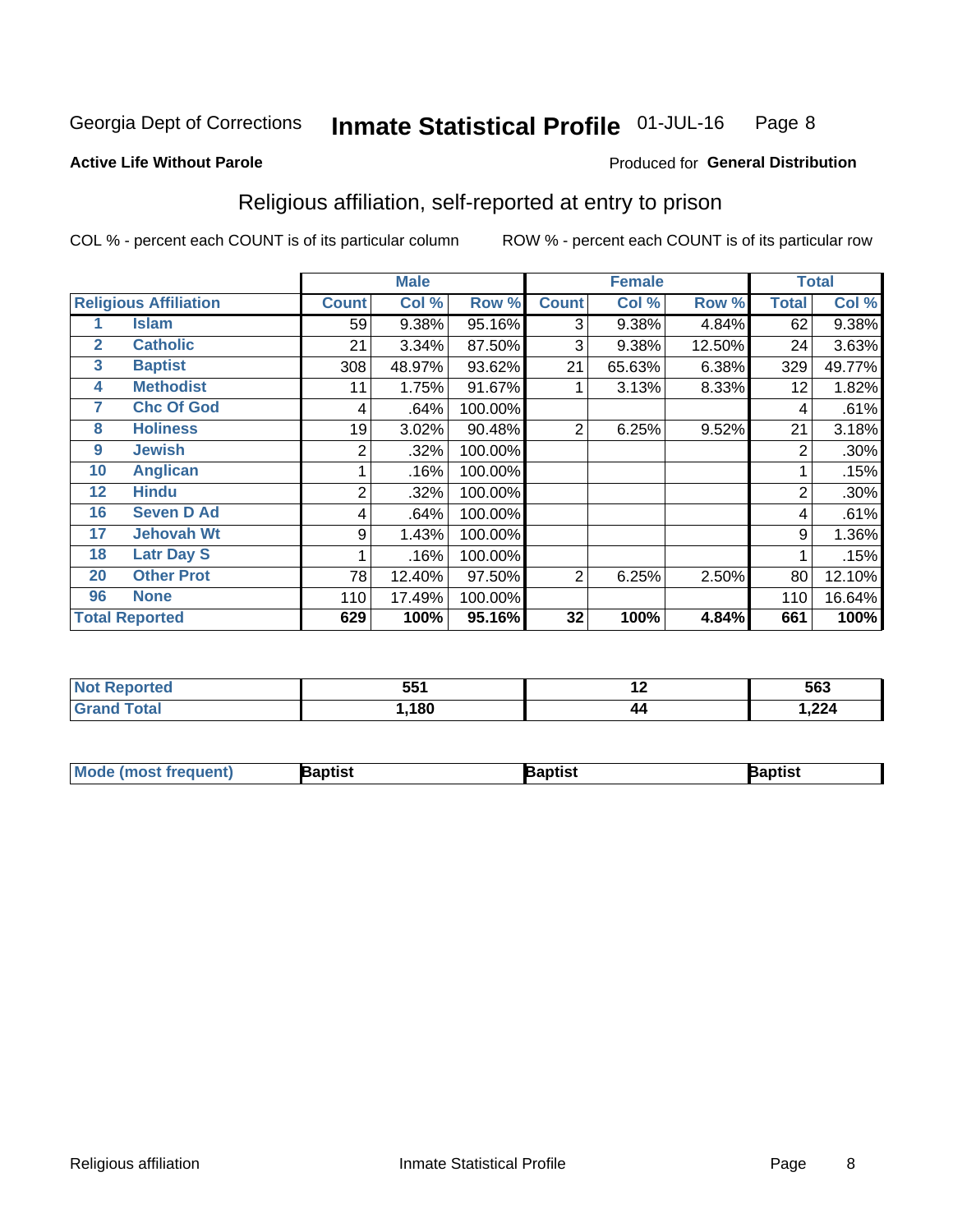#### Inmate Statistical Profile 01-JUL-16 Page 9

### **Active Life Without Parole**

### Produced for General Distribution

## Home county, self-reported at entry to prison

COL % - percent each COUNT is of its particular column

|     |                        |                  | <b>Male</b> |         |                | <b>Female</b> |        | <b>Total</b>     |        |
|-----|------------------------|------------------|-------------|---------|----------------|---------------|--------|------------------|--------|
|     | <b>Home County</b>     | <b>Count</b>     | Col %       | Row %   | <b>Count</b>   | Col %         | Row %  | <b>Total</b>     | Col %  |
| 000 | <b>Unknown</b>         | $\overline{212}$ | 17.97%      | 92.98%  | 16             | 36.36%        | 7.02%  | $\overline{228}$ | 18.63% |
| 001 | <b>Appling County</b>  | 4                | .34%        | 100.00% |                |               |        | 4                | .33%   |
| 002 | <b>Atkinson County</b> | 3                | .25%        | 100.00% |                |               |        | 3                | .25%   |
| 003 | <b>Bacon County</b>    | $\mathbf 1$      | .08%        | 100.00% |                |               |        | 1                | .08%   |
| 004 | <b>Baker County</b>    | $\mathbf 1$      | .08%        | 100.00% |                |               |        | 1                | .08%   |
| 005 | <b>Baldwin County</b>  | 3                | .25%        | 100.00% |                |               |        | 3                | .25%   |
| 007 | <b>Barrow County</b>   | $\overline{7}$   | .59%        | 100.00% |                |               |        | $\overline{7}$   | .57%   |
| 008 | <b>Bartow County</b>   | 8                | .68%        | 88.89%  | 1              | 2.27%         | 11.11% | 9                | .74%   |
| 009 | <b>Ben Hill County</b> | 6                | .51%        | 100.00% |                |               |        | 6                | .49%   |
| 010 | <b>Berrien County</b>  | $\overline{2}$   | .17%        | 100.00% |                |               |        | $\overline{2}$   | .16%   |
| 011 | <b>Bibb County</b>     | 28               | 2.37%       | 93.33%  | $\overline{2}$ | 4.55%         | 6.67%  | 30               | 2.45%  |
| 012 | <b>Bleckley County</b> | 2                | .17%        | 100.00% |                |               |        | $\overline{2}$   | .16%   |
| 013 | <b>Brantley County</b> | $\mathbf{1}$     | .08%        | 100.00% |                |               |        | 1                | .08%   |
| 014 | <b>Brooks County</b>   | $\mathbf 1$      | .08%        | 100.00% |                |               |        | 1                | .08%   |
| 016 | <b>Bulloch County</b>  | 3                | .25%        | 100.00% |                |               |        | 3                | .25%   |
| 017 | <b>Burke County</b>    | 11               | .93%        | 100.00% |                |               |        | 11               | .90%   |
| 018 | <b>Butts County</b>    | 3                | .25%        | 100.00% |                |               |        | 3                | .25%   |
| 019 | <b>Calhoun County</b>  | $\mathbf 1$      | .08%        | 100.00% |                |               |        | 1                | .08%   |
| 020 | <b>Camden County</b>   | 3                | .25%        | 75.00%  | 1              | 2.27%         | 25.00% | 4                | .33%   |
| 021 | <b>Candler County</b>  | 1                | .08%        | 100.00% |                |               |        | 1                | .08%   |
| 022 | <b>Carroll County</b>  | 3                | .25%        | 75.00%  | 1              | 2.27%         | 25.00% | 4                | .33%   |
| 023 | <b>Catoosa County</b>  | $\overline{2}$   | .17%        | 100.00% |                |               |        | $\overline{2}$   | .16%   |
| 025 | <b>Chatham County</b>  | 39               | 3.31%       | 100.00% |                |               |        | 39               | 3.19%  |
| 028 | <b>Cherokee County</b> | 4                | .34%        | 100.00% |                |               |        | 4                | .33%   |
| 029 | <b>Clarke County</b>   | 21               | 1.78%       | 100.00% |                |               |        | 21               | 1.72%  |
| 030 | <b>Clay County</b>     | 1                | .08%        | 100.00% |                |               |        | 1                | .08%   |
| 031 | <b>Clayton County</b>  | 41               | 3.47%       | 100.00% |                |               |        | 41               | 3.35%  |
| 033 | <b>Cobb County</b>     | 43               | 3.64%       | 100.00% |                |               |        | 43               | 3.51%  |
| 034 | <b>Coffee County</b>   | $\overline{c}$   | .17%        | 100.00% |                |               |        | 2                | .16%   |
| 035 | <b>Colquitt County</b> | $\overline{2}$   | .17%        | 100.00% |                |               |        | $\overline{2}$   | .16%   |
| 036 | <b>Columbia County</b> | $\overline{7}$   | .59%        | 100.00% |                |               |        | 7                | .57%   |
| 037 | <b>Cook County</b>     | 4                | .34%        | 100.00% |                |               |        | 4                | .33%   |
| 038 | <b>Coweta County</b>   | 4                | .34%        | 80.00%  | $\mathbf{1}$   | 2.27%         | 20.00% | 5                | .41%   |
| 040 | <b>Crisp County</b>    | 4                | .34%        | 100.00% |                |               |        | 4                | .33%   |
| 043 | <b>Decatur County</b>  | 4                | .34%        | 100.00% |                |               |        | 4                | .33%   |
| 044 | <b>Dekalb County</b>   | 87               | 7.37%       | 98.86%  | 1              | 2.27%         | 1.14%  | 88               | 7.19%  |
| 045 | <b>Dodge County</b>    | 1                | .08%        | 100.00% |                |               |        | 1                | .08%   |
| 046 | <b>Dooly County</b>    | $\overline{2}$   | .17%        | 100.00% |                |               |        | $\overline{2}$   | .16%   |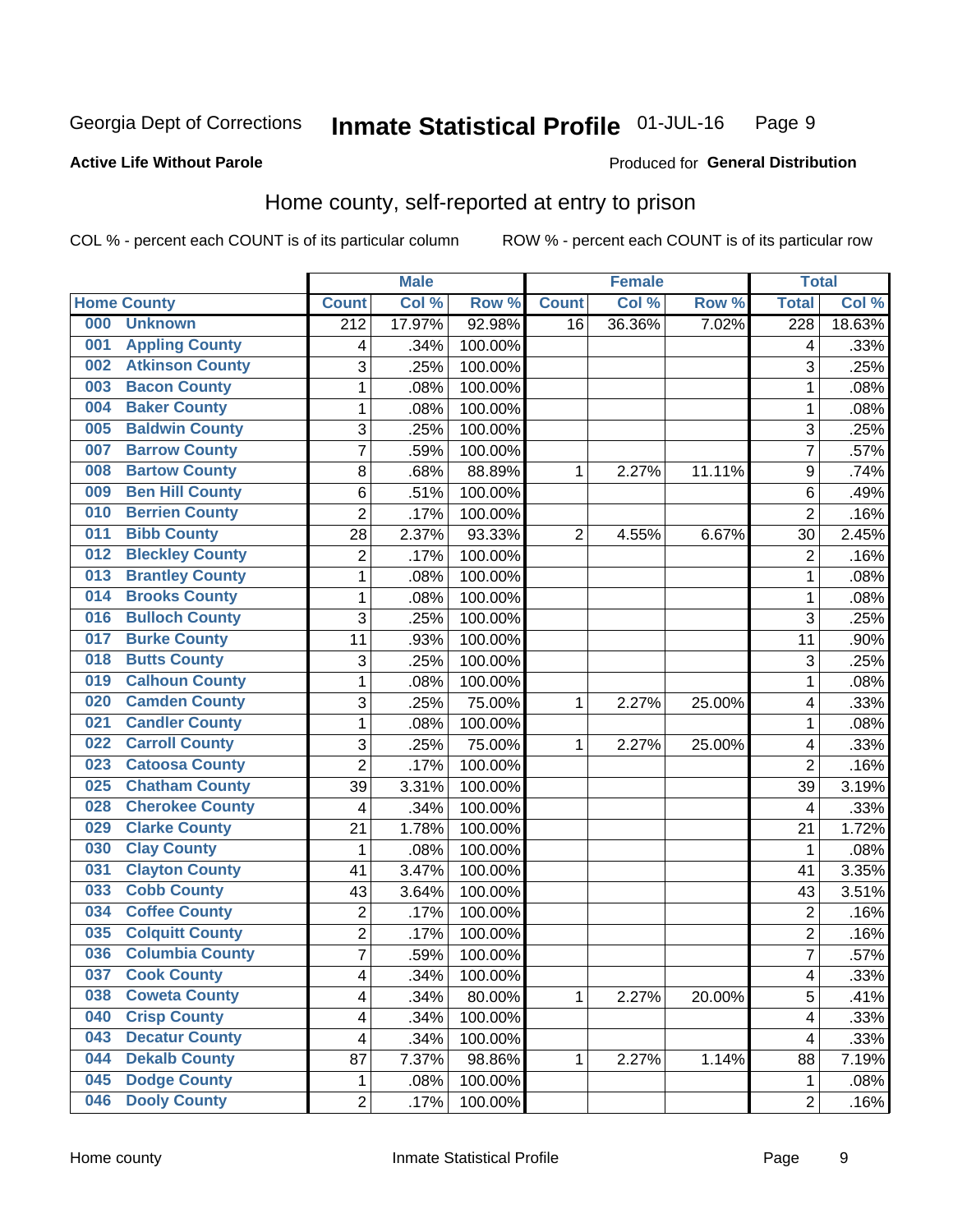#### Inmate Statistical Profile 01-JUL-16 Page 10

Produced for General Distribution

### **Active Life Without Parole**

## Home county, self-reported at entry to prison

COL % - percent each COUNT is of its particular column

|     |                          |                | <b>Male</b> |         |              | <b>Female</b> |        | <b>Total</b>   |        |
|-----|--------------------------|----------------|-------------|---------|--------------|---------------|--------|----------------|--------|
|     | <b>Home County</b>       | <b>Count</b>   | Col %       | Row %   | <b>Count</b> | Col %         | Row %  | <b>Total</b>   | Col %  |
| 047 | <b>Dougherty County</b>  | 24             | 2.03%       | 92.31%  | 2            | 4.55%         | 7.69%  | 26             | 2.12%  |
| 048 | <b>Douglas County</b>    | 15             | 1.27%       | 93.75%  | 1            | 2.27%         | 6.25%  | 16             | 1.31%  |
| 049 | <b>Early County</b>      | 2              | .17%        | 100.00% |              |               |        | $\overline{2}$ | .16%   |
| 051 | <b>Effingham County</b>  | 3              | .25%        | 100.00% |              |               |        | 3              | .25%   |
| 052 | <b>Elbert County</b>     | $\overline{c}$ | .17%        | 100.00% |              |               |        | $\overline{2}$ | .16%   |
| 053 | <b>Emanuel County</b>    | 5              | .42%        | 100.00% |              |               |        | 5              | .41%   |
| 056 | <b>Fayette County</b>    | 5              | .42%        | 100.00% |              |               |        | 5              | .41%   |
| 057 | <b>Floyd County</b>      | 16             | 1.36%       | 100.00% |              |               |        | 16             | 1.31%  |
| 058 | <b>Forsyth County</b>    | 4              | .34%        | 100.00% |              |               |        | 4              | .33%   |
| 059 | <b>Franklin County</b>   | 3              | .25%        | 75.00%  | 1            | 2.27%         | 25.00% | 4              | .33%   |
| 060 | <b>Fulton County</b>     | 151            | 12.80%      | 98.05%  | 3            | 6.82%         | 1.95%  | 154            | 12.58% |
| 061 | <b>Gilmer County</b>     | $\overline{2}$ | .17%        | 100.00% |              |               |        | $\overline{2}$ | .16%   |
| 063 | <b>Glynn County</b>      | 9              | .76%        | 100.00% |              |               |        | 9              | .74%   |
| 064 | <b>Gordon County</b>     | 3              | .25%        | 100.00% |              |               |        | 3              | .25%   |
| 066 | <b>Greene County</b>     | 3              | .25%        | 100.00% |              |               |        | 3              | .25%   |
| 067 | <b>Gwinnett County</b>   | 31             | 2.63%       | 91.18%  | 3            | 6.82%         | 8.82%  | 34             | 2.78%  |
| 068 | <b>Habersham County</b>  | 1              | .08%        | 100.00% |              |               |        | 1              | .08%   |
| 069 | <b>Hall County</b>       | 17             | 1.44%       | 94.44%  | 1            | 2.27%         | 5.56%  | 18             | 1.47%  |
| 070 | <b>Hancock County</b>    | 2              | .17%        | 100.00% |              |               |        | $\overline{2}$ | .16%   |
| 071 | <b>Haralson County</b>   | $\overline{2}$ | .17%        | 100.00% |              |               |        | $\overline{2}$ | .16%   |
| 072 | <b>Harris County</b>     | $\mathbf 1$    | .08%        | 100.00% |              |               |        | 1              | .08%   |
| 073 | <b>Hart County</b>       | $\overline{2}$ | .17%        | 100.00% |              |               |        | $\overline{2}$ | .16%   |
| 074 | <b>Heard County</b>      | 1              | .08%        | 100.00% |              |               |        | 1              | .08%   |
| 075 | <b>Henry County</b>      | $\overline{7}$ | .59%        | 87.50%  | 1            | 2.27%         | 12.50% | 8              | .65%   |
| 076 | <b>Houston County</b>    | 18             | 1.53%       | 94.74%  | 1            | 2.27%         | 5.26%  | 19             | 1.55%  |
| 078 | <b>Jackson County</b>    | 4              | .34%        | 100.00% |              |               |        | 4              | .33%   |
| 080 | <b>Jeff Davis County</b> | 1              | .08%        | 100.00% |              |               |        | 1              | .08%   |
| 081 | <b>Jefferson County</b>  | 6              | .51%        | 85.71%  | 1            | 2.27%         | 14.29% | 7              | .57%   |
| 082 | <b>Jenkins County</b>    | $\overline{c}$ | .17%        | 100.00% |              |               |        | $\overline{2}$ | .16%   |
| 084 | <b>Jones County</b>      | $\mathbf 1$    | .08%        | 100.00% |              |               |        | 1              | .08%   |
| 087 | <b>Laurens County</b>    | $\overline{7}$ | .59%        | 100.00% |              |               |        | 7              | .57%   |
| 088 | <b>Lee County</b>        | 1              | .08%        | 100.00% |              |               |        | 1              | .08%   |
| 089 | <b>Liberty County</b>    | $\overline{7}$ | .59%        | 87.50%  | $\mathbf 1$  | 2.27%         | 12.50% | 8              | .65%   |
| 090 | <b>Lincoln County</b>    | $\mathbf 1$    | .08%        | 100.00% |              |               |        | 1              | .08%   |
| 091 | <b>Long County</b>       | 1              | .08%        | 100.00% |              |               |        | 1              | .08%   |
| 092 | <b>Lowndes County</b>    | $\overline{7}$ | .59%        | 100.00% |              |               |        | 7              | .57%   |
| 093 | <b>Lumpkin County</b>    | 1              | .08%        | 100.00% |              |               |        | 1              | .08%   |
| 094 | <b>Macon County</b>      | $\mathbf{1}$   | .08%        | 100.00% |              |               |        | 1              | .08%   |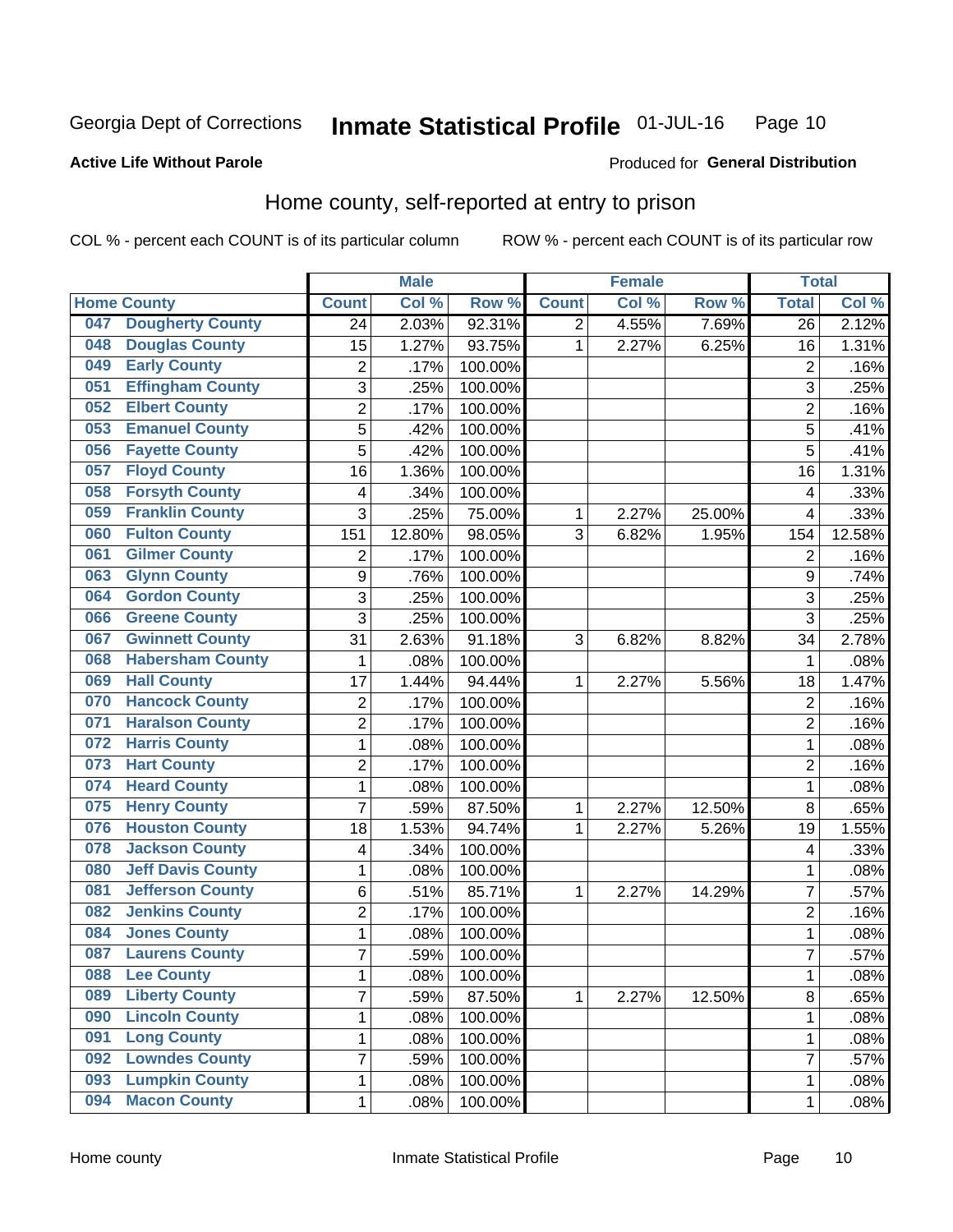#### Inmate Statistical Profile 01-JUL-16 Page 11

### **Active Life Without Parole**

### Produced for General Distribution

## Home county, self-reported at entry to prison

COL % - percent each COUNT is of its particular column

|                  |                          |                         | <b>Male</b> |         |                | <b>Female</b> |        | <b>Total</b>   |       |
|------------------|--------------------------|-------------------------|-------------|---------|----------------|---------------|--------|----------------|-------|
|                  | <b>Home County</b>       | <b>Count</b>            | Col%        | Row %   | <b>Count</b>   | Col %         | Row %  | <b>Total</b>   | Col % |
| 095              | <b>Madison County</b>    | 1                       | .08%        | 100.00% |                |               |        | 1              | .08%  |
| 096              | <b>Marion County</b>     | $\mathbf{1}$            | .08%        | 100.00% |                |               |        | 1              | .08%  |
| 097              | <b>Mcduffie County</b>   | $\overline{c}$          | .17%        | 100.00% |                |               |        | $\overline{c}$ | .16%  |
| 098              | <b>Mcintosh County</b>   | $\mathbf{1}$            | .08%        | 100.00% |                |               |        | 1              | .08%  |
| 099              | <b>Meriwether County</b> | $\mathbf 1$             | .08%        | 100.00% |                |               |        | 1              | .08%  |
| 100              | <b>Miller County</b>     | $\overline{2}$          | .17%        | 100.00% |                |               |        | $\overline{2}$ | .16%  |
| 101              | <b>Mitchell County</b>   | $\mathbf 1$             | .08%        | 100.00% |                |               |        | 1              | .08%  |
| 102              | <b>Monroe County</b>     | 5                       | .42%        | 100.00% |                |               |        | 5              | .41%  |
| 103              | <b>Montgomery County</b> | $\overline{c}$          | .17%        | 100.00% |                |               |        | $\overline{2}$ | .16%  |
| 104              | <b>Morgan County</b>     | $\mathbf{1}$            | .08%        | 100.00% |                |               |        | 1              | .08%  |
| 106              | <b>Muscogee County</b>   | 27                      | 2.29%       | 100.00% |                |               |        | 27             | 2.21% |
| 107              | <b>Newton County</b>     | $\overline{\mathbf{4}}$ | .34%        | 80.00%  | 1              | 2.27%         | 20.00% | 5              | .41%  |
| 109              | <b>Oglethorpe County</b> | 4                       | .34%        | 100.00% |                |               |        | 4              | .33%  |
| 110              | <b>Paulding County</b>   | 8                       | .68%        | 100.00% |                |               |        | 8              | .65%  |
| 111              | <b>Peach County</b>      | $\mathbf 1$             | .08%        | 100.00% |                |               |        | 1              | .08%  |
| 112              | <b>Pickens County</b>    | $\mathbf{1}$            | .08%        | 100.00% |                |               |        | 1              | .08%  |
| 113              | <b>Pierce County</b>     | $\overline{2}$          | .17%        | 100.00% |                |               |        | $\overline{2}$ | .16%  |
| 114              | <b>Pike County</b>       | 3                       | .25%        | 100.00% |                |               |        | 3              | .25%  |
| $\overline{115}$ | <b>Polk County</b>       | 4                       | .34%        | 100.00% |                |               |        | 4              | .33%  |
| 117              | <b>Putnam County</b>     | 5                       | .42%        | 100.00% |                |               |        | 5              | .41%  |
| 119              | <b>Rabun County</b>      | $\overline{2}$          | .17%        | 100.00% |                |               |        | $\overline{2}$ | .16%  |
| 120              | <b>Randolph County</b>   | $\mathbf{1}$            | .08%        | 100.00% |                |               |        | 1              | .08%  |
| 121              | <b>Richmond County</b>   | 42                      | 3.56%       | 95.45%  | $\overline{2}$ | 4.55%         | 4.55%  | 44             | 3.59% |
| 122              | <b>Rockdale County</b>   | 6                       | .51%        | 100.00% |                |               |        | 6              | .49%  |
| 124              | <b>Screven County</b>    | $\mathbf 1$             | .08%        | 100.00% |                |               |        | 1              | .08%  |
| 125              | <b>Seminole County</b>   | $\overline{c}$          | .17%        | 100.00% |                |               |        | $\overline{2}$ | .16%  |
| 126              | <b>Spalding County</b>   | $\boldsymbol{9}$        | .76%        | 100.00% |                |               |        | 9              | .74%  |
| 127              | <b>Stephens County</b>   | $\overline{c}$          | .17%        | 66.67%  | 1              | 2.27%         | 33.33% | 3              | .25%  |
| 128              | <b>Stewart County</b>    | $\mathbf 1$             | .08%        | 100.00% |                |               |        | 1              | .08%  |
| 129              | <b>Sumter County</b>     | $\overline{c}$          | .17%        | 100.00% |                |               |        | $\overline{2}$ | .16%  |
| 132              | <b>Tattnall County</b>   | 6                       | .51%        | 85.71%  | 1              | 2.27%         | 14.29% | 7              | .57%  |
| 133              | <b>Taylor County</b>     | 3                       | .25%        | 100.00% |                |               |        | 3              | .25%  |
| 134              | <b>Telfair County</b>    | $\mathbf{1}$            | .08%        | 100.00% |                |               |        | 1              | .08%  |
| 136              | <b>Thomas County</b>     | 6                       | .51%        | 100.00% |                |               |        | $\,6$          | .49%  |
| 137              | <b>Tift County</b>       | 6                       | .51%        | 100.00% |                |               |        | $\,6$          | .49%  |
| 138              | <b>Toombs County</b>     | 8                       | .68%        | 100.00% |                |               |        | 8              | .65%  |
| 140              | <b>Treutlen County</b>   | 3                       | .25%        | 100.00% |                |               |        | 3              | .25%  |
| $\overline{141}$ | <b>Troup County</b>      | 3                       | .25%        | 100.00% |                |               |        | 3              | .25%  |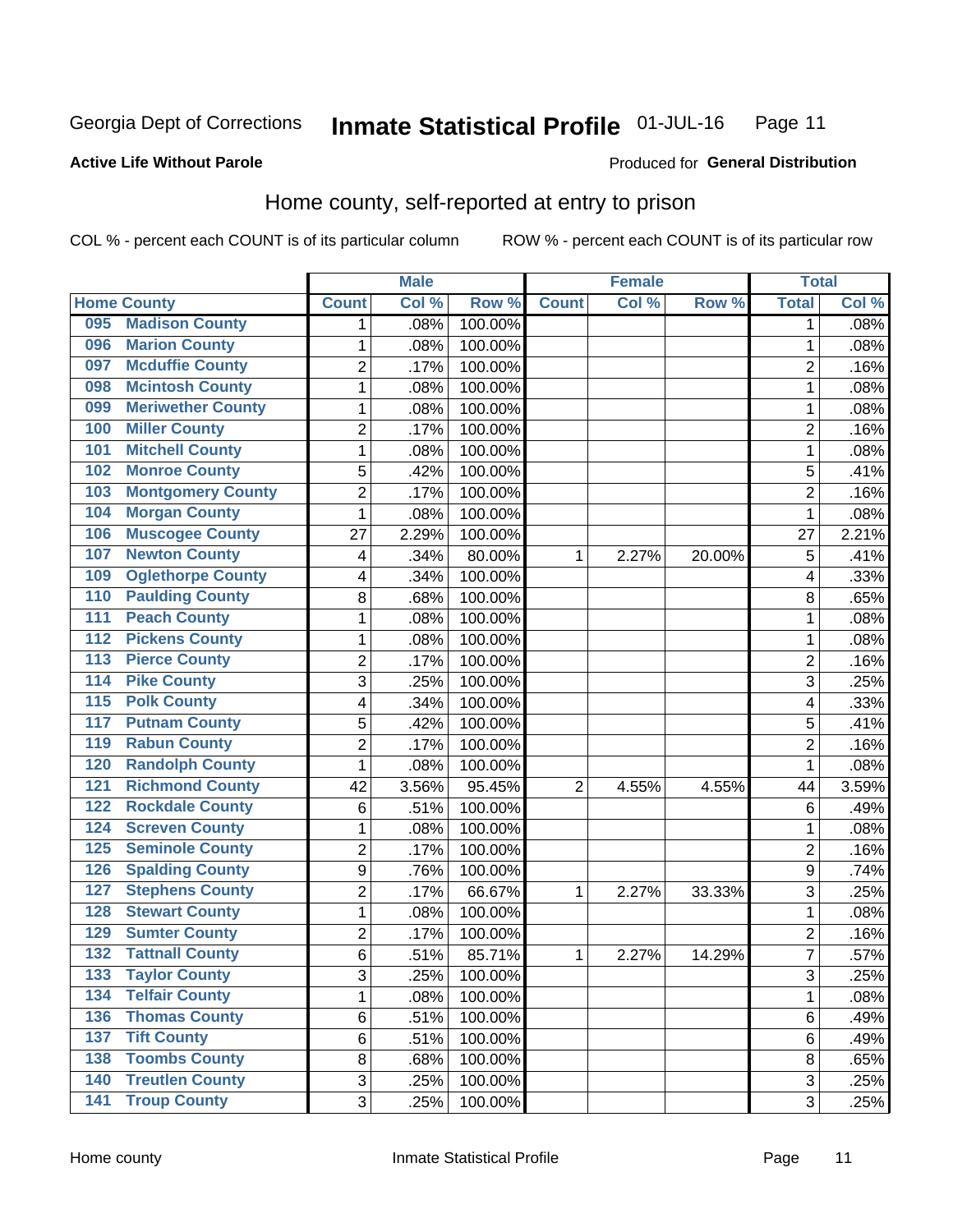#### Inmate Statistical Profile 01-JUL-16 Page 12

Produced for General Distribution

### **Active Life Without Parole**

## Home county, self-reported at entry to prison

COL % - percent each COUNT is of its particular column

|                                    |                | <b>Male</b> |         |              | <b>Female</b> |        | <b>Total</b> |       |
|------------------------------------|----------------|-------------|---------|--------------|---------------|--------|--------------|-------|
| <b>Home County</b>                 | <b>Count</b>   | Col %       | Row %   | <b>Count</b> | Col %         | Row %  | <b>Total</b> | Col % |
| <b>Twiggs County</b><br>143        |                | $.08\%$     | 100.00% |              |               |        |              | .08%  |
| <b>Union County</b><br>144         | 1              | .08%        | 100.00% |              |               |        |              | .08%  |
| <b>Upson County</b><br>145         | 4              | .34%        | 100.00% |              |               |        | 4            | .33%  |
| <b>Walker County</b><br>146        | 5              | .42%        | 83.33%  |              | 2.27%         | 16.67% | 6            | .49%  |
| <b>Walton County</b><br>147        | 12             | 1.02%       | 100.00% |              |               |        | 12           | .98%  |
| <b>Ware County</b><br>148          | 8              | .68%        | 100.00% |              |               |        | 8            | .65%  |
| <b>Warren County</b><br>149        |                | .08%        | 100.00% |              |               |        |              | .08%  |
| <b>Washington County</b><br>150    | 6              | .51%        | 100.00% |              |               |        | 6            | .49%  |
| <b>Wayne County</b><br>151         | 4              | .34%        | 100.00% |              |               |        | 4            | .33%  |
| <b>Webster County</b><br>152       |                | $.08\%$     | 100.00% |              |               |        |              | .08%  |
| <b>White County</b><br>154         | 1              | $.08\%$     | 100.00% |              |               |        |              | .08%  |
| <b>Whitfield County</b><br>155     | 7              | .59%        | 100.00% |              |               |        |              | .57%  |
| <b>Wilcox County</b><br>156        |                | .08%        | 100.00% |              |               |        |              | .08%  |
| <b>Wilkes County</b><br>157        | 1              | .08%        | 100.00% |              |               |        |              | .08%  |
| <b>Wilkinson County</b><br>158     | $\overline{2}$ | .17%        | 100.00% |              |               |        | 2            | .16%  |
| <b>Worth County</b><br>159         | 1              | .08%        | 100.00% |              |               |        |              | .08%  |
| <b>Other Custody/Out Of</b><br>999 | 3              | .25%        | 100.00% |              |               |        | 3            | .25%  |
| <b>State</b>                       |                |             |         |              |               |        |              |       |
| <b>Total Rported</b>               | 1,180          | 100%        | 96.41%  | 44           | 100%          | 3.59%  | 1,224        | 100%  |

| <b>Not Reported</b>     |       |             |
|-------------------------|-------|-------------|
| Гоtal<br>Grar<br>$\sim$ | 1,180 | <b>224,</b> |

| Mode (most frequent) | <b>Fulton County</b> | <b>Gwinnett County</b> | <b>Fulton County</b> |
|----------------------|----------------------|------------------------|----------------------|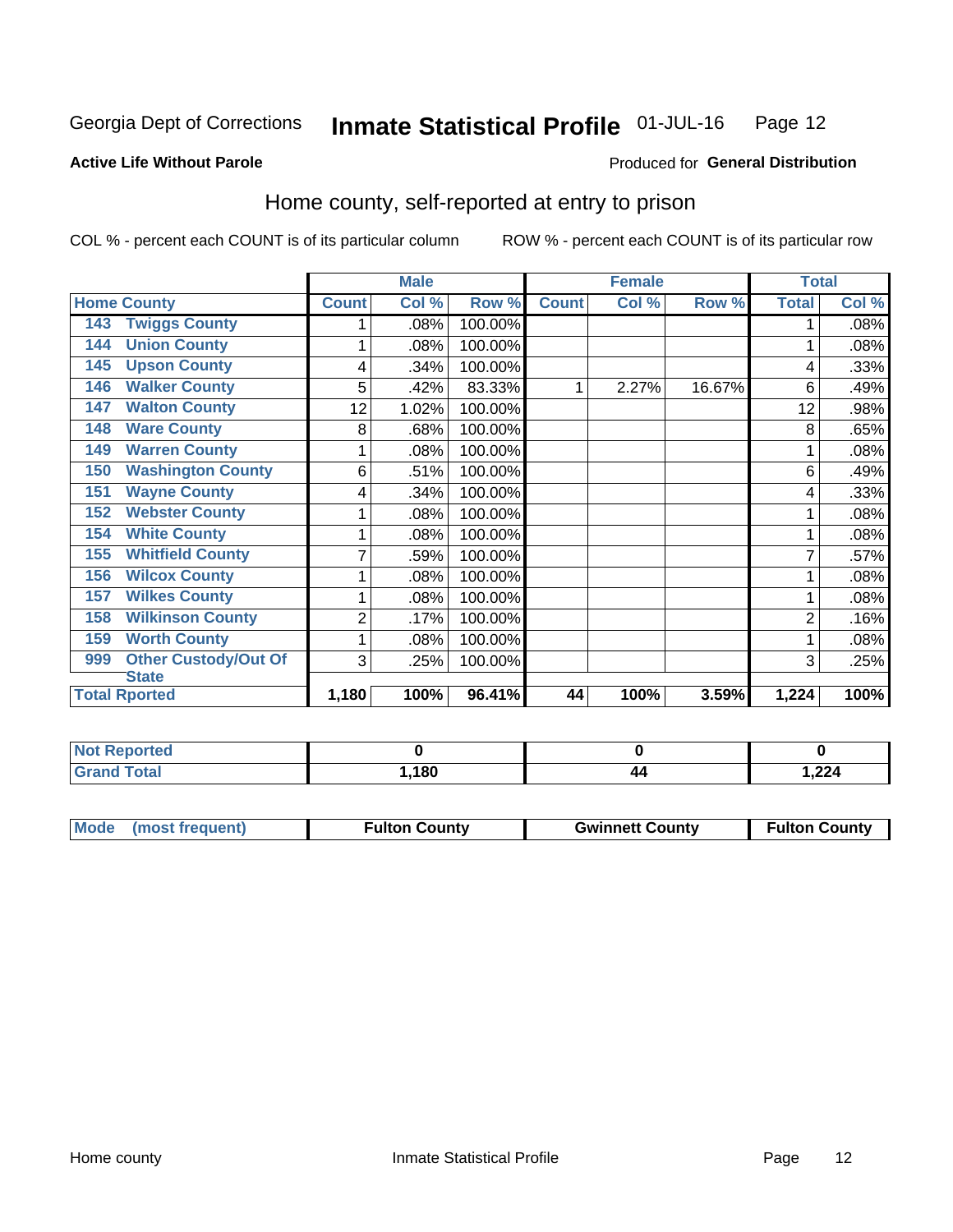#### Inmate Statistical Profile 01-JUL-16 Page 13

### **Active Life Without Parole**

### Produced for General Distribution

## Employment status before prison, self-reported at entry to prison

COL % - percent each COUNT is of its particular column

|                           |              | <b>Male</b> |         |              | <b>Female</b> |        |       | <b>Total</b> |
|---------------------------|--------------|-------------|---------|--------------|---------------|--------|-------|--------------|
| <b>Employment Status</b>  | <b>Count</b> | Col %       | Row %   | <b>Count</b> | Col %         | Row %  | Total | Col %        |
| <b>Full Time</b><br>01    | 453          | 46.99%      | 96.59%  | 16           | 44.44%        | 3.41%  | 469   | 46.90%       |
| <b>Part Time</b><br>02    | 64           | 6.64%       | 100.00% |              |               |        | 64    | 6.40%        |
| Unempl $<$ 6M<br>03       | 70           | 7.26%       | 98.59%  |              | 2.78%         | 1.41%  | 71    | 7.10%        |
| Unempl > 6M<br>04         | 217          | 22.51%      | 94.35%  | 13           | 36.11%        | 5.65%  | 230   | 23.00%       |
| <b>Never Worked</b><br>05 | 87           | 9.02%       | 100.00% |              |               |        | 87    | 8.70%        |
| <b>Student</b><br>06      | 25           | 2.59%       | 100.00% |              |               |        | 25    | 2.50%        |
| <b>Incapable</b><br>07    | 48           | 4.98%       | 88.89%  | 6            | 16.67%        | 11.11% | 54    | 5.40%        |
| <b>Total Reported</b>     | 964          | 100%        | 96.4%   | 36           | 100%          | 3.6%   | 1,000 | 100%         |

| <b>01 C</b><br>4 I V<br>$\sim$ |          | 22<br>, ,<br>44 T  |
|--------------------------------|----------|--------------------|
| ,180                           | 44<br>-- | $\Omega$<br>244, ا |

| Mc | ----<br>me<br>ш | nc<br>. |
|----|-----------------|---------|
|    |                 |         |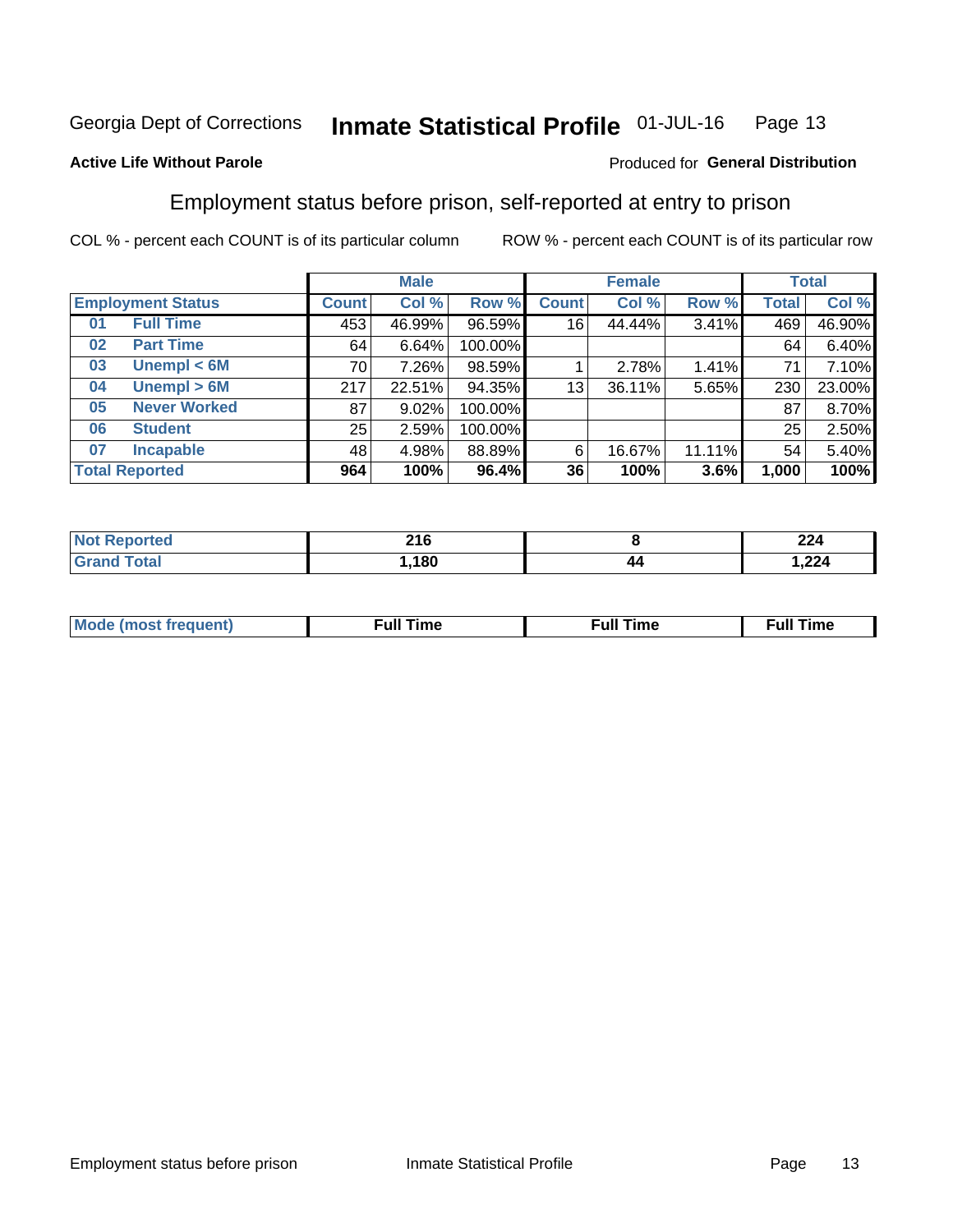### **Active Life Without Parole**

Produced for General Distribution

### Age at admission

COL % - percent each COUNT is of its particular column

|                         |                | <b>Male</b> |         |                | <b>Female</b> |        |                  | <b>Total</b> |
|-------------------------|----------------|-------------|---------|----------------|---------------|--------|------------------|--------------|
| <b>Age At Admission</b> | <b>Count</b>   | Col %       | Row %   | <b>Count</b>   | Col %         | Row %  | <b>Total</b>     | Col %        |
| 15                      | $\overline{2}$ | 0.17%       | 100.00% |                |               |        | $\overline{2}$   | 0.16%        |
| 16                      | 1              | 0.08%       | 100.00% |                |               |        | $\mathbf{1}$     | 0.08%        |
| $\overline{17}$         | 6              | 0.51%       | 100.00% |                |               |        | 6                | 0.49%        |
| 18                      | 10             | 0.85%       | 100.00% |                |               |        | 10               | 0.82%        |
| 19                      | 22             | 1.87%       | 100.00% |                |               |        | 22               | 1.80%        |
| $\overline{20}$         | 24             | 2.04%       | 96.00%  | 1              | 2.27%         | 4.00%  | 25               | 2.04%        |
| 21                      | 29             | 2.46%       | 96.67%  | 1              | 2.27%         | 3.33%  | 30               | 2.45%        |
| $\overline{22}$         | 57             | 4.83%       | 98.28%  | 1              | 2.27%         | 1.72%  | 58               | 4.74%        |
| $\overline{23}$         | 43             | 3.65%       | 97.73%  | 1              | 2.27%         | 2.27%  | 44               | 3.60%        |
| $\overline{24}$         | 43             | 3.65%       | 95.56%  | $\overline{2}$ | 4.55%         | 4.44%  | 45               | 3.68%        |
| $\overline{25}$         | 47             | 3.99%       | 94.00%  | $\overline{3}$ | 6.82%         | 6.00%  | 50               | 4.09%        |
| 26                      | 48             | 4.07%       | 97.96%  | 1              | 2.27%         | 2.04%  | 49               | 4.01%        |
| $\overline{27}$         | 39             | 3.31%       | 92.86%  | 3              | 6.82%         | 7.14%  | 42               | 3.43%        |
| 28                      | 52             | 4.41%       | 98.11%  | 1              | 2.27%         | 1.89%  | 53               | 4.33%        |
| 29                      | 53             | 4.50%       | 98.15%  | 1              | 2.27%         | 1.85%  | 54               | 4.42%        |
| 30                      | 40             | 3.39%       | 100.00% |                |               |        | 40               | 3.27%        |
| 31                      | 53             | 4.50%       | 100.00% |                |               |        | 53               | 4.33%        |
| 32                      | 49             | 4.16%       | 94.23%  | 3              | 6.82%         | 5.77%  | 52               | 4.25%        |
| 33                      | 38             | 3.22%       | 97.44%  | 1              | 2.27%         | 2.56%  | 39               | 3.19%        |
| $\overline{34}$         | 24             | 2.04%       | 92.31%  | $\overline{2}$ | 4.55%         | 7.69%  | 26               | 2.13%        |
| 35                      | 31             | 2.63%       | 96.88%  | 1              | 2.27%         | 3.13%  | 32               | 2.62%        |
| 36                      | 42             | 3.56%       | 97.67%  | 1              | 2.27%         | 2.33%  | 43               | 3.52%        |
| $\overline{37}$         | 30             | 2.54%       | 100.00% |                |               |        | 30               | 2.45%        |
| 38                      | 31             | 2.63%       | 100.00% |                |               |        | 31               | 2.53%        |
| 39                      | 31             | 2.63%       | 83.78%  | $\,6$          | 13.64%        | 16.22% | 37               | 3.03%        |
| 40                      | 21             | 1.78%       | 91.30%  | $\overline{c}$ | 4.55%         | 8.70%  | 23               | 1.88%        |
| 41                      | 31             | 2.63%       | 93.94%  | $\overline{2}$ | 4.55%         | 6.06%  | 33               | 2.70%        |
| 42                      | 31             | 2.63%       | 100.00% |                |               |        | 31               | 2.53%        |
| 43                      | 26             | 2.21%       | 92.86%  | $\overline{2}$ | 4.55%         | 7.14%  | 28               | 2.29%        |
| 44                      | 19             | 1.61%       | 90.48%  | $\overline{2}$ | 4.55%         | 9.52%  | 21               | 1.72%        |
| 45                      | 26             | 2.21%       | 100.00% |                |               |        | 26               | 2.13%        |
| 46                      | 24             | 2.04%       | 88.89%  | 3              | 6.82%         | 11.11% | 27               | 2.21%        |
| 47                      | 18             | 1.53%       | 100.00% |                |               |        | 18               | 1.47%        |
| 48                      | 19             | 1.61%       | 86.36%  | 3              | 6.82%         | 13.64% | 22               | 1.80%        |
| 49                      | 18             | 1.53%       | 100.00% |                |               |        | 18               | 1.47%        |
| 50                      | 18             | 1.53%       | 100.00% |                |               |        | 18               | 1.47%        |
| $\overline{51}$         | 9              | 0.76%       | 100.00% |                |               |        | $\boldsymbol{9}$ | 0.74%        |
| 52                      | 10             | 0.85%       | 100.00% |                |               |        | 10               | 0.82%        |
| 53                      | 10             | 0.85%       | 100.00% |                |               |        | 10               | 0.82%        |
| 54                      | 8              | 0.68%       | 100.00% |                |               |        | 8                | 0.65%        |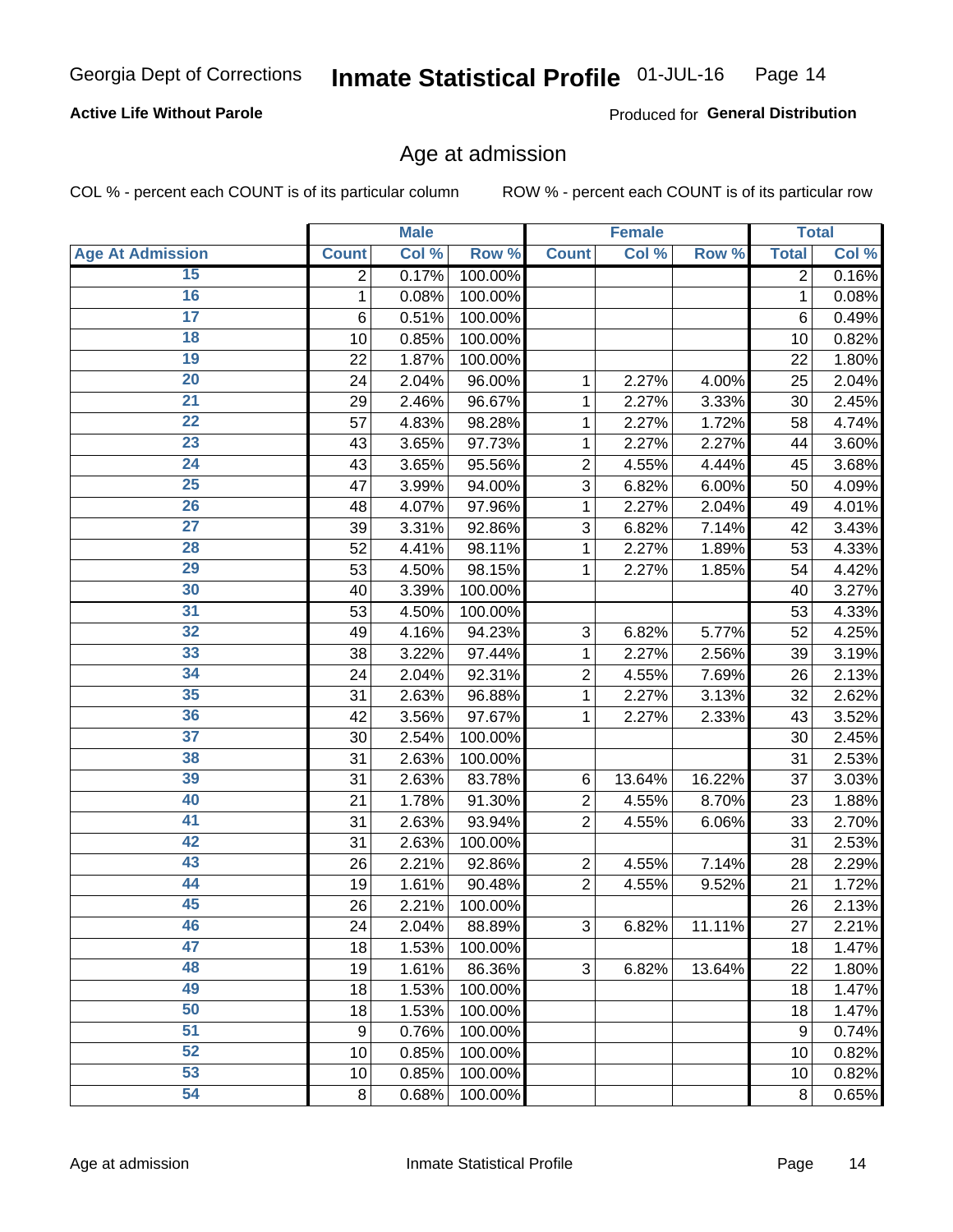#### Inmate Statistical Profile 01-JUL-16 Page 15

### **Active Life Without Parole**

Produced for General Distribution

### Age at admission

COL % - percent each COUNT is of its particular column

|                         |              | <b>Male</b> |         |              | <b>Female</b> |        |                 | <b>Total</b> |
|-------------------------|--------------|-------------|---------|--------------|---------------|--------|-----------------|--------------|
| <b>Age At Admission</b> | <b>Count</b> | Col %       | Row %   | <b>Count</b> | Col %         | Row %  | <b>Total</b>    | Col %        |
| 55                      | 9            | 0.76%       | 90.00%  |              | 2.27%         | 10.00% | 10 <sup>1</sup> | 0.82%        |
| 56                      | 9            | 0.76%       | 100.00% |              |               |        | 9               | 0.74%        |
| 57                      |              | 0.59%       | 100.00% |              |               |        |                 | 0.57%        |
| 58                      | 6            | 0.51%       | 100.00% |              |               |        | 6               | 0.49%        |
| 60                      | 3            | 0.25%       | 100.00% |              |               |        | 3               | 0.25%        |
| 62                      |              | 0.08%       | 100.00% |              |               |        |                 | 0.08%        |
| 63                      |              | 0.08%       | 100.00% |              |               |        |                 | 0.08%        |
| 64                      | 4            | 0.34%       | 100.00% |              |               |        | 4               | 0.33%        |
| 65                      | 2            | 0.17%       | 100.00% |              |               |        | $\overline{2}$  | 0.16%        |
| 66                      |              | 0.08%       | 100.00% |              |               |        |                 | 0.08%        |
| 67                      |              | 0.08%       | 100.00% |              |               |        |                 | 0.08%        |
| 69                      | 2            | 0.17%       | 100.00% |              |               |        | $\overline{2}$  | 0.16%        |
| <b>Total Reported</b>   | 1,179        | 100%        | 96.40%  | 44           | 100%          | 3.60%  | 1,223           | 100%         |

| <b>rted</b><br>NOI |      |    |       |
|--------------------|------|----|-------|
|                    | ,180 | 44 | 1,224 |

| <b>Mean</b><br>(average)       | 33.91   | 35.18 | 33.96     |
|--------------------------------|---------|-------|-----------|
| <b>Median (middle)</b>         | ົ<br>JŁ | 35.5  | າາ<br>⊾د  |
| <b>Mode</b><br>(most frequent) | ົ<br>LL | 39    | ne.<br>LL |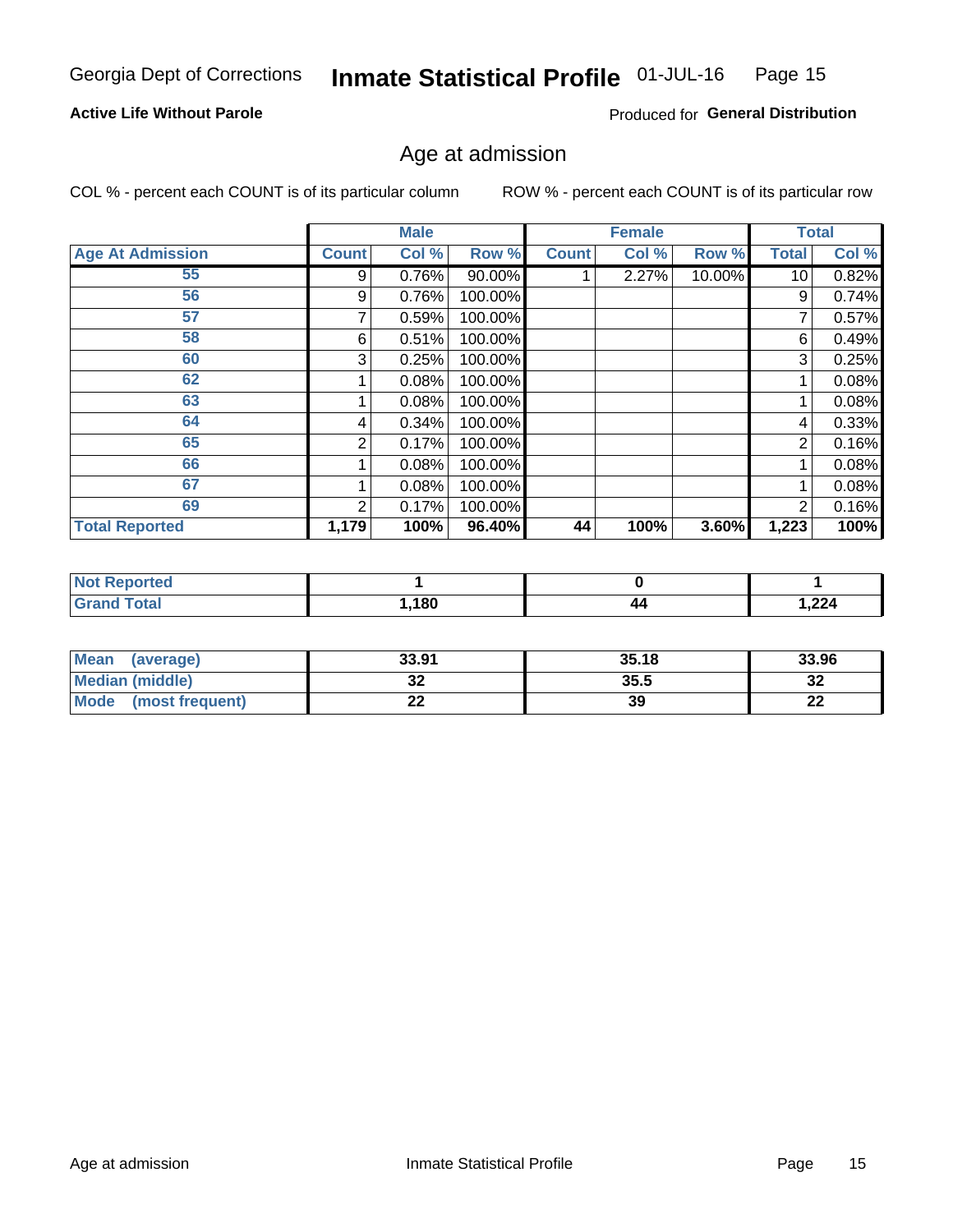### **Active Life Without Parole**

### Produced for General Distribution

### Height, measured at entry to prison

COL % - percent each COUNT is of its particular column

ROW % - percent each COUNT is of its particular row

|                       |                | <b>Male</b> |         |                | <b>Female</b> |         |                | <b>Total</b> |
|-----------------------|----------------|-------------|---------|----------------|---------------|---------|----------------|--------------|
| <b>Height</b>         | <b>Count</b>   | Col %       | Row %   | <b>Count</b>   | Col %         | Row %   | <b>Total</b>   | Col %        |
| $\bf{0}$              | $\overline{3}$ | 0.25%       | 100.00% |                |               |         | 3              | 0.25%        |
| 4'10"                 |                |             |         | $\mathbf{1}$   | 2.27%         | 100.00% | 1              | 0.08%        |
| 5'00''                | 1              | 0.08%       | 100.00% |                |               |         | 1              | 0.08%        |
| 5'01"                 | 3              | 0.25%       | 60.00%  | $\overline{2}$ | 4.55%         | 40.00%  | 5              | 0.41%        |
| 5'02"                 | 5              | 0.42%       | 83.33%  | 1              | 2.27%         | 16.67%  | 6              | 0.49%        |
| 5'03''                | 10             | 0.85%       | 62.50%  | 6              | 13.64%        | 37.50%  | 16             | 1.31%        |
| 5'04"                 | 15             | 1.27%       | 53.57%  | 13             | 29.55%        | 46.43%  | 28             | 2.29%        |
| 5'05"                 | 33             | 2.80%       | 84.62%  | 6              | 13.64%        | 15.38%  | 39             | 3.19%        |
| 5'06''                | 86             | 7.29%       | 94.51%  | 5              | 11.36%        | 5.49%   | 91             | 7.43%        |
| 5'07''                | 79             | 6.69%       | 94.05%  | 5              | 11.36%        | 5.95%   | 84             | 6.86%        |
| 5'08''                | 114            | 9.66%       | 99.13%  | 1              | 2.27%         | 0.87%   | 115            | 9.40%        |
| 5'09''                | 147            | 12.46%      | 98.66%  | $\overline{2}$ | 4.55%         | 1.34%   | 149            | 12.17%       |
| 5'10''                | 150            | 12.71%      | 100.00% |                |               |         | 150            | 12.25%       |
| 5'11"                 | 144            | 12.20%      | 100.00% |                |               |         | 144            | 11.76%       |
| 6'00''                | 124            | 10.51%      | 99.20%  | $\mathbf{1}$   | 2.27%         | 0.80%   | 125            | 10.21%       |
| 6'01''                | 96             | 8.14%       | 100.00% |                |               |         | 96             | 7.84%        |
| 6'02"                 | 85             | 7.20%       | 100.00% |                |               |         | 85             | 6.94%        |
| 6'03''                | 40             | 3.39%       | 97.56%  | $\mathbf{1}$   | 2.27%         | 2.44%   | 41             | 3.35%        |
| 6'04"                 | 30             | 2.54%       | 100.00% |                |               |         | 30             | 2.45%        |
| 6'05"                 | 7              | 0.59%       | 100.00% |                |               |         | $\overline{7}$ | 0.57%        |
| 6'06''                | 5              | 0.42%       | 100.00% |                |               |         | 5              | 0.41%        |
| 6'07''                | 1              | 0.08%       | 100.00% |                |               |         | 1              | 0.08%        |
| 6'09''                | 1              | 0.08%       | 100.00% |                |               |         | 1              | 0.08%        |
| 6'11''                |                | 0.08%       | 100.00% |                |               |         | 1              | 0.08%        |
| <b>Total Reported</b> | 1,180          | 100%        | 96.41%  | 44             | 100%          | 3.59%   | 1,224          | 100%         |

| <b>Not Reported</b> |      |    |       |
|---------------------|------|----|-------|
| `ota.               | ,180 | 44 | 1,224 |

| Mean        | (average)       | 5'10" | 5'05" | 5'10" |
|-------------|-----------------|-------|-------|-------|
|             |                 |       |       |       |
| <b>Mode</b> | (most frequent) | 5'10" | 5'04" | 5'10" |

Height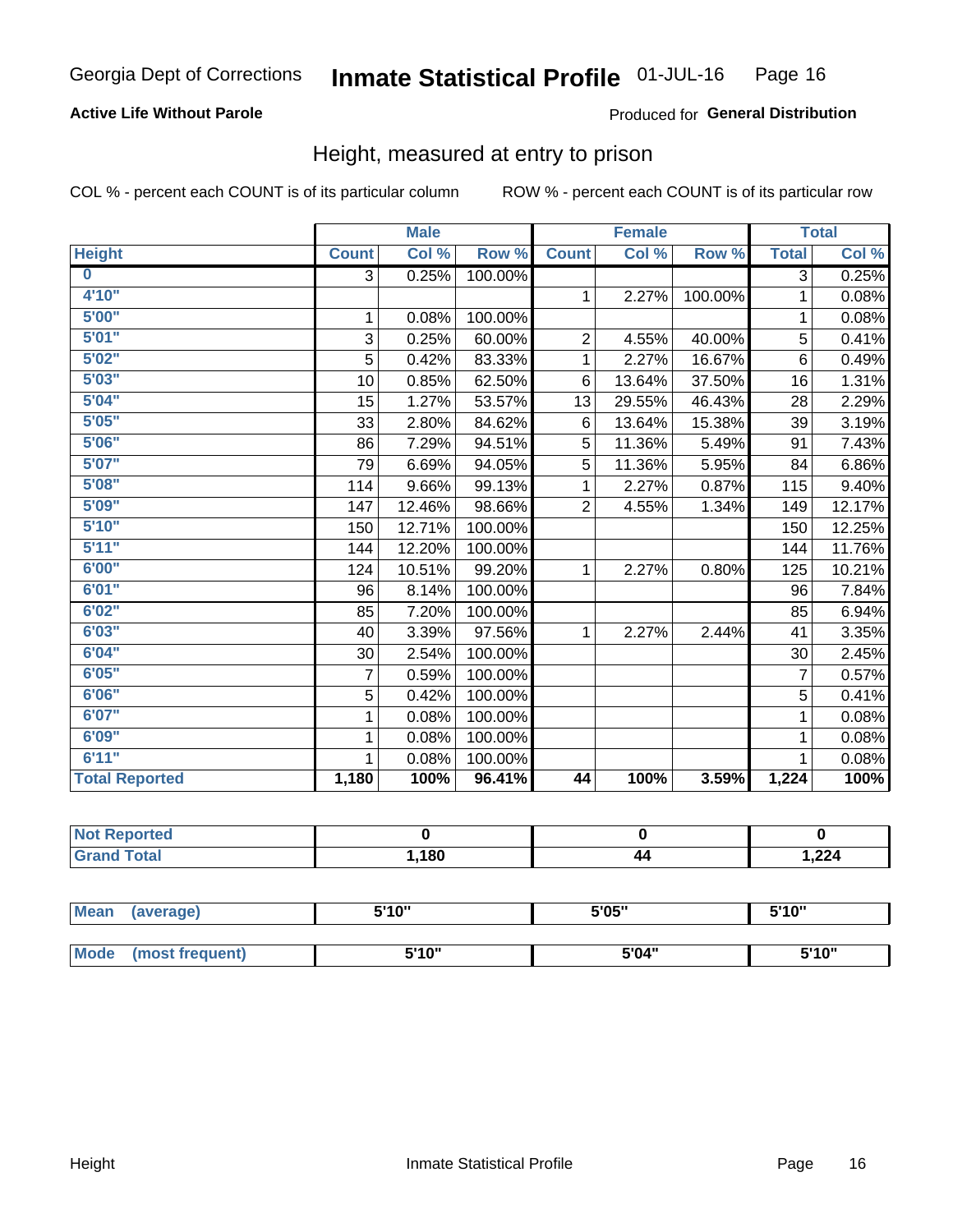**Active Life Without Parole** 

Produced for General Distribution

## Weight, measured at entry to prison

COL % - percent each COUNT is of its particular column

|                          |                  | <b>Male</b>             |         |                         | <b>Female</b> |         |                | <b>Total</b>            |
|--------------------------|------------------|-------------------------|---------|-------------------------|---------------|---------|----------------|-------------------------|
| <b>Weight</b>            | <b>Count</b>     | Col %                   | Row %   | <b>Count</b>            | Col %         | Row %   | <b>Total</b>   | Col %                   |
| 100 - 109 pounds         |                  |                         |         | 1                       | 2.27%         | 100.00% | 1              | 0.08%                   |
| 110 - 119 pounds         | 1                | 0.08%                   | 25.00%  | 3                       | 6.82%         | 75.00%  | 4              | 0.33%                   |
| 120 - 129 pounds         | $\overline{5}$   | 0.42%                   | 71.43%  | $\overline{2}$          | 4.55%         | 28.57%  | $\overline{7}$ | 0.57%                   |
| 130 - 139 pounds         | 35               | 2.97%                   | 94.59%  | $\overline{2}$          | 4.55%         | 5.41%   | 37             | 3.02%                   |
| 140 - 149 pounds         | 78               | 6.61%                   | 93.98%  | 5                       | 11.36%        | 6.02%   | 83             | 6.78%                   |
| 150 - 159 pounds         | 110              | 9.32%                   | 98.21%  | $\overline{2}$          | 4.55%         | 1.79%   | 112            | 9.15%                   |
| 160 - 169 pounds         | 137              | 11.61%                  | 97.86%  | 3                       | 6.82%         | 2.14%   | 140            | 11.44%                  |
| 170 - 179 pounds         | 151              | 12.80%                  | 95.57%  | $\overline{7}$          | 15.91%        | 4.43%   | 158            | 12.91%                  |
| 180 - 189 pounds         | 147              | 12.46%                  | 98.66%  | $\overline{2}$          | 4.55%         | 1.34%   | 149            | 12.17%                  |
| 190 - 199 pounds         | 104              | 8.81%                   | 96.30%  | $\overline{\mathbf{4}}$ | 9.09%         | 3.70%   | 108            | 8.82%                   |
| 200 - 209 pounds         | 105              | 8.90%                   | 98.13%  | $\overline{2}$          | 4.55%         | 1.87%   | 107            | 8.74%                   |
| 210 - 219 pounds         | 73               | 6.19%                   | 92.41%  | 6                       | 13.64%        | 7.59%   | 79             | 6.45%                   |
| 220 - 229 pounds         | 71               | 6.02%                   | 98.61%  | 1                       | 2.27%         | 1.39%   | 72             | 5.88%                   |
| 230 - 239 pounds         | 51               | 4.32%                   | 98.08%  | 1                       | 2.27%         | 1.92%   | 52             | 4.25%                   |
| 240 - 249 pounds         | 32               | 2.71%                   | 100.00% |                         |               |         | 32             | 2.61%                   |
| 250 - 259 pounds         | 26               | 2.20%                   | 100.00% |                         |               |         | 26             | 2.12%                   |
| 260 - 269 pounds         | 11               | 0.93%                   | 100.00% |                         |               |         | 11             | 0.90%                   |
| 270 - 279 pounds         | 11               | 0.93%                   | 100.00% |                         |               |         | 11             | 0.90%                   |
| 280 - 289 pounds         | $\boldsymbol{9}$ | 0.76%                   | 90.00%  | 1                       | 2.27%         | 10.00%  | 10             | 0.82%                   |
| 290 - 299 pounds         | 4                | 0.34%                   | 80.00%  | 1                       | 2.27%         | 20.00%  | 5              | 0.41%                   |
| 300 - 309 pounds         | 4                | 0.34%                   | 100.00% |                         |               |         | 4              | 0.33%                   |
| 310 - 319 pounds         | $\overline{2}$   | 0.17%                   | 100.00% |                         |               |         | $\overline{2}$ | 0.16%                   |
| 320 - 329 pounds         | $\overline{5}$   | 0.42%                   | 100.00% |                         |               |         | 5              | 0.41%                   |
| 330 - 339 pounds         | 4                | 0.34%                   | 100.00% |                         |               |         | 4              | 0.33%                   |
| 350 - 359 pounds         | 1                | 0.08%                   | 100.00% |                         |               |         | $\mathbf 1$    | 0.08%                   |
| 360 - 369 pounds         | 1                | 0.08%                   | 100.00% |                         |               |         | $\mathbf{1}$   | 0.08%                   |
| 390 - 399 pounds         | 1                | 0.08%                   | 50.00%  | $\mathbf{1}$            | 2.27%         | 50.00%  | $\overline{2}$ | 0.16%                   |
| 400 pounds and over      | $\mathbf{1}$     | 0.08%                   | 100.00% |                         |               |         | $\mathbf{1}$   | 0.08%                   |
| <b>Total Reported</b>    | 1,180            | 100%                    | 96.41%  | $\overline{44}$         | 100%          | 3.59%   | 1,224          | 100%                    |
| <b>Not Reported</b>      |                  | $\overline{\mathbf{0}}$ |         |                         | $\mathbf 0$   |         |                | $\overline{\mathbf{0}}$ |
| <b>Grand Total</b>       |                  | 1,180                   |         | $\overline{44}$         |               |         | 1,224          |                         |
|                          |                  |                         |         |                         |               |         |                |                         |
| <b>Mean</b><br>(average) |                  | 190                     |         |                         | 179           |         |                | 189                     |

| <b>Mean</b><br>(average) | 190 | 179 | 189 |
|--------------------------|-----|-----|-----|
| Median (middle)          | 182 | 170 | 181 |
| Mode (most frequent)     | 180 | 210 | 180 |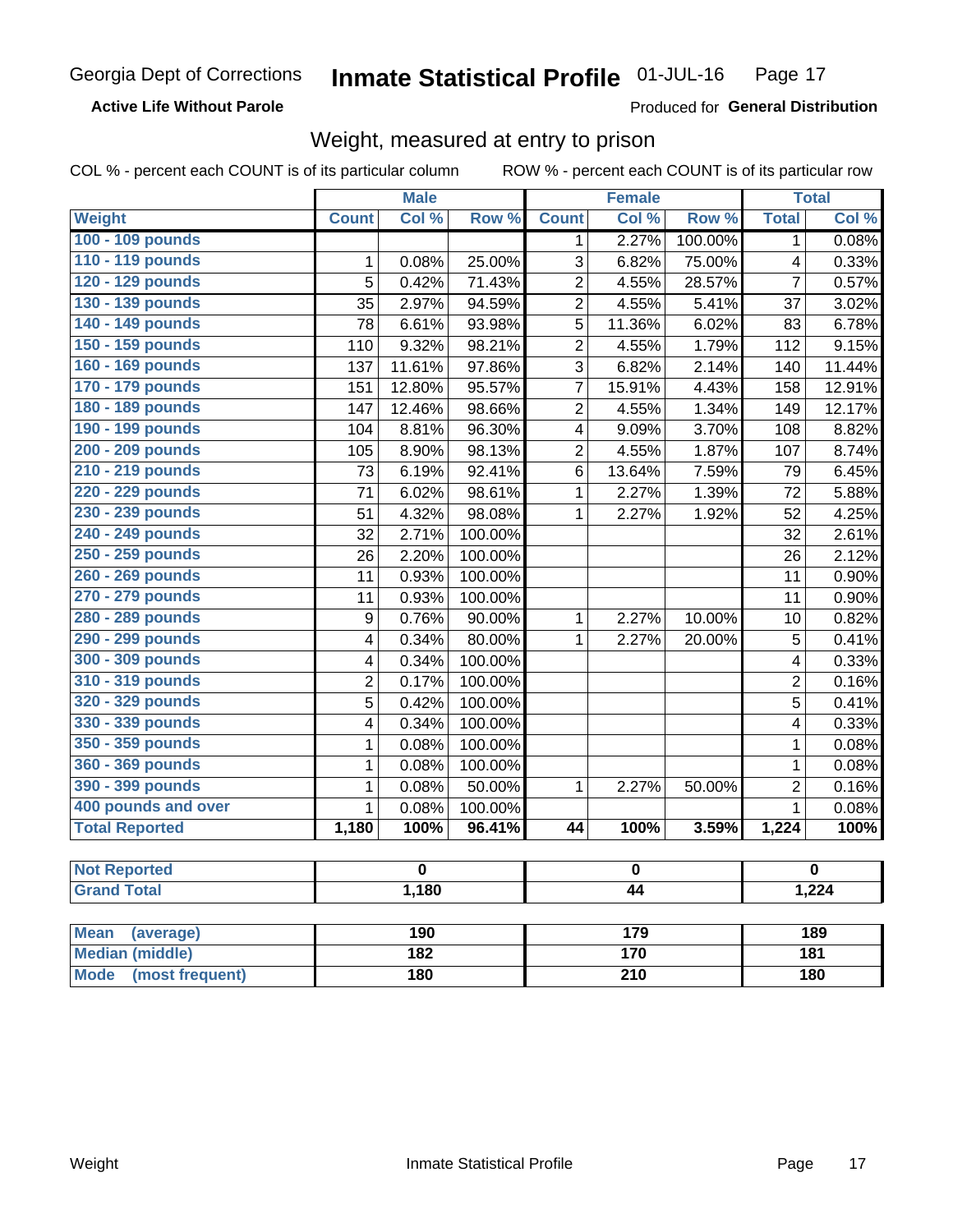#### Inmate Statistical Profile 01-JUL-16 Page 18

**Active Life Without Parole** 

### Produced for General Distribution

## Veterans validated by Veteran's Administration

COL % - percent each COUNT is of its particular column

|                          | <b>Male</b>  |          |             | <b>Female</b> |         |         | <b>Total</b> |        |
|--------------------------|--------------|----------|-------------|---------------|---------|---------|--------------|--------|
| <b>Military service</b>  | <b>Count</b> | Col %    | Row % Count |               | Col %   | Row %   | <b>Total</b> | Col %  |
| <b>Others</b><br>0       | 46           | 43.81%   | 100.00%     |               |         |         | 46           | 43.40% |
| <b>Air Force</b>         | 43           | 40.95%   | 97.73%      |               | 100.00% | 2.27%   | 44           | 41.51% |
| Army                     | 5            | 4.76%    | 100.00%     |               |         |         | 5            | 4.72%  |
| <b>Navy</b><br>3         |              | $2.86\%$ | 100.00%     |               |         |         | 3            | 2.83%  |
| <b>Coast Guard</b><br>5. |              | 7.62%    | 100.00%     |               |         |         |              | 7.55%  |
| <b>Total Reported</b>    | 105          | 100%     | 99.06%      |               | 100%    | $.94\%$ | 106          | 100%   |

| rted. | .075 | 40 | 440<br><u>, , a</u> |
|-------|------|----|---------------------|
| Гоtal | .180 | 44 | ົດດາ<br>, 22. 7     |

| Mo<br>m | ∖‡h∧rc<br>_____ | $-0.002$<br>28 F T<br>UI CE | <b>Others</b><br>____ |
|---------|-----------------|-----------------------------|-----------------------|
|         |                 |                             |                       |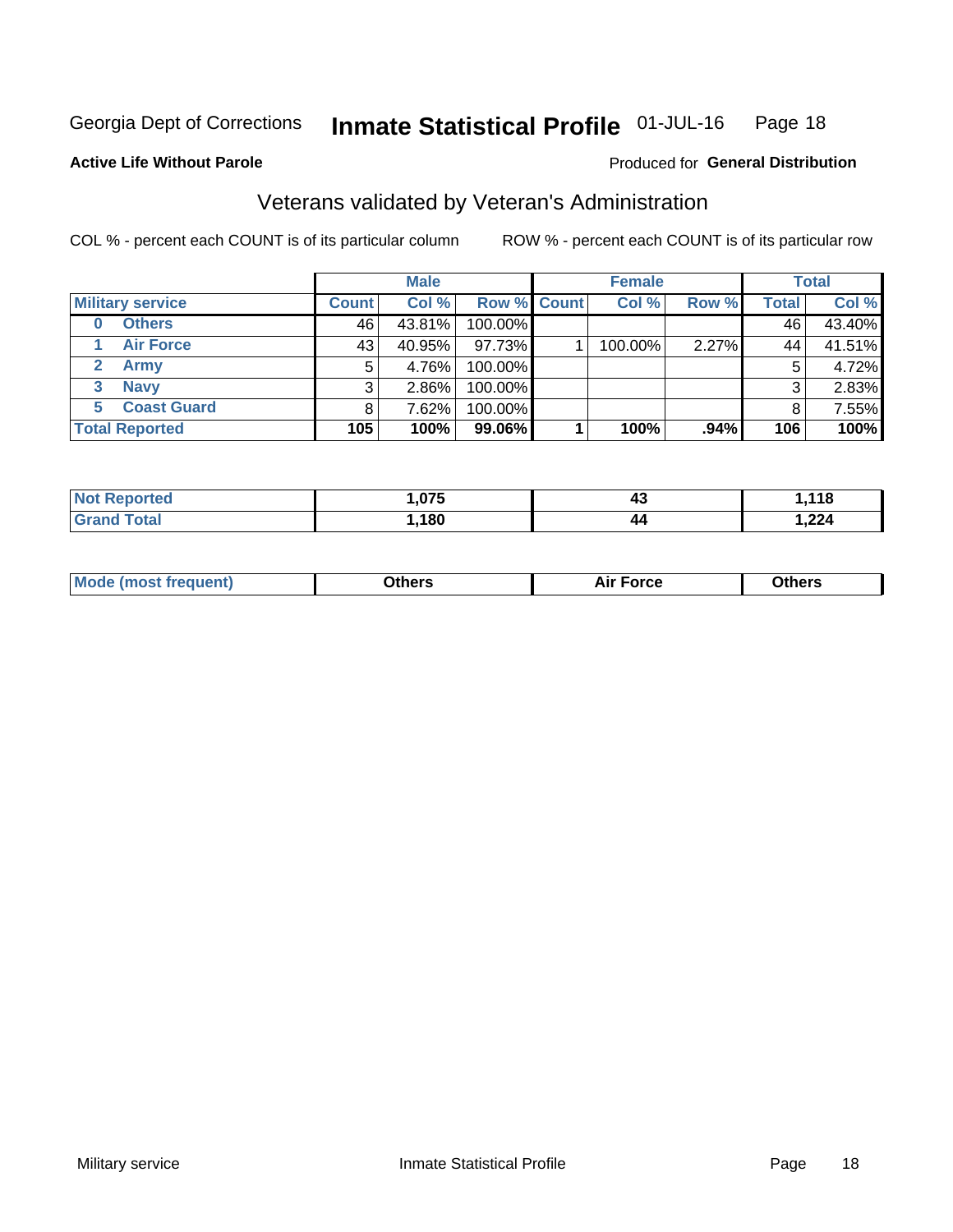#### Inmate Statistical Profile 01-JUL-16 Page 19

**Active Life Without Parole** 

Produced for General Distribution

## Type of admission to prison

COL % - percent each COUNT is of its particular column

|                                      |              | <b>Male</b> |                    |    | <b>Female</b> |       |              | <b>Total</b> |
|--------------------------------------|--------------|-------------|--------------------|----|---------------|-------|--------------|--------------|
| <b>Type of Admission</b>             | <b>Count</b> | Col %       | <b>Row % Count</b> |    | Col %         | Row % | <b>Total</b> | Col %        |
| <b>New Sentence</b><br>52            | 1,124        | 95.25%      | 96.23%             | 44 | 100.00%       | 3.77% | 1,168        | 95.42%       |
| <b>Probation Rev Partial</b><br>53   | 4            | .34%        | 100.00%            |    |               |       | 4            | .33%         |
| <b>Probation Rev Remainder</b><br>54 |              | .59%        | 100.00%            |    |               |       |              | .57%         |
| <b>Parole Rev New Sentence</b><br>55 | 17           | 1.44%       | 100.00%            |    |               |       | 17           | 1.39%        |
| 56 Parole Rev No New                 | 15           | 1.27%       | 100.00%            |    |               |       | 15           | 1.23%        |
| <b>Sentence</b>                      |              |             |                    |    |               |       |              |              |
| <b>Life W/O Parole</b><br>70         | 13           | 1.10%       | 100.00%            |    |               |       | 13           | 1.06%        |
| <b>Total Reported</b>                | 1,180        | 100%        | 96.41%             | 44 | 100%          | 3.59% | 1,224        | 100%         |

| Reported<br>' NOT               |       |    |       |
|---------------------------------|-------|----|-------|
| <b>otal</b><br>$\mathbf{v}$ and | 1,180 | 44 | 1,224 |

| <b>Mode (most frequent)</b> | <b>New Sentence</b> | <b>New Sentence</b> | <b>New Sentence</b> |
|-----------------------------|---------------------|---------------------|---------------------|
|                             |                     |                     |                     |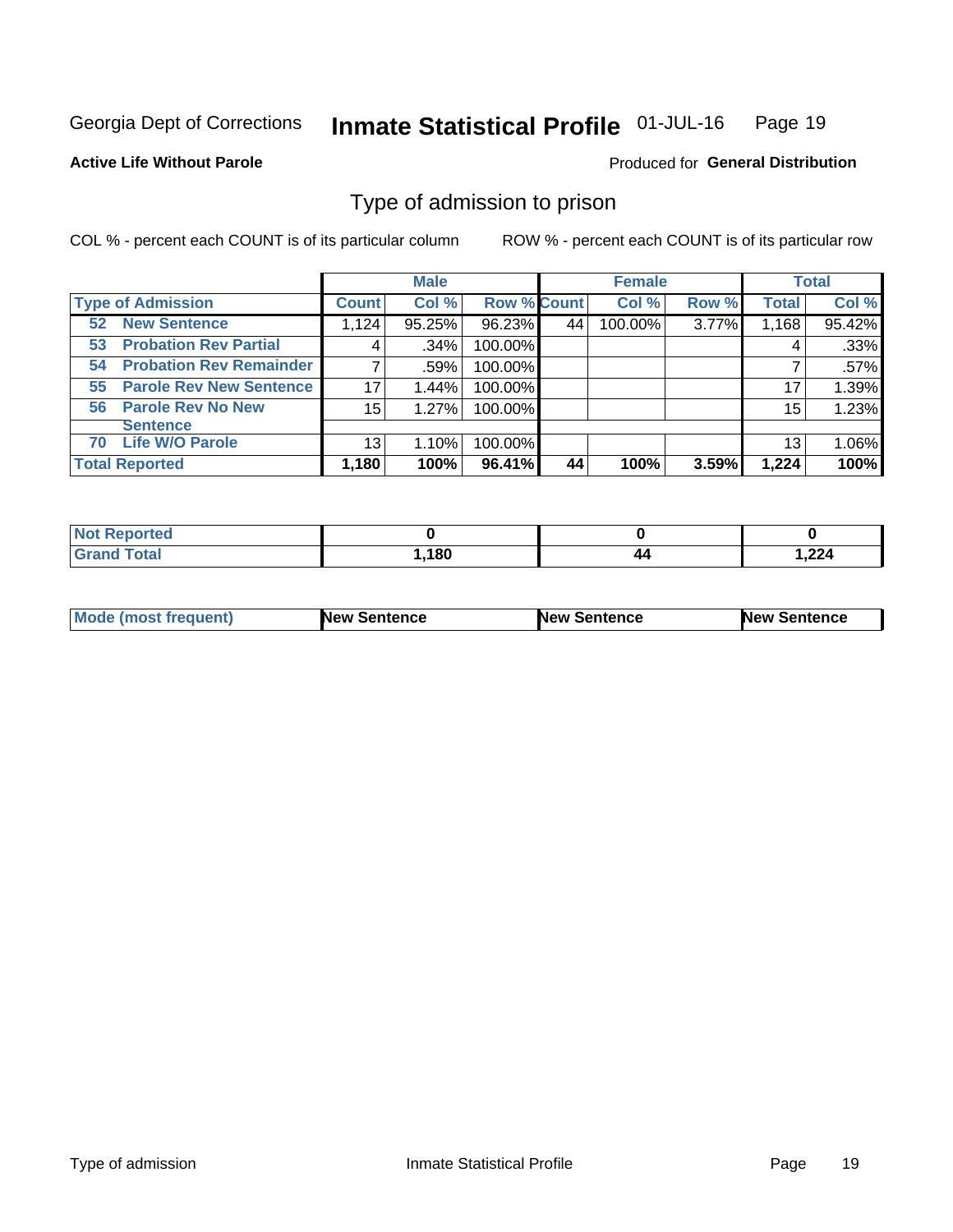#### Inmate Statistical Profile 01-JUL-16 Page 20

**Active Life Without Parole** 

Produced for General Distribution

## Current / last supervision level

COL % - percent each COUNT is of its particular column

|                        | <b>Male</b>  |           |                    | <b>Female</b> |        |          | <b>Total</b> |        |
|------------------------|--------------|-----------|--------------------|---------------|--------|----------|--------------|--------|
| <b>Security Status</b> | <b>Count</b> | Col%      | <b>Row % Count</b> |               | Col %  | Row %    | Total        | Col %  |
| 4 Medium               | ົ            | ا 25%.    | 75.00%             |               | 2.27%  | 25.00%   |              | .33%   |
| 5 Close                | 1.177        | $99.75\%$ | 96.48%             | 43            | 97.73% | $3.52\%$ | 1,220        | 99.67% |
| <b>Total Reported</b>  | ∣ 180. ا     | 100%      | 96.41%             | 44            | 100%   | 3.59%    | 1,224        | 100%   |

| <b>Still being diagnosed</b> |       |    |       |
|------------------------------|-------|----|-------|
| <b>Not Reported</b>          |       |    |       |
| <b>Grand Total</b>           | 1,180 | 44 | 1,224 |

| <b>AhoM</b><br>rreauent) | <b>Close</b> | Close | Close |
|--------------------------|--------------|-------|-------|
|                          |              |       |       |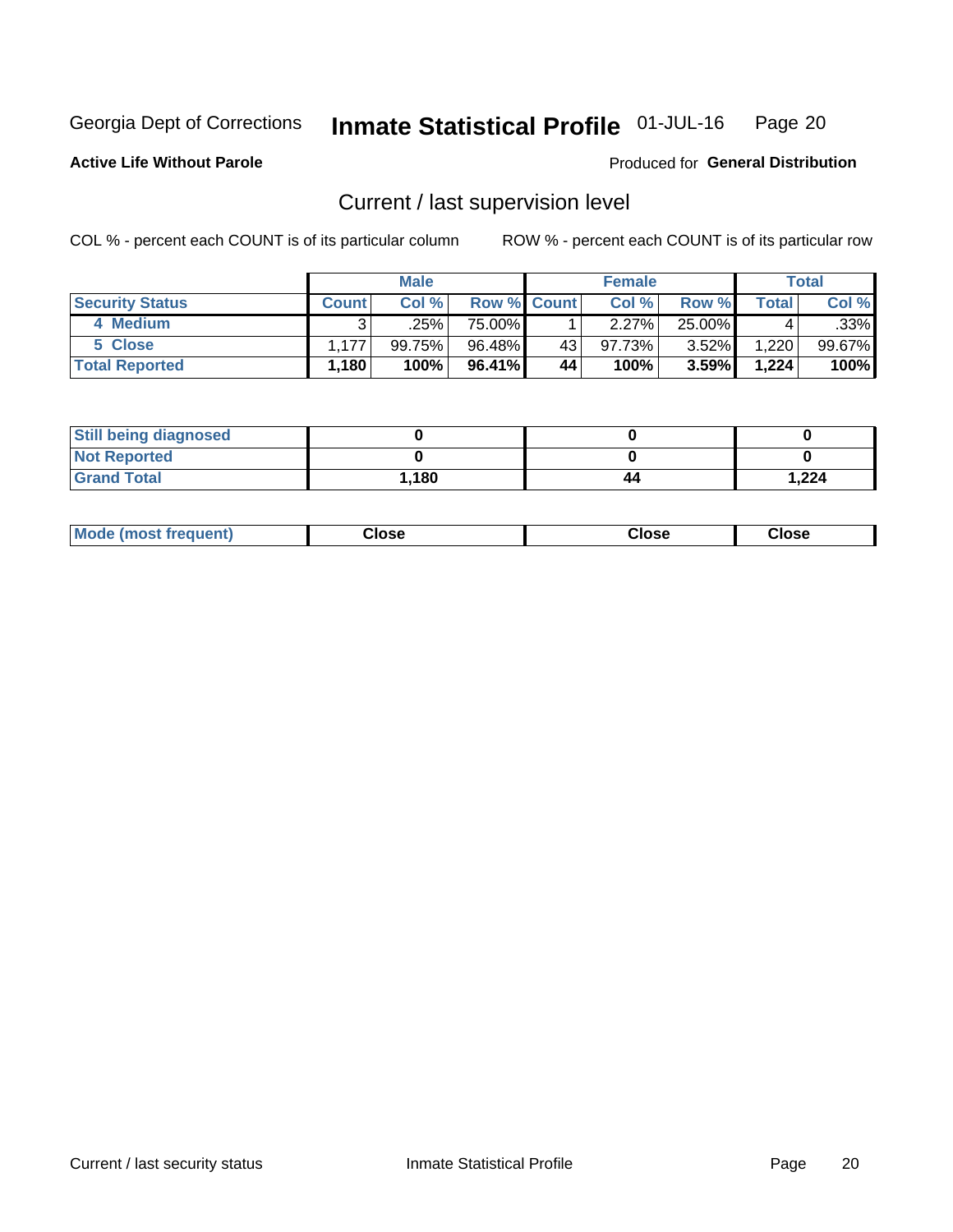#### Inmate Statistical Profile 01-JUL-16 Page 21

**Active Life Without Parole** 

Produced for General Distribution

## Current / last type of institution

COL % - percent each COUNT is of its particular column

|                            | <b>Male</b>  |         |                    | <b>Female</b> |            |          | Total        |         |
|----------------------------|--------------|---------|--------------------|---------------|------------|----------|--------------|---------|
| <b>Type of Institution</b> | <b>Count</b> | Col %   | <b>Row % Count</b> |               | Col %      | Row %    | <b>Total</b> | Col %   |
| <b>State Prison</b>        | .180         | 100.00% | 96.41%             | 44            | $100.00\%$ | $3.59\%$ | 1.224        | 100.00% |
| <b>Total Reported</b>      | 1,180        | 100%    | 96.41%             | 44            | 100%       | $3.59\%$ | 1,224        | 100%    |

| rted<br>. |      |    |       |
|-----------|------|----|-------|
|           | ,180 | 44 | 1,224 |

| <b>Mode (most frequent)</b> | State Prison | <b>State Prison</b> | State<br>⊦ Prisonl |
|-----------------------------|--------------|---------------------|--------------------|
|                             |              |                     |                    |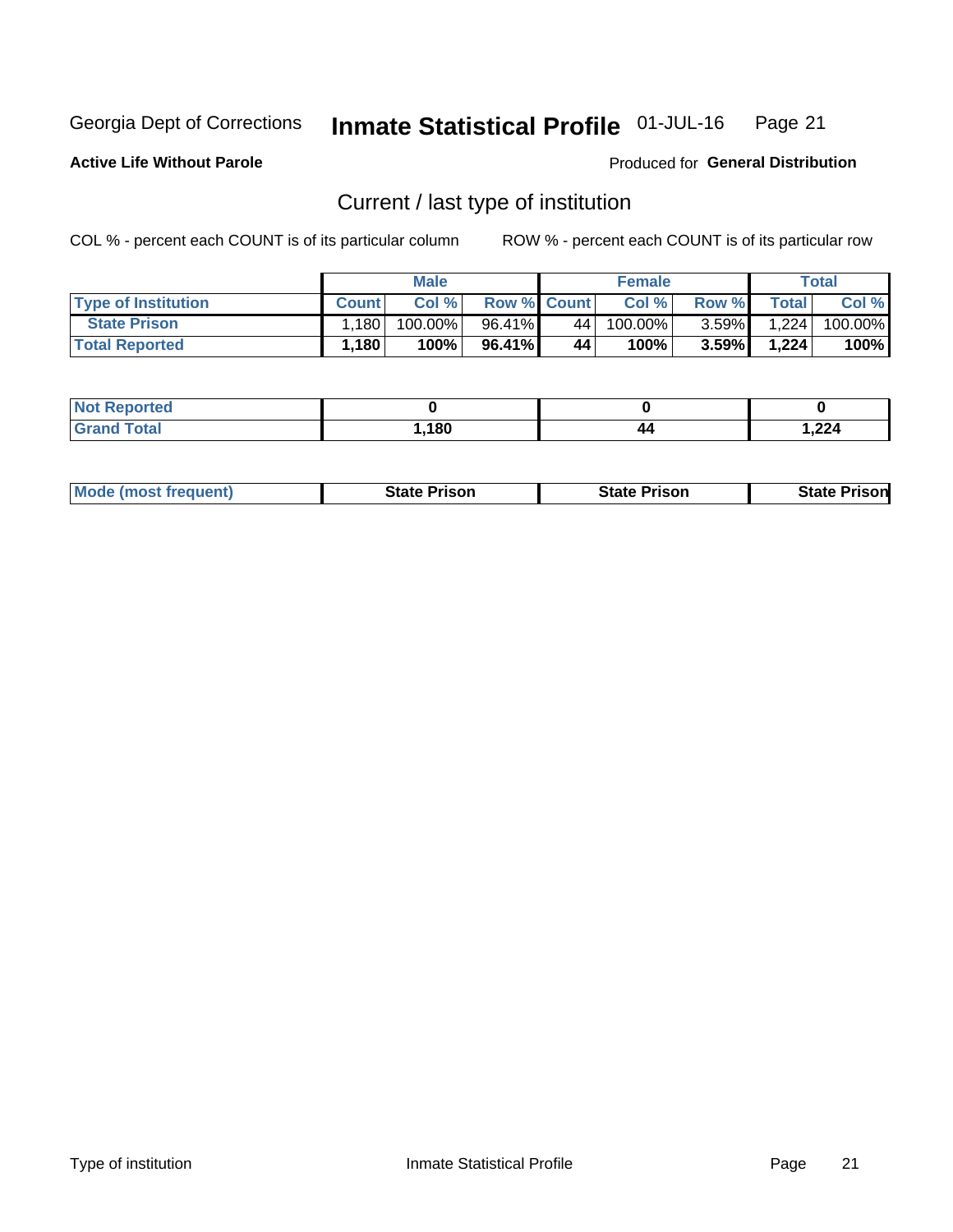#### Inmate Statistical Profile 01-JUL-16 Page 22

### **Active Life Without Parole**

### Produced for General Distribution

## Institution type - transitional centers

COL % - percent each COUNT is of its particular column

|                                                | Male |       |                    | <b>Female</b> |  |                   | Total |       |
|------------------------------------------------|------|-------|--------------------|---------------|--|-------------------|-------|-------|
| <b>Institution Type - Trans. Centers Count</b> |      | Col % | <b>Row % Count</b> |               |  | Col % Row % Total |       | Col % |
| <b>Total Reported</b>                          |      |       |                    |               |  |                   |       |       |

| <b>Reported</b><br><b>NOT</b><br>$\sim$            |  |  |
|----------------------------------------------------|--|--|
| $f$ $f \circ f \circ f$<br>$C = 1$<br><b>TULAI</b> |  |  |

| Mode (most frequent) | <b>Null</b> | <b>Null</b> | <b>Null</b> |
|----------------------|-------------|-------------|-------------|
|                      |             |             |             |
|                      |             |             |             |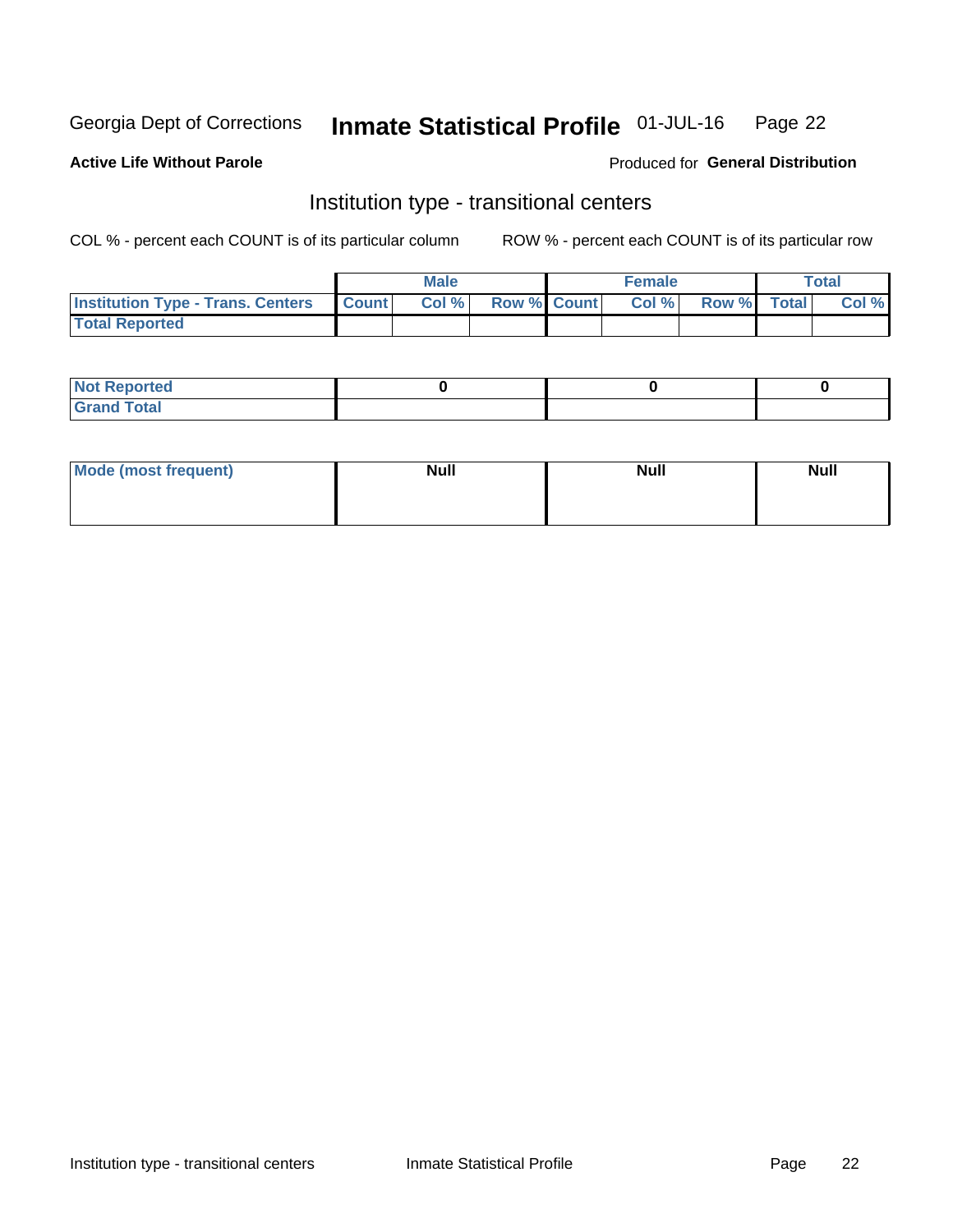#### Inmate Statistical Profile 01-JUL-16 Page 23

**Active Life Without Parole** 

**Produced for General Distribution** 

### Institution type - county prisons

COL % - percent each COUNT is of its particular column

|                                                    | <b>Male</b> |  | <b>Female</b>            |             | <b>Total</b> |
|----------------------------------------------------|-------------|--|--------------------------|-------------|--------------|
| <b>Institution Type - County Prisons   Count  </b> | Col %       |  | <b>Row % Count Col %</b> | Row % Total | Col %        |
| <b>Total Reported</b>                              |             |  |                          |             |              |

| <b>Not</b><br>: Reported<br> |  |  |
|------------------------------|--|--|
| <b>Total</b><br>---          |  |  |

| Mode (most frequent) | <b>Null</b> | <b>Null</b><br><b>Null</b> |
|----------------------|-------------|----------------------------|
|                      |             |                            |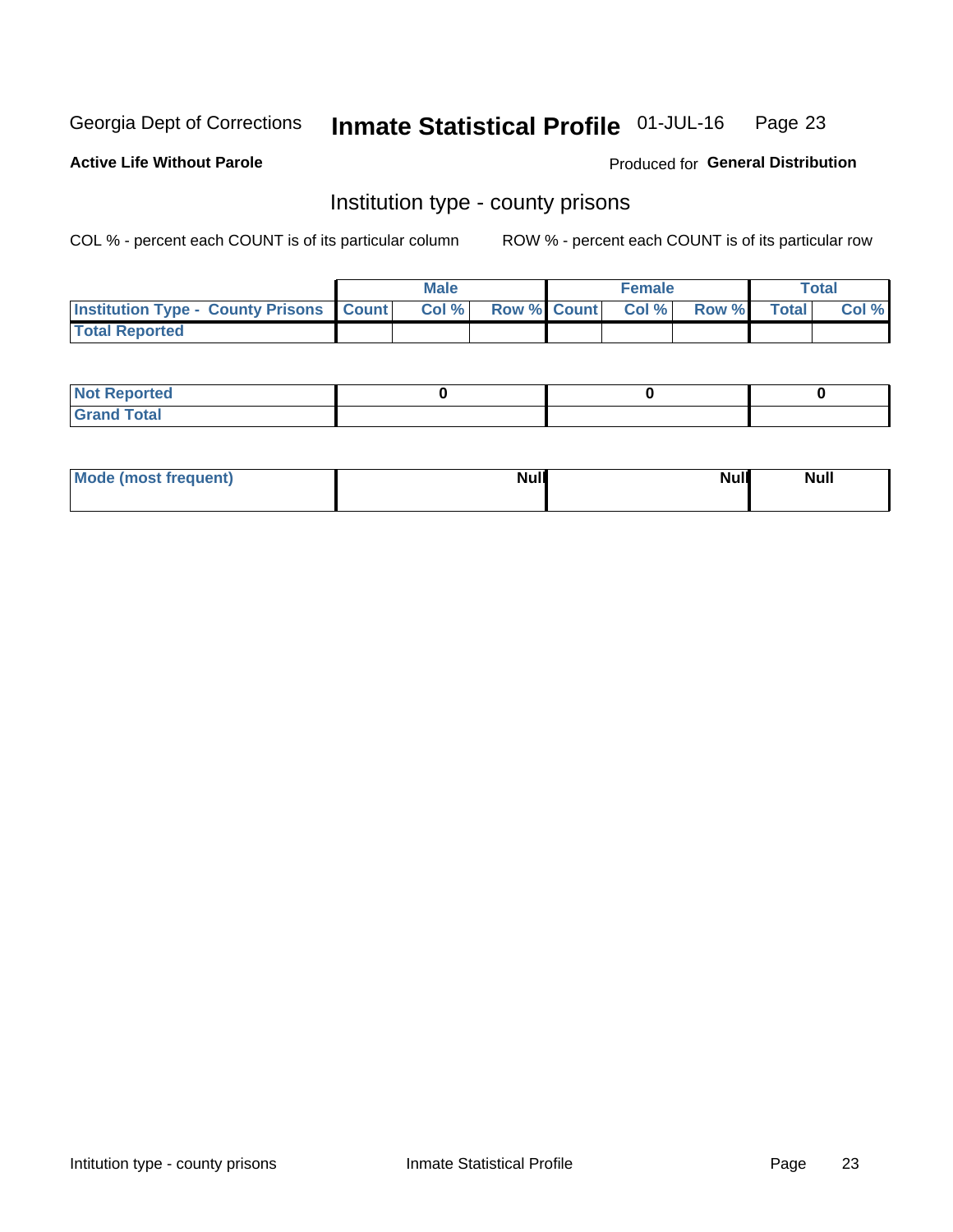#### Inmate Statistical Profile 01-JUL-16 Page 24

#### **Active Life Without Parole**

### Produced for General Distribution

### Institution type - state prisons

COL % - percent each COUNT is of its particular column

|                                         |              | <b>Male</b>               |         |              | <b>Female</b>                 |         | <b>Total</b>                        |          |
|-----------------------------------------|--------------|---------------------------|---------|--------------|-------------------------------|---------|-------------------------------------|----------|
| <b>Institution Type - State Prisons</b> | <b>Count</b> | Col %                     | Row %   | <b>Count</b> | Col %                         | Row %   | <b>Total</b>                        | Col %    |
| <b>Arrendale State Prison</b>           |              |                           |         | 23           | 52.27%                        | 100.00% | 23                                  | 1.88%    |
| <b>Augusta State Med. Prison</b>        | 62           | 5.25%                     | 100.00% |              |                               |         | 62                                  | 5.07%    |
| <b>Baldwin State Prison</b>             | 30           | 2.54%                     | 100.00% |              |                               |         | 30                                  | 2.45%    |
| <b>Central State Prison</b>             | 2            | .17%                      | 100.00% |              |                               |         | 2                                   | .16%     |
| <b>Coastal State Prison</b>             | 3            | .25%                      | 100.00% |              |                               |         | 3                                   | .25%     |
| <b>Ga Diag Class Prison</b>             | 50           | 4.24%                     | 100.00% |              |                               |         | 50                                  | 4.08%    |
| <b>Ga State Prison</b>                  | 24           | 2.03%                     | 100.00% |              |                               |         | 24                                  | 1.96%    |
| <b>Hancock State Prison</b>             | 116          | 9.83%                     | 100.00% |              |                               |         | 116                                 | 9.48%    |
| <b>Hays State Prison</b>                | 138          | 11.69%                    | 100.00% |              |                               |         | 138                                 | 11.27%   |
| <b>Macon State Prison</b>               | 211          | 17.88%                    | 100.00% |              |                               |         | 211                                 | 17.24%   |
| <b>Phillips State Prison</b>            | 21           | 1.78%                     | 100.00% |              |                               |         | 21                                  | 1.72%    |
| <b>Pulaski State Prison</b>             |              |                           |         | 21           | 47.73%                        | 100.00% | 21                                  | 1.72%    |
| <b>Smith State Prison</b>               | 151          | 12.80%                    | 100.00% |              |                               |         | 151                                 | 12.34%   |
| <b>Telfair State Prison</b>             | 150          | 12.71%                    | 100.00% |              |                               |         | 150                                 | 12.25%   |
| <b>Valdosta State Prison</b>            | 113          | 9.58%                     | 100.00% |              |                               |         | 113                                 | 9.23%    |
| <b>Ware State Prison</b>                | 109          | 9.24%                     | 100.00% |              |                               |         | 109                                 | 8.91%    |
| <b>Total Reported</b>                   | 1,180        | 100%                      | 96.41%  | 44           | 100%                          | 3.59%   | 1,224                               | 100%     |
| <b>Not Reported</b>                     |              | $\mathbf 0$               |         |              | 0                             |         |                                     | $\bf{0}$ |
| <b>Grand Total</b>                      |              | 1,180                     |         |              | $\overline{44}$               |         |                                     | 1,224    |
|                                         |              | <b>Macon State Prison</b> |         |              | <b>Arrendale State Prison</b> |         |                                     |          |
| <b>Mode (most frequent)</b>             |              |                           |         |              |                               |         | <b>Macon State</b><br><b>Prison</b> |          |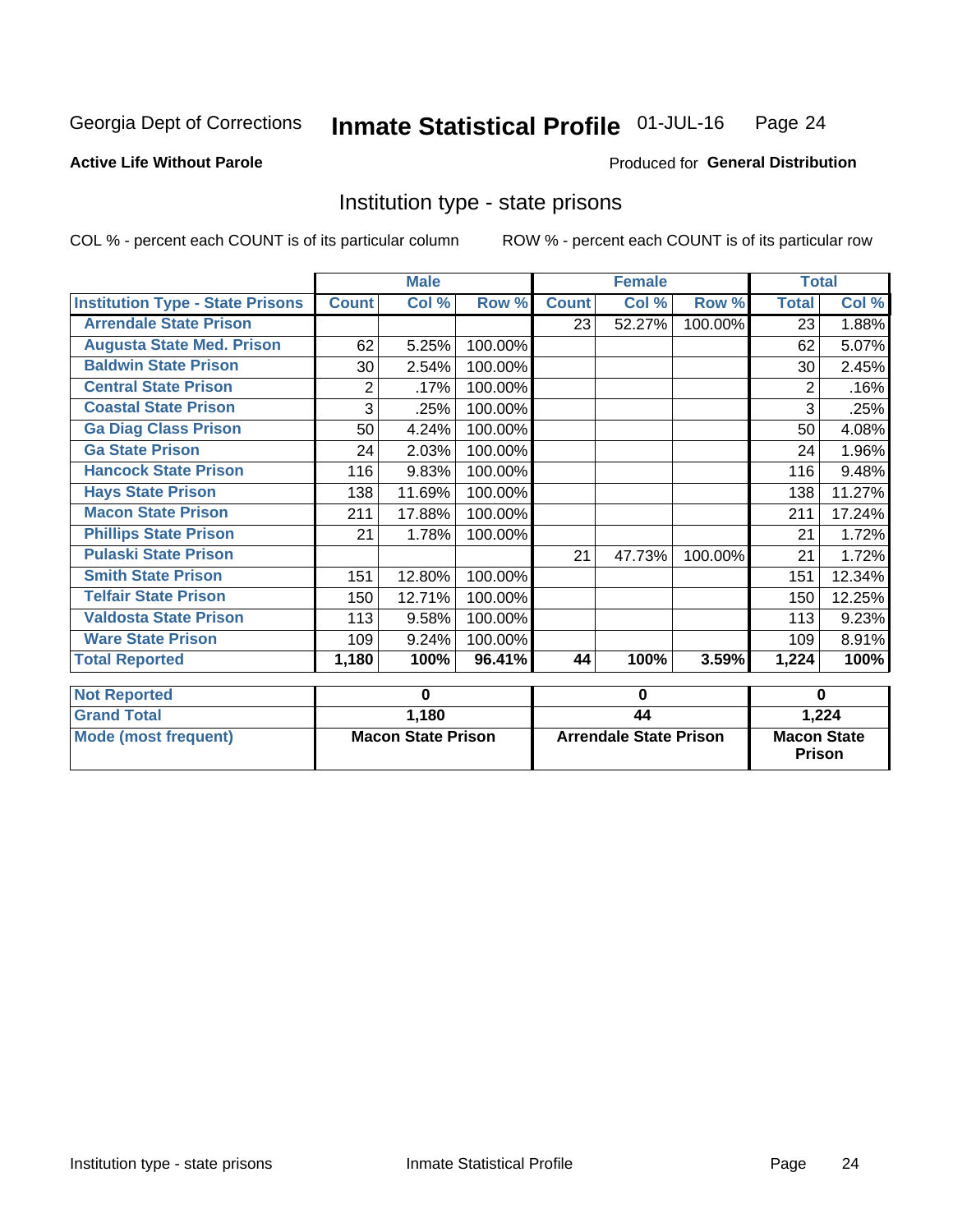#### Inmate Statistical Profile 01-JUL-16 Page 25

**Active Life Without Parole** 

Produced for General Distribution

## Institution type - private prisons

COL % - percent each COUNT is of its particular column

|                                                     | <b>Male</b> |                    | <b>Female</b> |             | Total |
|-----------------------------------------------------|-------------|--------------------|---------------|-------------|-------|
| <b>Institution Type - Private Prisons   Count  </b> | Col %       | <b>Row % Count</b> | Col %         | Row % Total | Col % |
| <b>Total Reported</b>                               |             |                    |               |             |       |

| Not Reported          |  |  |
|-----------------------|--|--|
| <b>Cotal</b><br>_____ |  |  |

| <b>Mo</b><br>frequent) | <b>Null</b> | <b>Null</b> | . . I *<br><b>IVUII</b> |
|------------------------|-------------|-------------|-------------------------|
|                        |             |             |                         |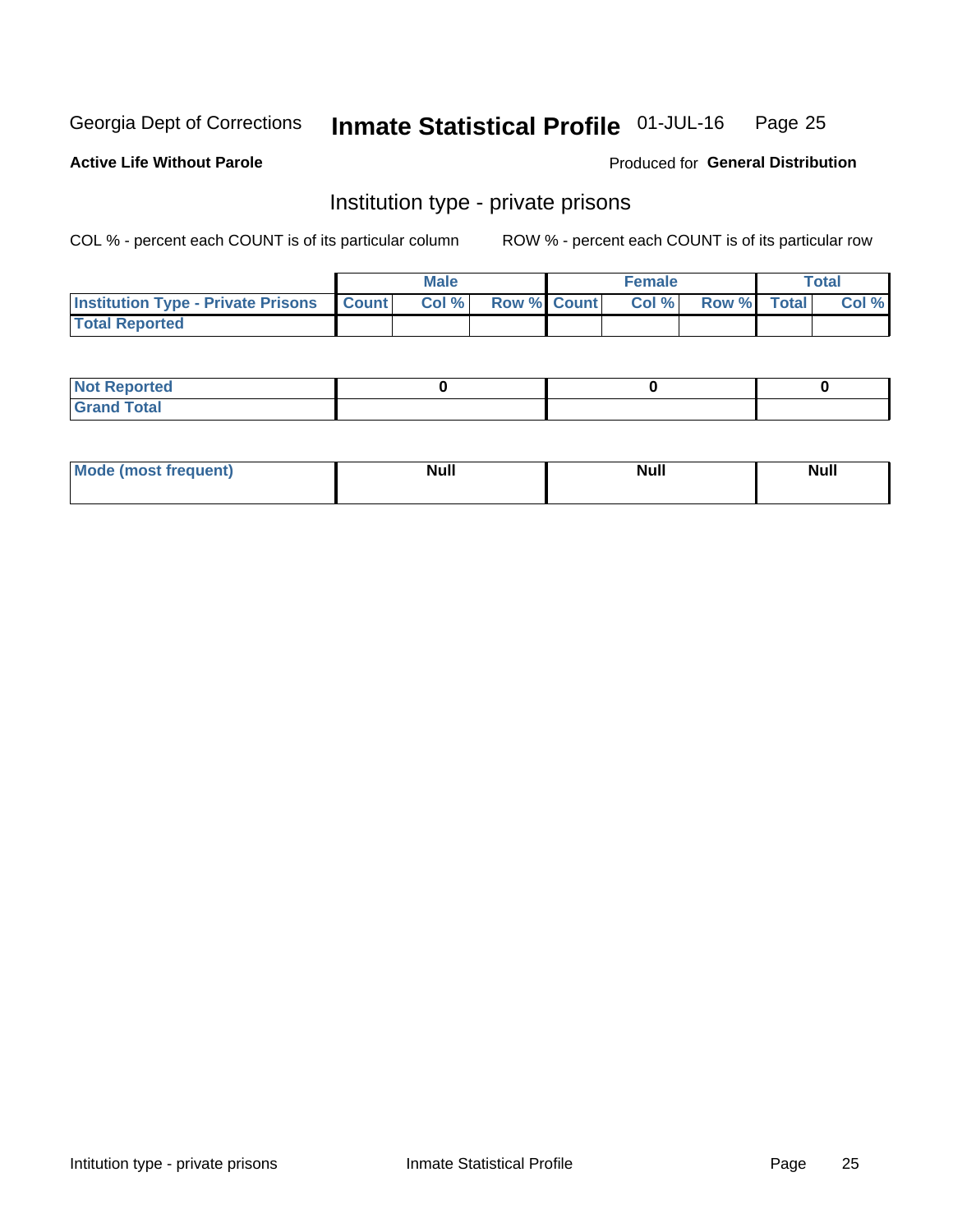#### Inmate Statistical Profile 01-JUL-16 Page 26

### **Active Life Without Parole**

### Produced for General Distribution

## Institution type - inmate boot camp

COL % - percent each COUNT is of its particular column

|                                      |              | <b>Male</b> |             | <b>Female</b> |             | Total |
|--------------------------------------|--------------|-------------|-------------|---------------|-------------|-------|
| <b>Institution Type - Boot Camps</b> | <b>Count</b> | Col %       | Row % Count | Col%          | Row % Total | Col % |
| <b>Total Rported</b>                 |              |             |             |               |             |       |

| <b>Not Reported</b>                   |  |  |
|---------------------------------------|--|--|
| <b>Total</b><br><b>C HAM</b><br>_____ |  |  |

| Mod<br>uamo | Nul.<br>$- - - - - -$ | <b>Null</b> | <br>uu.<br>------ |
|-------------|-----------------------|-------------|-------------------|
|             |                       |             |                   |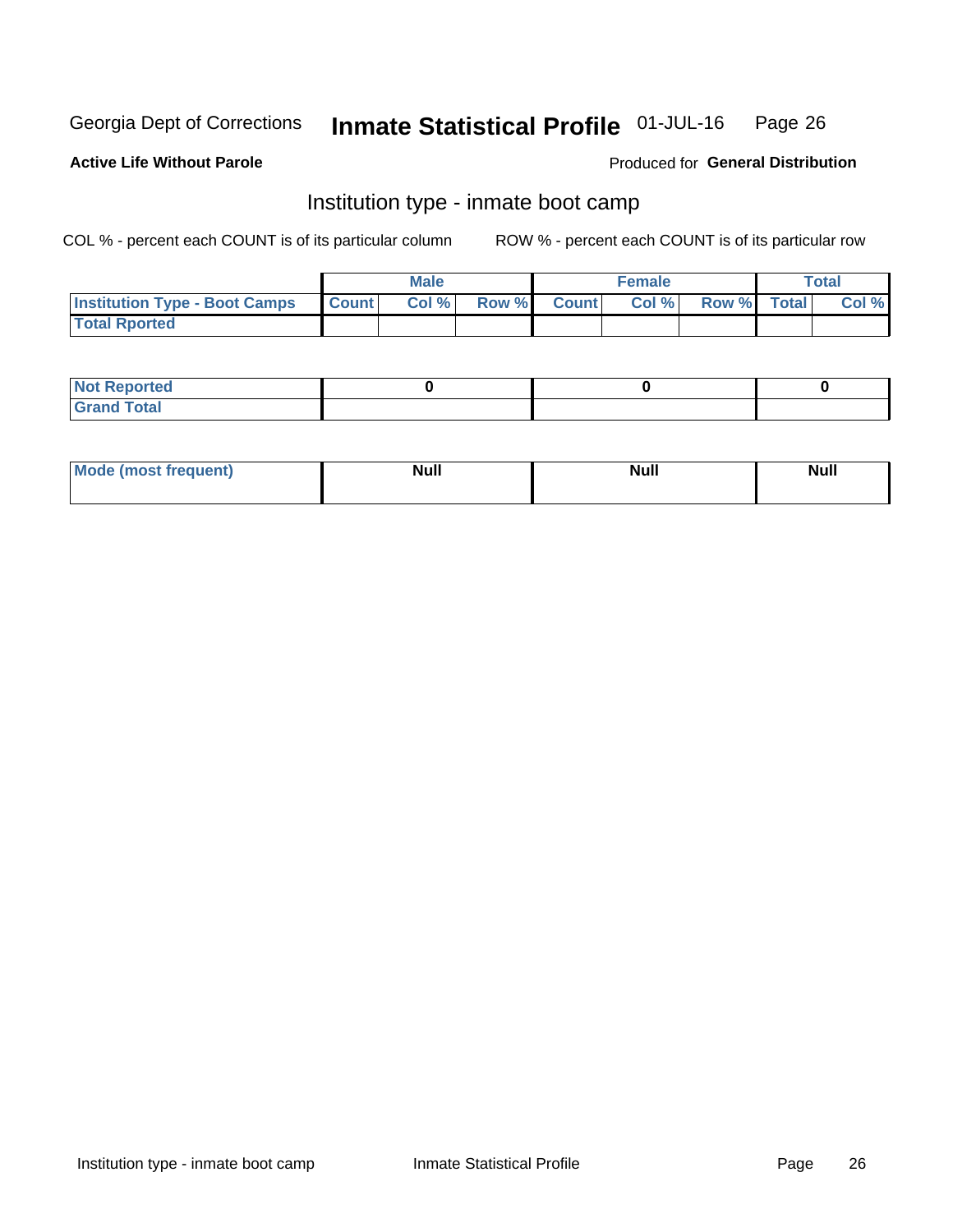#### Inmate Statistical Profile 01-JUL-16 Page 27

**Active Life Without Parole** 

Produced for General Distribution

## Number of disciplinary reports

COL % - percent each COUNT is of its particular column

|                                       |              | <b>Male</b> |        |             | <b>Female</b> |       |       | <b>Total</b> |
|---------------------------------------|--------------|-------------|--------|-------------|---------------|-------|-------|--------------|
| <b>Number of Disciplinary Reports</b> | <b>Count</b> | Col %       |        | Row % Count | Col %         | Row % | Total | Col %        |
|                                       | 309          | 26.19%      | 93.35% | 22          | 50.00%        | 6.65% | 331   | 27.04%       |
|                                       | 155          | 13.14%      | 96.88% | 5           | 11.36%        | 3.13% | 160   | 13.07%       |
|                                       | 121          | 10.25%      | 95.28% | 6           | 13.64%        | 4.72% | 127   | 10.38%       |
| 3                                     | 85           | 7.20%       | 97.70% | 2           | 4.55%         | 2.30% | 87    | 7.11%        |
|                                       | 57           | 4.83%       | 96.61% | 2           | 4.55%         | 3.39% | 59    | 4.82%        |
| 5                                     | 55           | 4.66%       | 98.21% |             | 2.27%         | 1.79% | 56    | 4.58%        |
| <b>More Than 5</b>                    | 398          | 33.73%      | 98.51% | 6           | 13.64%        | 1.49% | 404   | 33.01%       |
| <b>Total Reported</b>                 | 1,180        | 100%        | 96.41% | 44          | 100.0%        | 3.59% | 1,224 | 100.0%       |

| <b>Not Reported</b> |     |    |       |
|---------------------|-----|----|-------|
| 「otal               | 180 | 44 | 1,224 |

| Mean (average)         | 7.39 | 3.95 | 7.26 |
|------------------------|------|------|------|
| <b>Median (middle)</b> |      |      |      |
| Mode (most frequent)   |      |      |      |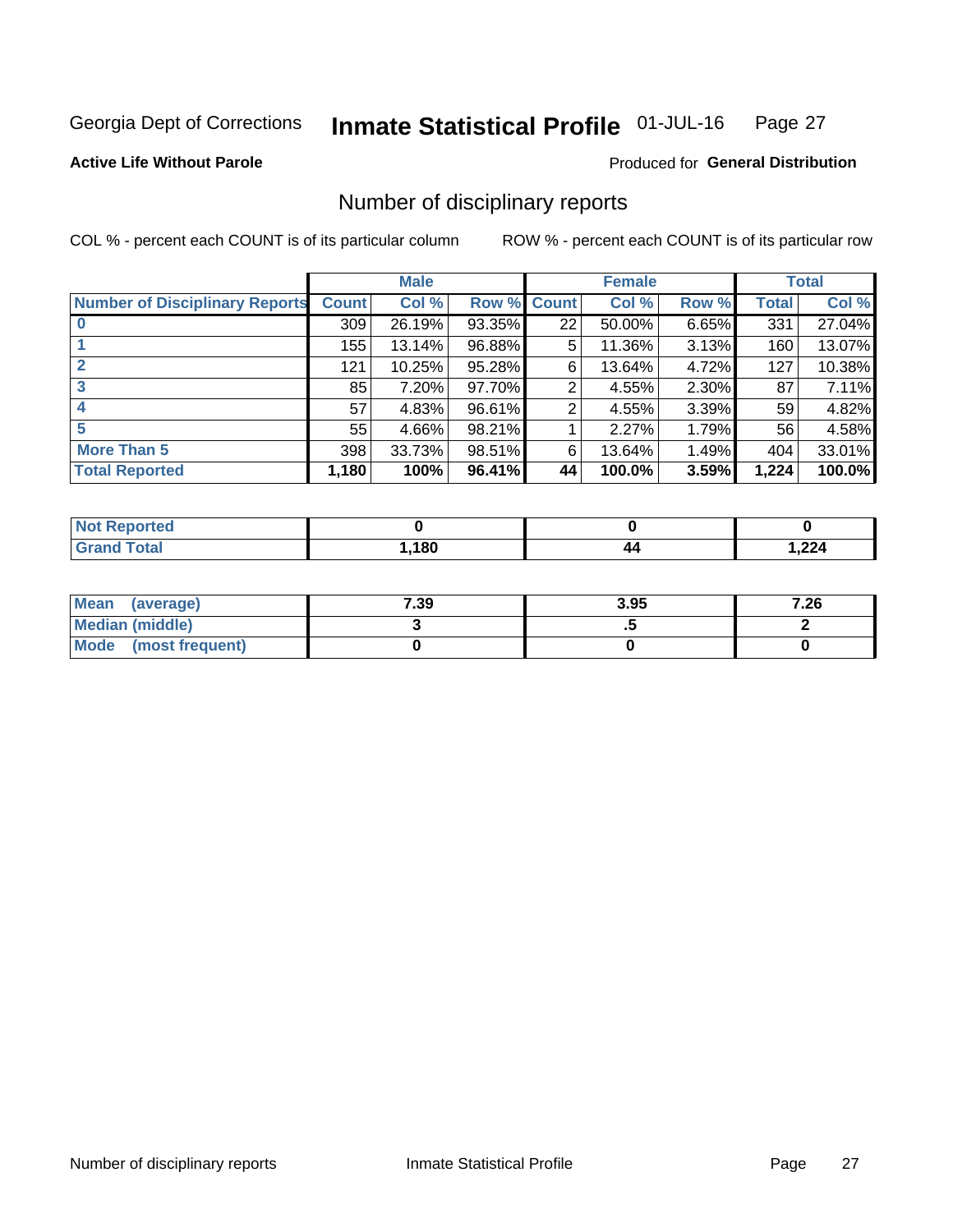#### Inmate Statistical Profile 01-JUL-16 Page 28

### **Active Life Without Parole**

### **Produced for General Distribution**

## Number of transfers

COL % - percent each COUNT is of its particular column

|                            |         | <b>Male</b> |             |                 | <b>Female</b> |          |       | <b>Total</b> |
|----------------------------|---------|-------------|-------------|-----------------|---------------|----------|-------|--------------|
| <b>Number of Transfers</b> | Count l | Col %       | Row % Count |                 | Col %         | Row %    | Total | Col %        |
|                            | 32      | 2.71%       | 78.05%      | 9               | 20.45%        | 21.95%   | 41    | 3.35%        |
|                            | 317     | 26.86%      | 94.07%      | 20 <sup>°</sup> | 45.45%        | 5.93%    | 337   | 27.53%       |
| 2                          | 163     | 13.81%      | 96.45%      | 6               | 13.64%        | 3.55%    | 169   | 13.81%       |
| 3                          | 105     | $8.90\%$    | 97.22%      | 3               | 6.82%         | $2.78\%$ | 108   | 8.82%        |
|                            | 79      | 6.69%       | 98.75%      |                 | 2.27%         | 1.25%    | 80    | 6.54%        |
| 5                          | 62      | 5.25%       | 98.41%      |                 | 2.27%         | 1.59%    | 63    | 5.15%        |
| <b>More Than 5</b>         | 422     | 35.76%      | 99.06%      | 4               | 9.09%         | $0.94\%$ | 426   | 34.80%       |
| <b>Total Reported</b>      | 1,180   | 100%        | 96.41%      | 44              | 100%          | 3.59%    | 1,224 | 100%         |

| <b>Not Reported</b> |      |    |       |
|---------------------|------|----|-------|
| <sup>-</sup> otal   | ,180 | 44 | 1,224 |

| Mean (average)       | 5.82 | 1.80 | 5.67 |
|----------------------|------|------|------|
| Median (middle)      |      |      |      |
| Mode (most frequent) |      |      |      |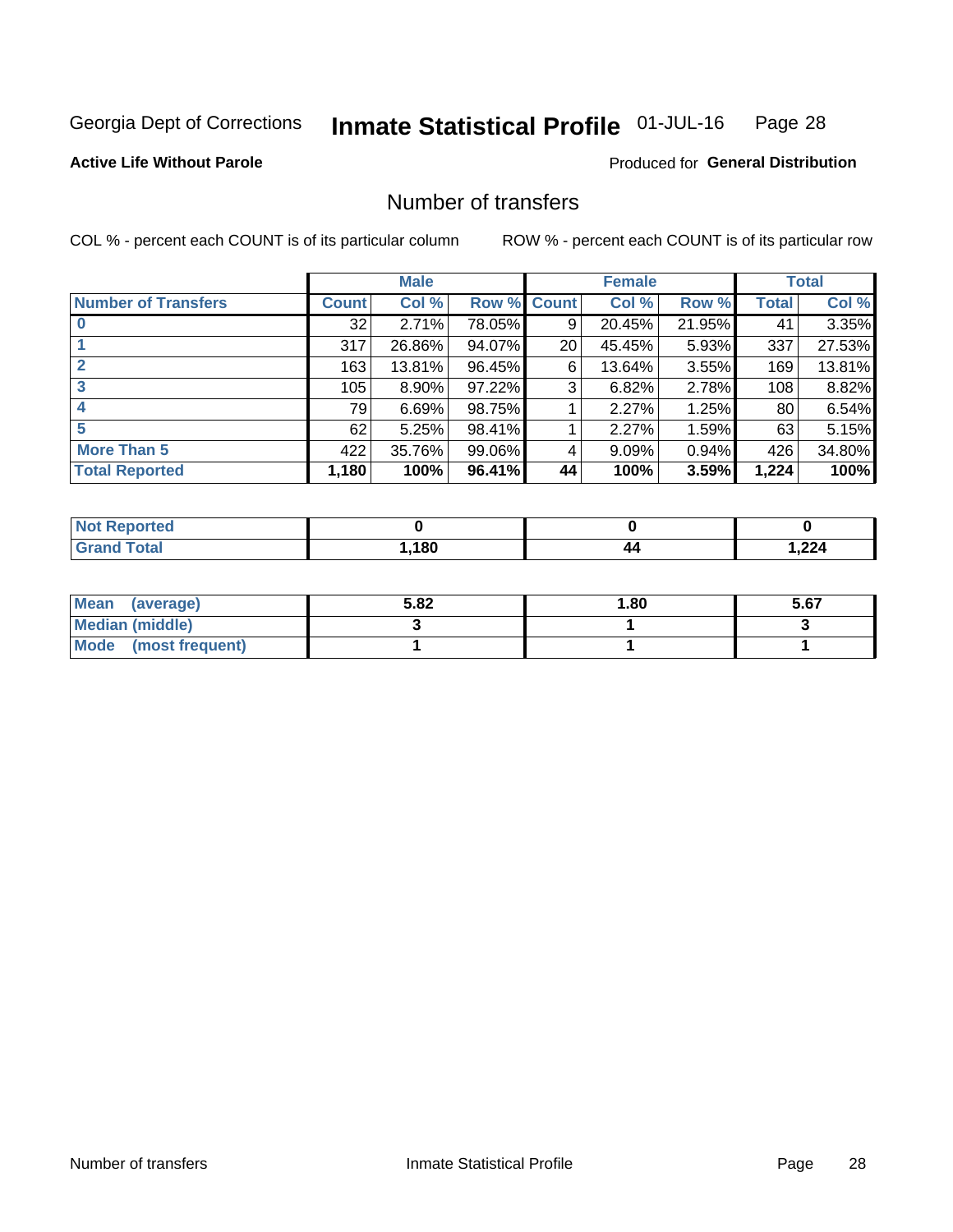#### Inmate Statistical Profile 01-JUL-16 Page 29

**Active Life Without Parole** 

Produced for General Distribution

## Number of escapes

COL % - percent each COUNT is of its particular column

|                          |                     | <b>Male</b> |                    |    | <b>Female</b> |          |       | Total  |
|--------------------------|---------------------|-------------|--------------------|----|---------------|----------|-------|--------|
| <b>Number of Escapes</b> | <b>Count</b>        | Col %       | <b>Row % Count</b> |    | Col %         | Row %    | Total | Col %  |
|                          | $.176$ <sup>1</sup> | $99.66\%$   | 96.39%             | 44 | $100.00\%$    | $3.61\%$ | 1,220 | 99.67% |
|                          |                     | 0.17%       | 100.00%            |    |               |          |       | 0.16%  |
|                          |                     | 0.17%       | $100.00\%$         |    |               |          |       | 0.16%  |
| <b>Total Reported</b>    | $.180+$             | 100%        | $96.41\%$          | 44 | 100%          | 3.59%    | 1,224 | 100%   |

| <b>Not Reported</b> |     |    |       |
|---------------------|-----|----|-------|
| Total               | 180 | 44 | 1,224 |

| Mean (average)       |  |  |
|----------------------|--|--|
| Median (middle)      |  |  |
| Mode (most frequent) |  |  |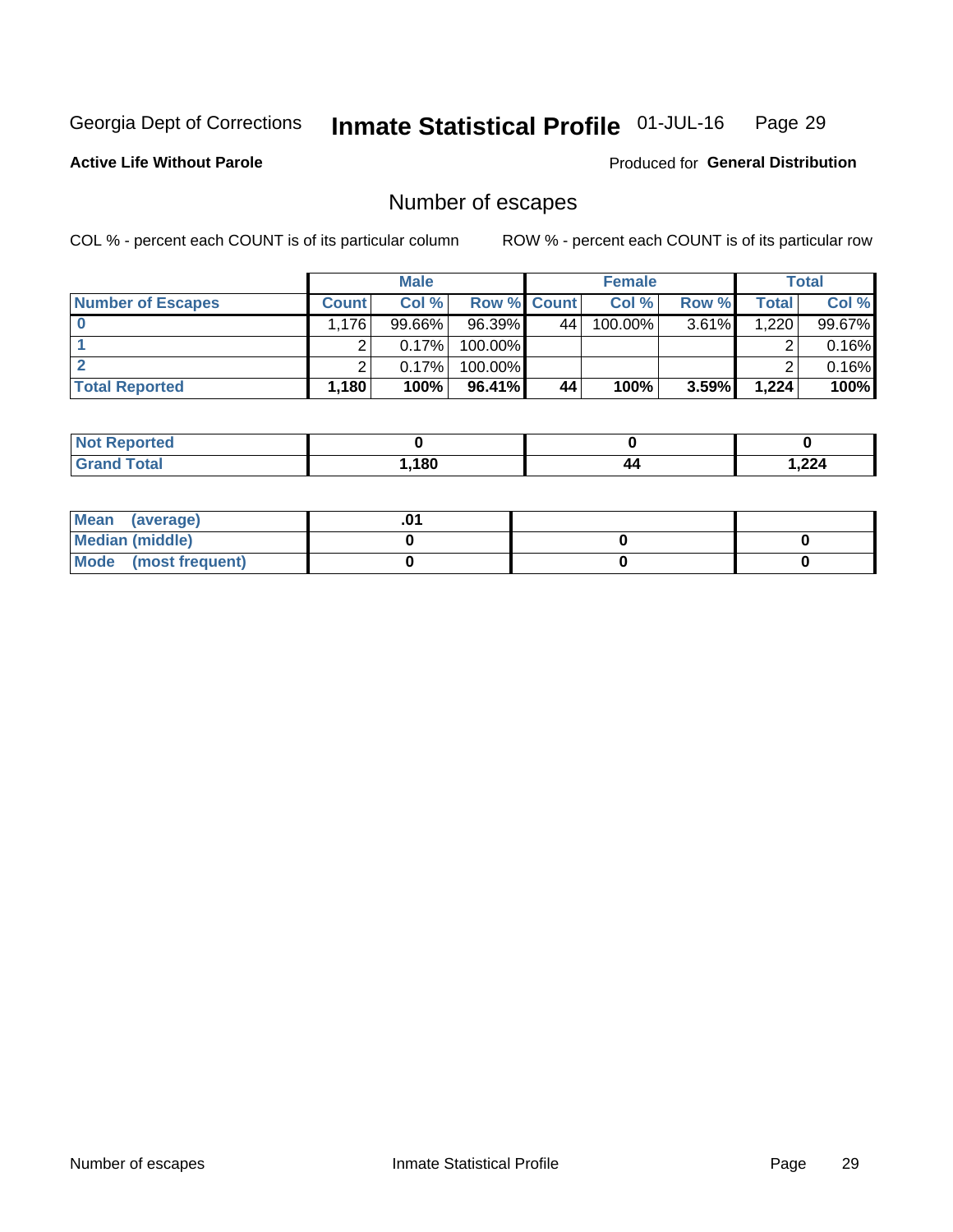### **Active Life Without Parole**

### Produced for General Distribution

### Time served in current (or last) institution

COL % - percent each COUNT is of its particular column

|                              |              | <b>Male</b> |         |                | <b>Female</b> |        |              | <b>Total</b> |
|------------------------------|--------------|-------------|---------|----------------|---------------|--------|--------------|--------------|
| <b>Time In Institution</b>   | <b>Count</b> | Col %       | Row %   | <b>Count</b>   | Col %         | Row %  | <b>Total</b> | Col %        |
| 0 to 3 months                | 125          | 10.59%      | 93.98%  | 8              | 18.18%        | 6.02%  | 133          | 10.87%       |
| <b>3.01 to 6 months</b>      | 114          | 9.66%       | 95.00%  | 6              | 13.64%        | 5.00%  | 120          | 9.80%        |
| 6.01 to 9 months             | 108          | 9.15%       | 97.30%  | 3              | 6.82%         | 2.70%  | 111          | 9.07%        |
| 9.01 to 12 months            | 45           | 3.81%       | 93.75%  | 3              | 6.82%         | 6.25%  | 48           | 3.92%        |
| <b>12.01 to 18 months</b>    | 111          | 9.41%       | 95.69%  | 5              | 11.36%        | 4.31%  | 116          | 9.48%        |
| <b>18.01 to 24 months</b>    | 95           | 8.05%       | 97.94%  | $\overline{2}$ | 4.55%         | 2.06%  | 97           | 7.92%        |
| $2.01$ to 3 years            | 154          | 13.05%      | 96.25%  | 6              | 13.64%        | 3.75%  | 160          | 13.07%       |
| 3.01 to 4 years              | 134          | 11.36%      | 98.53%  | $\overline{2}$ | 4.55%         | 1.47%  | 136          | 11.11%       |
| $4.01$ to 5 years            | 75           | 6.36%       | 100.00% |                |               |        | 75           | 6.13%        |
| $\overline{5.01}$ to 6 years | 57           | 4.83%       | 87.69%  | 8              | 18.18%        | 12.31% | 65           | 5.31%        |
| 6.01 to 7 years              | 37           | 3.14%       | 100.00% |                |               |        | 37           | 3.02%        |
| $7.01$ to 8 years            | 36           | 3.05%       | 100.00% |                |               |        | 36           | 2.94%        |
| 8.01 to 9 years              | 17           | 1.44%       | 100.00% |                |               |        | 17           | 1.39%        |
| 9.01 to 10 years             | 17           | 1.44%       | 100.00% |                |               |        | 17           | 1.39%        |
| Over 10 years                | 55           | 4.66%       | 98.21%  | 1              | 2.27%         | 1.79%  | 56           | 4.58%        |
| <b>Total Reported</b>        | 1,180        | 100%        | 96.41%  | 44             | 100%          | 3.59%  | 1,224        | 100%         |

| <b>Not Reported</b> |      |           |       |
|---------------------|------|-----------|-------|
| <b>Total</b>        | ,180 | 44<br>. . | 1,224 |

| <b>Mean</b><br>(average) | 35 months | 25 months | 35 months |
|--------------------------|-----------|-----------|-----------|
| Median (middle)          | 23 months | 16 months | 23 months |
| Mode (most frequent)     | 21 months | 3 months  | 1 months  |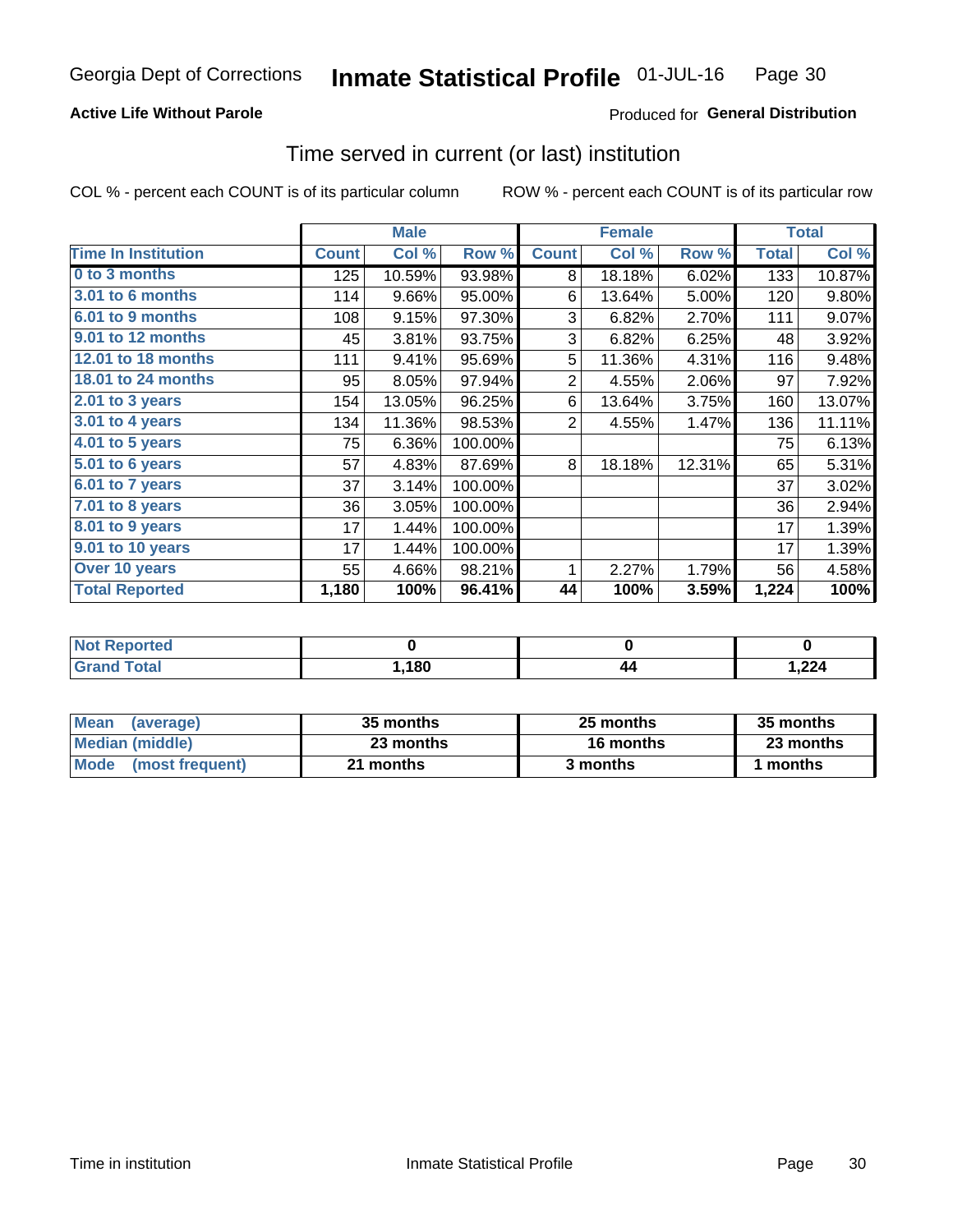#### Inmate Statistical Profile 01-JUL-16 Page 31

#### **Active Life Without Parole**

### Produced for General Distribution

## Highest grade level attained

COL % - percent each COUNT is of its particular column

|                              |                         | <b>Male</b> |         |                 | <b>Female</b> |        |                         | <b>Total</b> |
|------------------------------|-------------------------|-------------|---------|-----------------|---------------|--------|-------------------------|--------------|
| <b>Grade Level</b>           | <b>Count</b>            | Col %       | Row %   | <b>Count</b>    | Col %         | Row %  | <b>Total</b>            | Col %        |
| No school at all             | 2                       | 0.21%       | 100.00% |                 |               |        | 2                       | 0.21%        |
| Grade 1                      | 1                       | 0.11%       | 100.00% |                 |               |        | 1                       | 0.10%        |
| <b>Grade 2</b>               | 1                       | 0.11%       | 100.00% |                 |               |        | 1                       | 0.10%        |
| Grade 3                      | $\overline{2}$          | 0.21%       | 100.00% |                 |               |        | $\overline{2}$          | 0.21%        |
| Grade 4                      | 4                       | 0.43%       | 100.00% |                 |               |        | 4                       | 0.42%        |
| Grade 5                      | 1                       | 0.11%       | 100.00% |                 |               |        | 1                       | 0.10%        |
| Grade 6                      | 8                       | 0.85%       | 100.00% |                 |               |        | 8                       | 0.83%        |
| Grade 7                      | 36                      | 3.83%       | 100.00% |                 |               |        | 36                      | 3.74%        |
| Grade 8                      | 69                      | 7.33%       | 100.00% |                 |               |        | 69                      | 7.17%        |
| Grade 9                      | 126                     | 13.39%      | 97.67%  | 3               | 13.64%        | 2.33%  | 129                     | 13.40%       |
| Grade 10                     | 178                     | 18.92%      | 96.74%  | 6               | 27.27%        | 3.26%  | 184                     | 19.11%       |
| Grade 11                     | 156                     | 16.58%      | 98.73%  | $\overline{2}$  | 9.09%         | 1.27%  | 158                     | 16.41%       |
| <b>Grade 12 or GED</b>       | 224                     | 23.80%      | 96.55%  | 8               | 36.36%        | 3.45%  | 232                     | 24.09%       |
| Some tech school             | 13                      | 1.38%       | 92.86%  | 1               | 4.55%         | 7.14%  | 14                      | 1.45%        |
| <b>Completed tech school</b> | 15                      | 1.59%       | 100.00% |                 |               |        | 15                      | 1.56%        |
| College, 1 year              | 33                      | 3.51%       | 100.00% |                 |               |        | 33                      | 3.43%        |
| College, 2 year              | 34                      | 3.61%       | 97.14%  | 1               | 4.55%         | 2.86%  | 35                      | 3.63%        |
| College, 3 year              | 14                      | 1.49%       | 100.00% |                 |               |        | 14                      | 1.45%        |
| <b>Bachelor's degree</b>     | 16                      | 1.70%       | 100.00% |                 |               |        | 16                      | 1.66%        |
| <b>Master's degree</b>       | $\overline{\mathbf{4}}$ | 0.43%       | 100.00% |                 |               |        | $\overline{\mathbf{4}}$ | 0.42%        |
| Ph.D. degree                 | 1                       | 0.11%       | 50.00%  | 1               | 4.55%         | 50.00% | $\overline{2}$          | 0.21%        |
| Law degree                   | $\overline{2}$          | 0.21%       | 100.00% |                 |               |        | $\overline{2}$          | 0.21%        |
| <b>Medical degree</b>        | 1                       | 0.11%       | 100.00% |                 |               |        | 1                       | 0.10%        |
| <b>Total Reported</b>        | 941                     | 100%        | 97.72%  | $\overline{22}$ | 100.0%        | 2.28%  | 963                     | 100.0%       |

| ттео. | 239 | ne.<br>▵▴ | 961<br>ZU I |
|-------|-----|-----------|-------------|
|       | 180 | 44        | 1,224       |

| <b>Mean</b><br>(average) | 10.74           | 11.45           | 10.75             |
|--------------------------|-----------------|-----------------|-------------------|
| Median (middle)          | Grade 11        | Other           | Grade 11          |
| Mode<br>(most frequent)  | Grade 12 or GED | Grade 12 or GED | I Grade 12 or GED |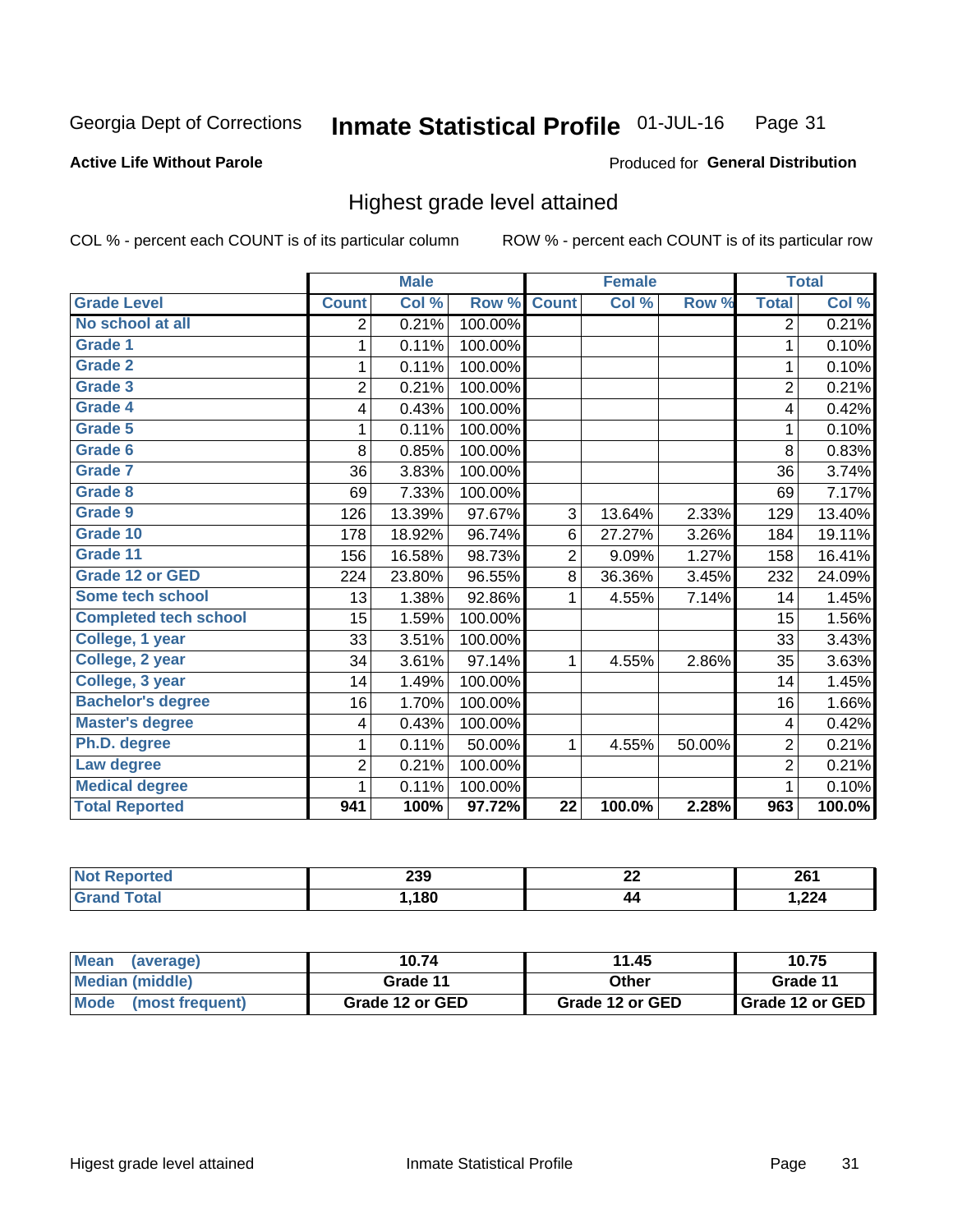#### Inmate Statistical Profile 01-JUL-16 Page 32

### **Active Life Without Parole**

### Produced for General Distribution

## Culture fair IQ scores

COL % - percent each COUNT is of its particular column

|                       |                | <b>Male</b> |             |                | <b>Female</b> |        |              | <b>Total</b> |
|-----------------------|----------------|-------------|-------------|----------------|---------------|--------|--------------|--------------|
| <b>IQ Scores</b>      | <b>Count</b>   | Col %       | Row % Count |                | Col %         | Row %  | <b>Total</b> | Col %        |
| $60 - 69$             | 36             | 3.40%       | 100.00%     |                |               |        | 36           | 3.30%        |
| $70 - 79$             | 80             | 7.55%       | 97.56%      | $\overline{2}$ | 6.06%         | 2.44%  | 82           | 7.51%        |
| $80 - 89$             | 148            | 13.98%      | 96.10%      | 6              | 18.18%        | 3.90%  | 154          | 14.10%       |
| $90 - 99$             | 260            | 24.55%      | 95.59%      | 12             | 36.36%        | 4.41%  | 272          | 24.91%       |
| $100 - 109$           | 297            | 28.05%      | 98.02%      | 6              | 18.18%        | 1.98%  | 303          | 27.75%       |
| $110 - 119$           | 194            | 18.32%      | 98.48%      | 3              | 9.09%         | 1.52%  | 197          | 18.04%       |
| $120 - 129$           | 42             | 3.97%       | 93.33%      | 3              | 9.09%         | 6.67%  | 45           | 4.12%        |
| $130 - 139$           | $\overline{2}$ | 0.19%       | 66.67%      | 4              | 3.03%         | 33.33% | 3            | 0.27%        |
| <b>Total Reported</b> | 1,059          | 100%        | 96.98%      | 33             | 100%          | 3.02%  | 1,092        | 100%         |

| <b>Not Reported</b>  | 444   |    | 118   |
|----------------------|-------|----|-------|
| Not Valid (under 60) | 10    |    | 14    |
| <b>Grand Total</b>   | 1,180 | 44 | 1,224 |

| Mean<br>(average)      | 98  | 100 | 98  |
|------------------------|-----|-----|-----|
| <b>Median (middle)</b> | 100 | 96  | 100 |
| Mode (most frequent)   | 99  | 102 | 99  |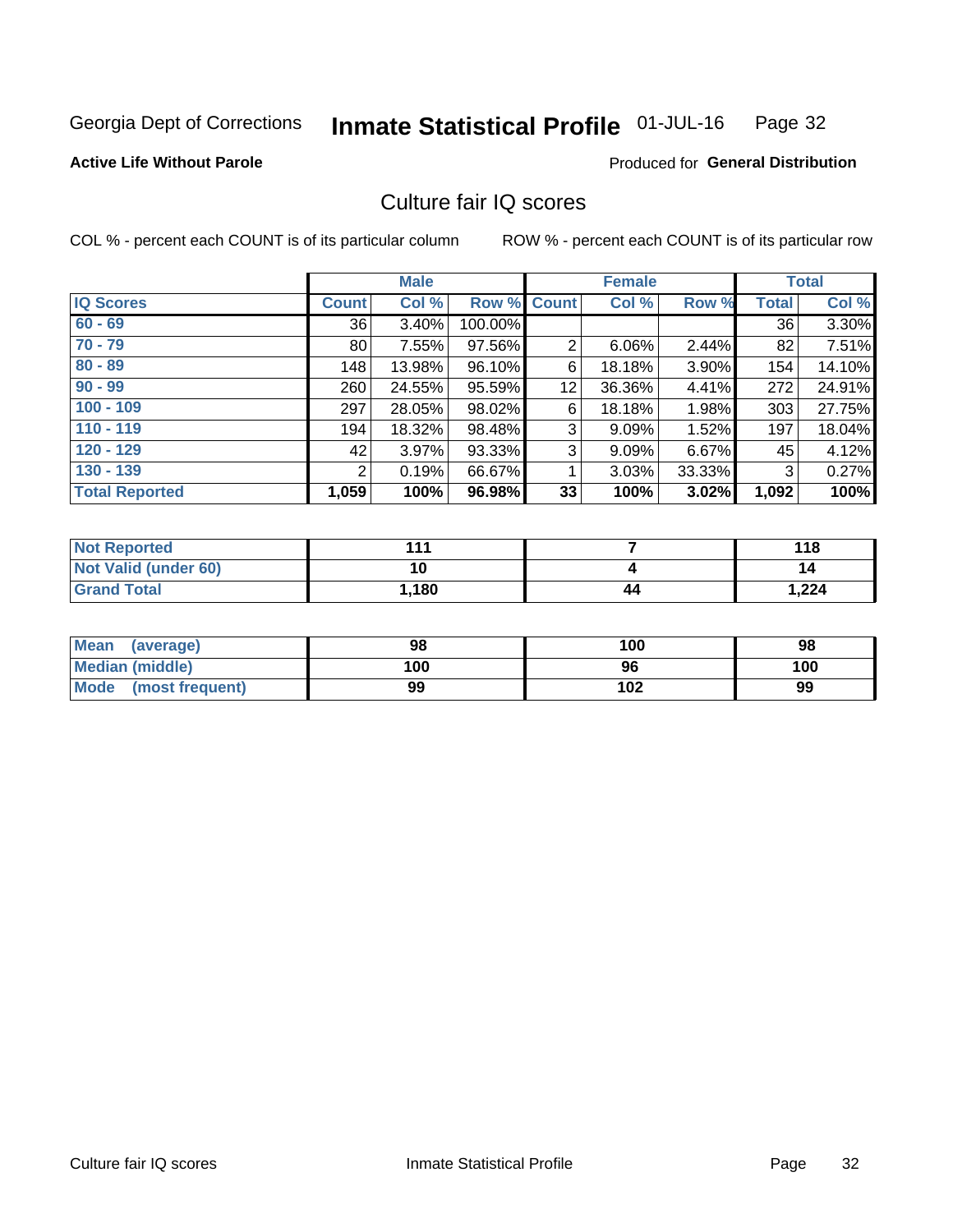#### Inmate Statistical Profile 01-JUL-16 Page 33

**Active Life Without Parole** 

### Produced for General Distribution

## Wide Range Achievement Test (WRAT) reading score

COL % - percent each COUNT is of its particular column

|                           |              | <b>Male</b> |         |                | <b>Female</b> |       |              | <b>Total</b> |
|---------------------------|--------------|-------------|---------|----------------|---------------|-------|--------------|--------------|
| <b>WRAT Reading Score</b> | <b>Count</b> | Col %       | Row %   | <b>Count</b>   | Col %         | Row % | <b>Total</b> | Col %        |
| $0.1$ to $0.9$            | 23           | 2.13%       | 100.00% |                |               |       | 23           | 2.06%        |
| 1.0 to 1.9                | 17           | 1.57%       | 100.00% |                |               |       | 17           | 1.52%        |
| 2.0 to 2.9                | 38           | 3.51%       | 95.00%  | 2              | 5.41%         | 5.00% | 40           | 3.57%        |
| 3.0 to 3.9                | 71           | 6.56%       | 95.95%  | 3              | 8.11%         | 4.05% | 74           | 6.61%        |
| 4.0 to 4.9                | 85           | 7.86%       | 96.59%  | 3              | 8.11%         | 3.41% | 88           | 7.86%        |
| 5.0 to 5.9                | 100          | 9.24%       | 98.04%  | $\overline{2}$ | 5.41%         | 1.96% | 102          | 9.12%        |
| 6.0 to 6.9                | 96           | 8.87%       | 97.96%  | $\overline{2}$ | 5.41%         | 2.04% | 98           | 8.76%        |
| 7.0 to 7.9                | 31           | 2.87%       | 100.00% |                |               |       | 31           | 2.77%        |
| 8.0 to 8.9                | 82           | 7.58%       | 97.62%  | $\overline{2}$ | 5.41%         | 2.38% | 84           | 7.51%        |
| 9.0 to 9.9                | 69           | 6.38%       | 97.18%  | $\overline{2}$ | 5.41%         | 2.82% | 71           | 6.34%        |
| 10.0 to 10.9              | 57           | 5.27%       | 98.28%  | 1              | 2.70%         | 1.72% | 58           | 5.18%        |
| 11.0 to 11.9              | 105          | 9.70%       | 94.59%  | 6              | 16.22%        | 5.41% | 111          | 9.92%        |
| 12.0 to 12.9              | 254          | 23.48%      | 95.85%  | 11             | 29.73%        | 4.15% | 265          | 23.68%       |
| 13                        | 54           | 4.99%       | 94.74%  | 3              | 8.11%         | 5.26% | 57           | 5.09%        |
| <b>Total Reported</b>     | 1,082        | 100%        | 96.69%  | 37             | 100.0%        | 3.31% | 1,119        | 100%         |

| <b>Not Reported</b> | 98   |    | 105   |
|---------------------|------|----|-------|
| <b>Grand Total</b>  | ,180 | 44 | 1,224 |

| <b>Mean</b><br>(average) | 8.55 | 9.41                            | 8.58 |
|--------------------------|------|---------------------------------|------|
| <b>Median (middle)</b>   | 8.9  | 11 <sub>2</sub><br>$\mathbf{L}$ | 9.2  |
| Mode (most frequent)     | 12.9 | 12.9                            | 12.9 |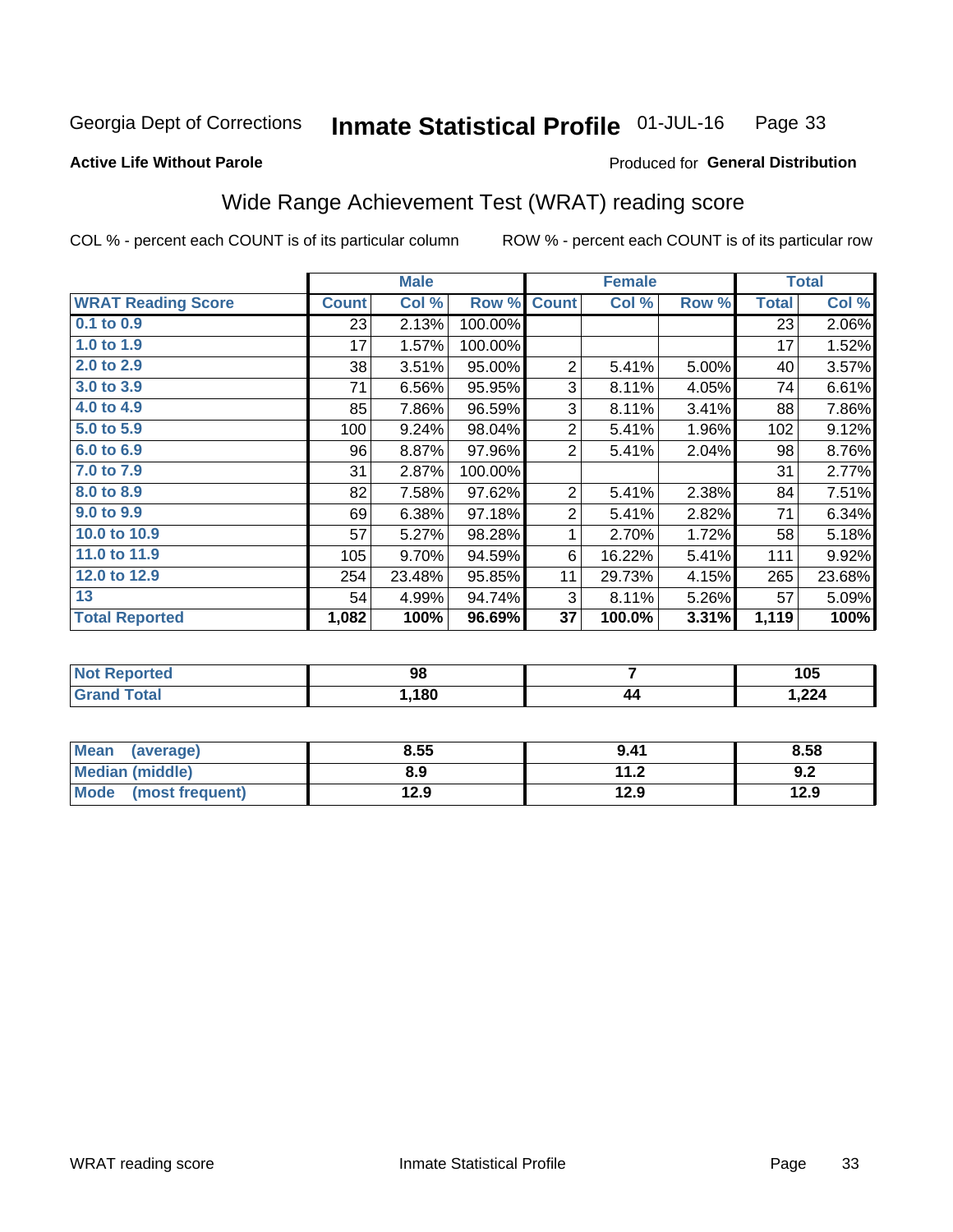#### Inmate Statistical Profile 01-JUL-16 Page 34

#### **Active Life Without Parole**

### Produced for General Distribution

## Wide Range Achievement Test (WRAT) math score

COL % - percent each COUNT is of its particular column

|                              |                | <b>Male</b> |         |                | <b>Female</b> |        |                | <b>Total</b> |
|------------------------------|----------------|-------------|---------|----------------|---------------|--------|----------------|--------------|
| <b>WRAT Mathematic Score</b> | <b>Count</b>   | Col %       | Row %   | <b>Count</b>   | Col %         | Row %  | <b>Total</b>   | Col %        |
| 0.1 to 0.9                   | $\overline{2}$ | 0.18%       | 100.00% |                |               |        | $\overline{2}$ | 0.18%        |
| 1.0 to 1.9                   | 8              | 0.74%       | 100.00% |                |               |        | 8              | 0.71%        |
| 2.0 to 2.9                   | 24             | 2.22%       | 96.00%  | 1              | 2.70%         | 4.00%  | 25             | 2.23%        |
| 3.0 to 3.9                   | 62             | 5.73%       | 96.88%  | $\overline{2}$ | 5.41%         | 3.13%  | 64             | 5.72%        |
| 4.0 to 4.9                   | 114            | 10.54%      | 96.61%  | 4              | 10.81%        | 3.39%  | 118            | 10.55%       |
| 5.0 to 5.9                   | 151            | 13.96%      | 98.69%  | 2              | 5.41%         | 1.31%  | 153            | 13.67%       |
| 6.0 to 6.9                   | 239            | 22.09%      | 97.55%  | 6              | 16.22%        | 2.45%  | 245            | 21.89%       |
| 7.0 to 7.9                   | 114            | 10.54%      | 97.44%  | 3              | 8.11%         | 2.56%  | 117            | 10.46%       |
| 8.0 to 8.9                   | 103            | 9.52%       | 97.17%  | 3              | 8.11%         | 2.83%  | 106            | 9.47%        |
| 9.0 to 9.9                   | 86             | 7.95%       | 95.56%  | 4              | 10.81%        | 4.44%  | 90             | 8.04%        |
| 10.0 to 10.9                 | 26             | 2.40%       | 100.00% |                |               |        | 26             | 2.32%        |
| 11.0 to 11.9                 | 34             | 3.14%       | 97.14%  | 1              | 2.70%         | 2.86%  | 35             | 3.13%        |
| 12.0 to 12.9                 | 112            | 10.35%      | 91.80%  | 10             | 27.03%        | 8.20%  | 122            | 10.90%       |
| 13                           | 7              | 0.65%       | 87.50%  | 1              | 2.70%         | 12.50% | 8              | 0.71%        |
| <b>Total Reported</b>        | 1,082          | 100%        | 96.69%  | 37             | 100.0%        | 3.31%  | 1,119          | 100%         |

| <b>Not</b><br>: Reported | 98  |    | 105   |
|--------------------------|-----|----|-------|
| <b>Total</b>             | 180 | 44 | 1,224 |

| Mean<br>(average)      | 7.32 | 8.49 | 7.36 |
|------------------------|------|------|------|
| <b>Median (middle)</b> | 6.9  |      | 6.9  |
| Mode (most frequent)   | 12.9 | 12.9 | 12.9 |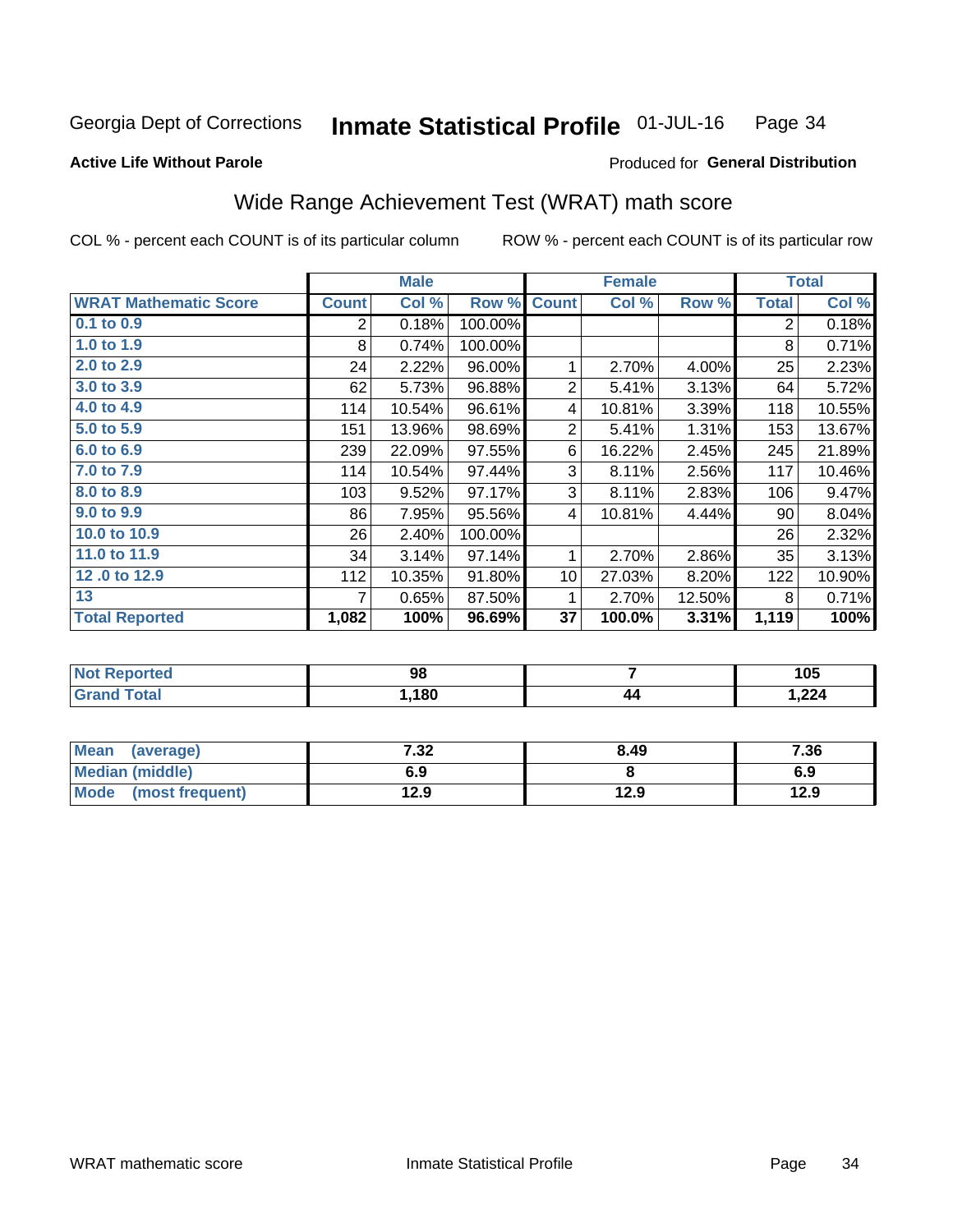#### **Inmate Statistical Profile 01-JUL-16** Page 35

#### **Active Life Without Parole**

### Produced for General Distribution

## Wide Range Achievement Test (WRAT) spelling score

COL % - percent each COUNT is of its particular column

|                            |              | <b>Male</b> |         |                | <b>Female</b> |          |              | <b>Total</b> |
|----------------------------|--------------|-------------|---------|----------------|---------------|----------|--------------|--------------|
| <b>WRAT Spelling Score</b> | <b>Count</b> | Col %       | Row %   | <b>Count</b>   | Col %         | Row %    | <b>Total</b> | Col %        |
| $0.1$ to $0.9$             | 17           | 1.57%       | 100.00% |                |               |          | 17           | 1.52%        |
| 1.0 to 1.9                 | $30$         | 2.78%       | 100.00% |                |               |          | 30           | 2.69%        |
| 2.0 to 2.9                 | 51           | 4.72%       | 96.23%  | 2              | 5.41%         | 3.77%    | 53           | 4.74%        |
| 3.0 to 3.9                 | 65           | 6.02%       | 97.01%  | $\overline{2}$ | 5.41%         | 2.99%    | 67           | 6.00%        |
| 4.0 to 4.9                 | 68           | 6.30%       | 98.55%  | 1              | 2.70%         | 1.45%    | 69           | 6.18%        |
| 5.0 to 5.9                 | 125          | 11.57%      | 99.21%  | 1              | 2.70%         | 0.79%    | 126          | 11.28%       |
| 6.0 to 6.9                 | 102          | 9.44%       | 99.03%  | 1              | 2.70%         | 0.97%    | 103          | 9.22%        |
| 7.0 to 7.9                 | 95           | 8.80%       | 96.94%  | 3              | 8.11%         | $3.06\%$ | 98           | 8.77%        |
| 8.0 to 8.9                 | 93           | 8.61%       | 96.88%  | 3              | 8.11%         | 3.13%    | 96           | 8.59%        |
| 9.0 to 9.9                 | 58           | 5.37%       | 100.00% |                |               |          | 58           | 5.19%        |
| 10.0 to 10.9               | 54           | 5.00%       | 100.00% |                |               |          | 54           | 4.83%        |
| 11.0 to 11.9               | 74           | 6.85%       | 94.87%  | 4              | 10.81%        | 5.13%    | 78           | 6.98%        |
| 12.0 to 12.9               | 220          | 20.37%      | 92.05%  | 19             | 51.35%        | 7.95%    | 239          | 21.40%       |
| 13                         | 28           | 2.59%       | 96.55%  | 1              | 2.70%         | 3.45%    | 29           | 2.60%        |
| <b>Total Reported</b>      | 1,080        | 100%        | 96.69%  | 37             | 100%          | 3.31%    | 1,117        | 100%         |

| <b>Not</b><br>Reported | 100 |    | 107   |
|------------------------|-----|----|-------|
| <b>Total</b>           | 180 | 44 | 1,224 |

| Mean (average)       | 8.05 | 10.20 | 8.12 |
|----------------------|------|-------|------|
| Median (middle)      | 0. ، | 12.3  |      |
| Mode (most frequent) | 12.9 | 12.9  | 12.9 |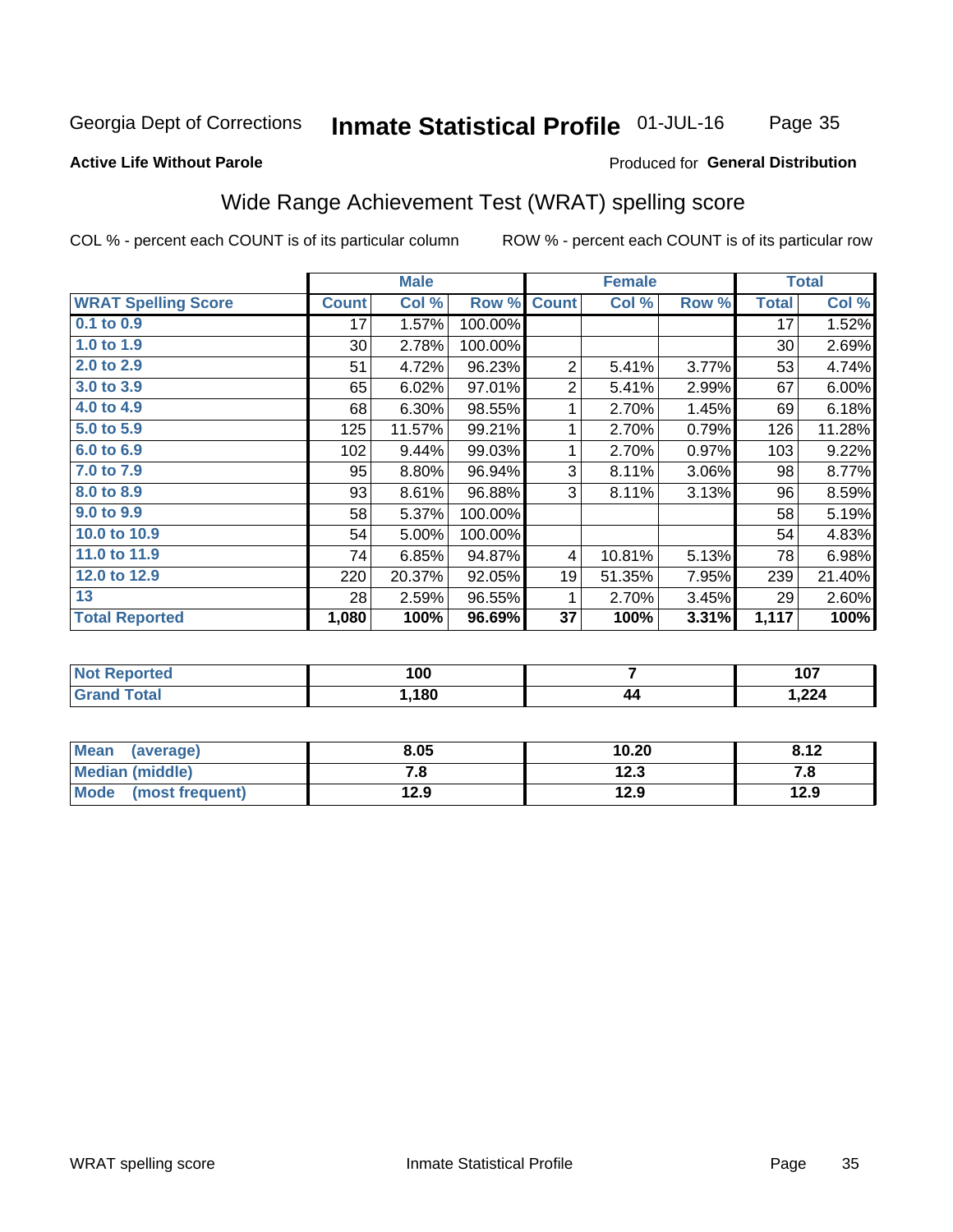#### Inmate Statistical Profile 01-JUL-16 Page 36

#### **Active Life Without Parole**

### **Produced for General Distribution**

## Current / last mental health treatment level

COL % - percent each COUNT is of its particular column

|                                    |                 | <b>Male</b> |         |                    | <b>Female</b> |        |                 | <b>Total</b> |
|------------------------------------|-----------------|-------------|---------|--------------------|---------------|--------|-----------------|--------------|
| <b>Mental Health Treatment Lev</b> | <b>Count</b>    | Col %       | Row %   | Count <sup>1</sup> | Col%          | Row %  | <b>Total</b>    | Col %        |
| 1 No problem at current time       | 231             | 44.34%      | 96.65%  | 8                  | 22.86%        | 3.35%  | 239             | 42.99%       |
| 2 Receiving outpatient             | 213             | 40.88%      | 89.87%  | 24                 | 68.57%        | 10.13% | 237             | 42.63%       |
| <b>Treatment</b>                   |                 |             |         |                    |               |        |                 |              |
| 3 Inpatient, moderate              | 65              | 12.48%      | 95.59%  | 3                  | 8.57%         | 4.41%  | 68              | 12.23%       |
| <b>Treatment</b>                   |                 |             |         |                    |               |        |                 |              |
| 4 Inpatient, intensive             | 12 <sub>2</sub> | $2.30\%$    | 100.00% |                    |               |        | 12 <sub>1</sub> | 2.16%        |
| <b>Treatment</b>                   |                 |             |         |                    |               |        |                 |              |
| <b>Total Evaluated</b>             | 521             | 100%        | 93.71%  | 35                 | 100%          | 6.29%  | 556             | 100.0%       |

| Never had MH evaluation | 659   |    | 668    |
|-------------------------|-------|----|--------|
| <b>Total</b><br>'Grand  | .180، | 44 | 224. ا |

| <b>Median (middle)</b> | <b>Receiving outpatient</b><br>treatment | <b>Receiving outpatient</b><br>treatment | <b>Receiving</b><br>outpatient<br>treatment |  |
|------------------------|------------------------------------------|------------------------------------------|---------------------------------------------|--|
| <b>Mode</b>            | No problem at current time               | <b>Receiving outpatient</b>              | No problem at                               |  |
| (most frequent)        |                                          | treatment                                | current time                                |  |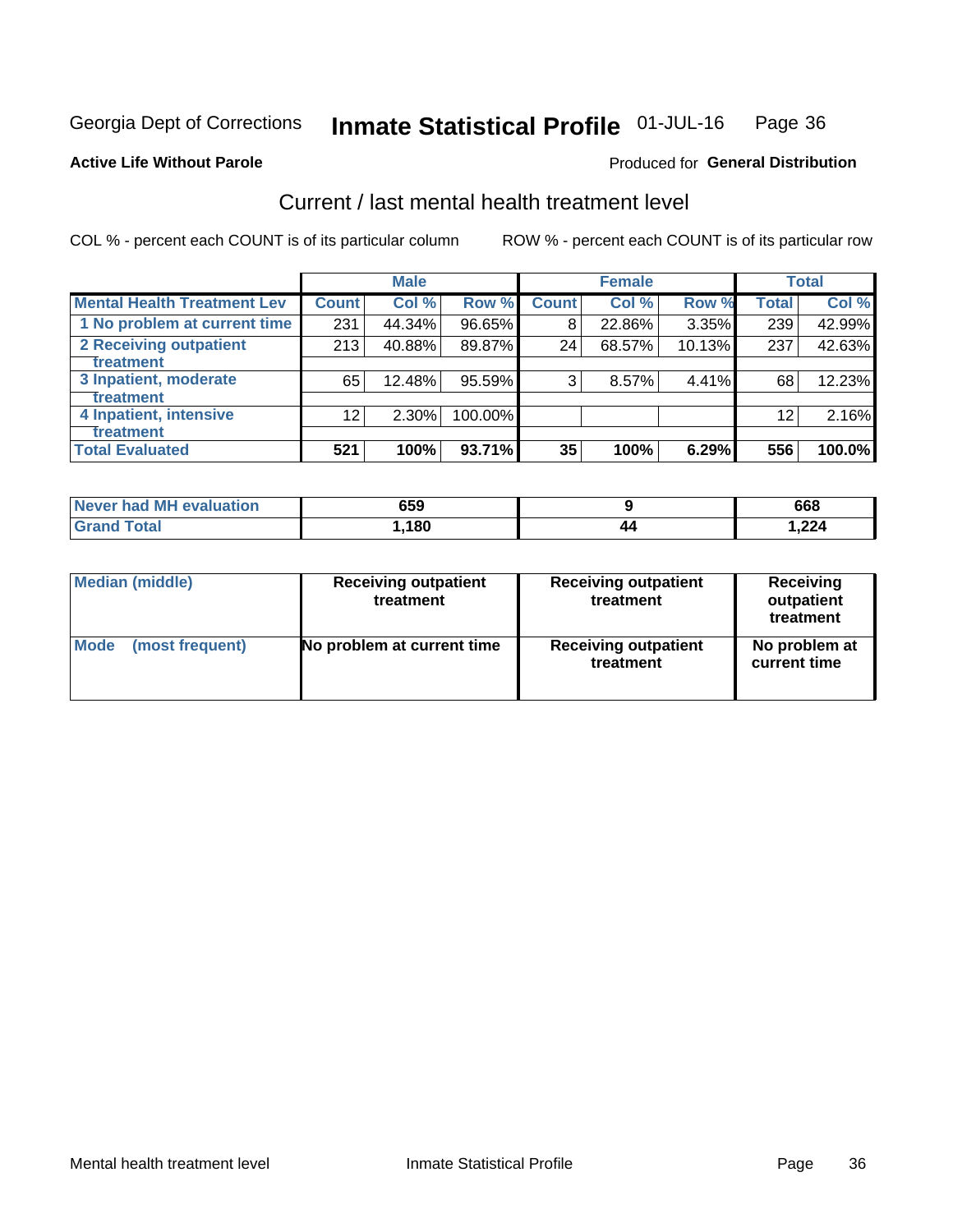#### Inmate Statistical Profile 01-JUL-16 Page 37

### **Active Life Without Parole**

### Produced for General Distribution

## PULHESDWIT medical scale - 'P' overall condition ('P'hysical)

COL % - percent each COUNT is of its particular column

|                                  |                | <b>Male</b> |             |    | <b>Female</b> |       |              | <b>Total</b> |
|----------------------------------|----------------|-------------|-------------|----|---------------|-------|--------------|--------------|
| 'P' Overall Condition            | <b>Count</b>   | Col %       | Row % Count |    | Col %         | Row % | <b>Total</b> | Col %        |
| 1 No medical illness             | 797            | 74.00%      | 97.31%      | 22 | 52.38%        | 2.69% | 819          | 73.19%       |
| 2 Well-controlled chronic        | 254            | 23.58%      | 92.70%      | 20 | 47.62%        | 7.30% | 274          | 24.49%       |
| <b>illness</b>                   |                |             |             |    |               |       |              |              |
| 3 Poorly-controlled chronic      | 24             | 2.23%       | 100.00%     |    |               |       | 24           | 2.14%        |
| <b>illness</b>                   |                |             |             |    |               |       |              |              |
| 4 Significant problems requiring | 2 <sub>1</sub> | 0.19%       | 100.00%     |    |               |       | 2            | 0.18%        |
| special housing                  |                |             |             |    |               |       |              |              |
| <b>Total Reported</b>            | 1,077          | 100%        | 96.25%      | 42 | 100%          | 3.75% | 1,119        | 100%         |

| ,<br>. |        | 1 N F<br>טעו |
|--------|--------|--------------|
| 180    | д,     | $\sim$       |
| .u     | $\sim$ |              |

| <b>Mode</b> | (most frequent) | 1 No medical illness | 1 No medical illness | 1 No medical<br>illness |
|-------------|-----------------|----------------------|----------------------|-------------------------|
|-------------|-----------------|----------------------|----------------------|-------------------------|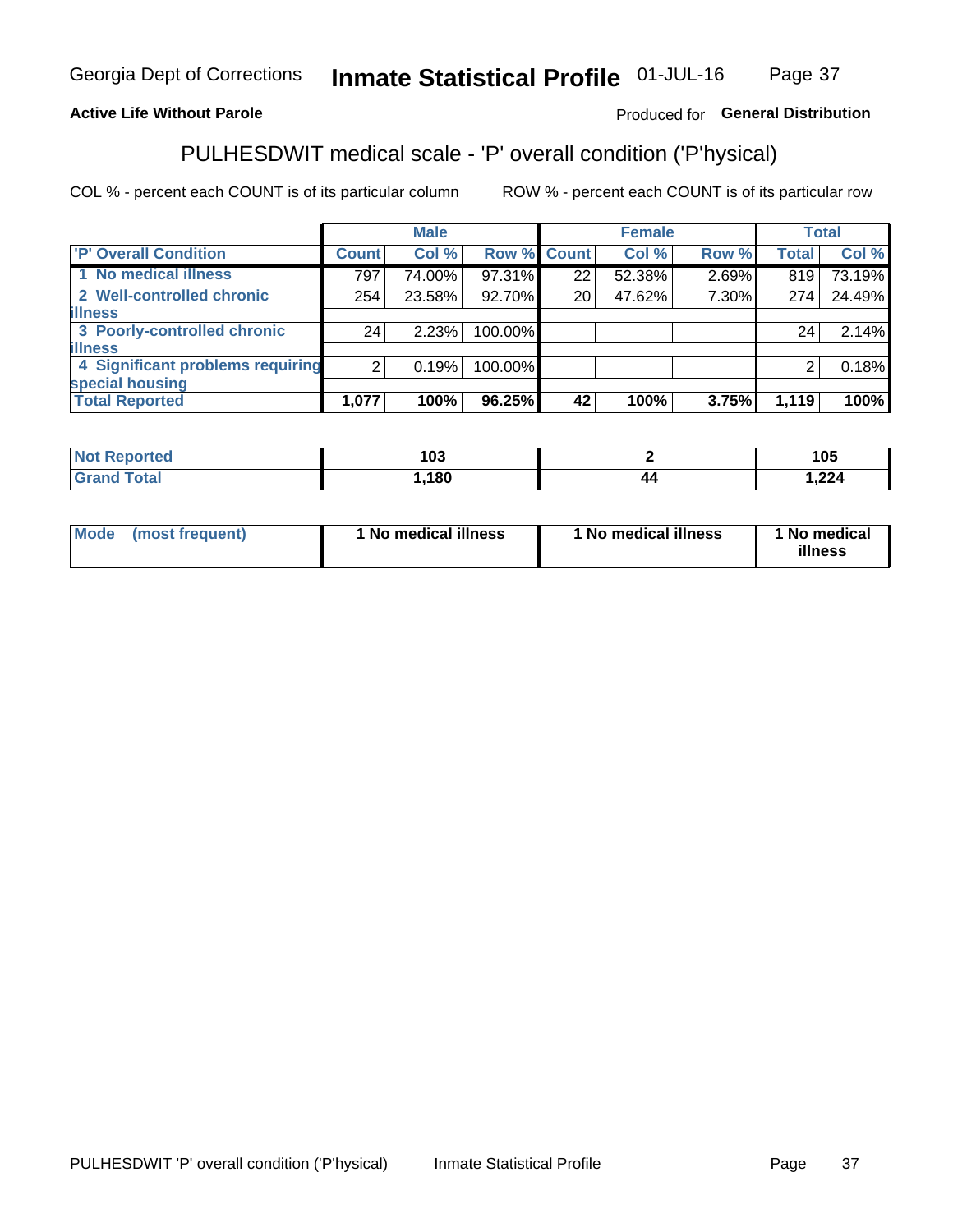### **Active Life Without Parole**

### Produced for General Distribution

## PULHESDWIT medical scale - 'U' upper body

COL % - percent each COUNT is of its particular column

|                              |              | <b>Male</b> |         |              | <b>Female</b> |       |              | <b>Total</b> |
|------------------------------|--------------|-------------|---------|--------------|---------------|-------|--------------|--------------|
| <b>'U' Upper Body</b>        | <b>Count</b> | Col %       | Row %   | <b>Count</b> | Col %         | Row % | <b>Total</b> | Col %        |
| 1 Upper bones, joints,       | 1,021        | 94.89%      | 96.41%  | 38           | 90.48%        | 3.59% | 1,059        | 94.72%       |
| muscles all OK               |              |             |         |              |               |       |              |              |
| 2 One or both arms minimally | 44           | 4.09%       | 91.67%  | 4            | 9.52%         | 8.33% | 48           | 4.29%        |
| limited                      |              |             |         |              |               |       |              |              |
| 3 One or both arms           | 9            | 0.84%       | 100.00% |              |               |       | 9            | 0.81%        |
| moderately limited           |              |             |         |              |               |       |              |              |
| 4 One arm disabled,          |              | 0.09%       | 100.00% |              |               |       |              | 0.09%        |
| paralyzed, or amputated      |              |             |         |              |               |       |              |              |
| 5 Both arms disabled,        |              | 0.09%       | 100.00% |              |               |       |              | 0.09%        |
| paralyzed, or amputated      |              |             |         |              |               |       |              |              |
| <b>Total Reported</b>        | 1,076        | 100%        | 96.24%  | 42           | 100%          | 3.76% | 1,118        | 100%         |

| <b>Not Reported</b> | 104  |    | 106   |
|---------------------|------|----|-------|
| <b>Grand Total</b>  | ,180 | 44 | 1,224 |

| Mode (most frequent) | 1 Upper bones, joints,<br>muscles all OK | 1 Upper bones, joints,<br>muscles all OK | 1 Upper bones,<br>joints, muscles all<br>ΟK |
|----------------------|------------------------------------------|------------------------------------------|---------------------------------------------|
|----------------------|------------------------------------------|------------------------------------------|---------------------------------------------|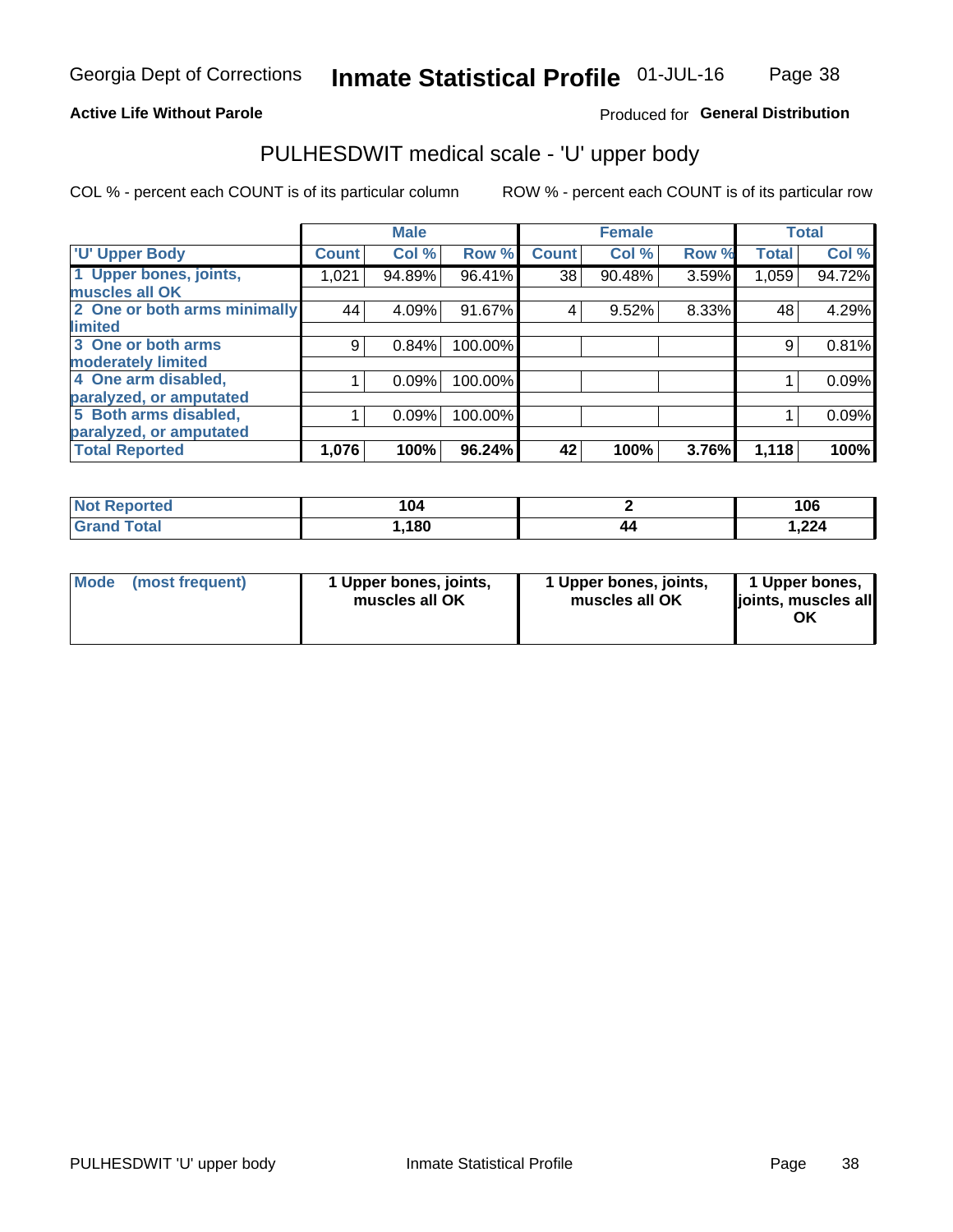### **Active Life Without Parole**

### Produced for General Distribution

## PULHESDWIT medical scale - 'L' lower body

COL % - percent each COUNT is of its particular column

|                                |                 | <b>Male</b> |         |              | <b>Female</b> |       |                 | <b>Total</b> |
|--------------------------------|-----------------|-------------|---------|--------------|---------------|-------|-----------------|--------------|
| 'L' Lower Body                 | <b>Count</b>    | Col %       | Row %   | <b>Count</b> | Col %         | Row % | <b>Total</b>    | Col %        |
| 1 Lower bones, joints,         | 939             | 87.35%      | 96.21%  | 37           | 88.10%        | 3.79% | 976             | 87.38%       |
| muscles all OK                 |                 |             |         |              |               |       |                 |              |
| 2 One or both legs minimally   | 118             | 10.98%      | 95.93%  | 5            | 11.90%        | 4.07% | 123             | 11.01%       |
| limited                        |                 |             |         |              |               |       |                 |              |
| 3 One or both legs             | 16 <sub>1</sub> | 1.49%       | 100.00% |              |               |       | 16 <sub>1</sub> | 1.43%        |
| moderately limited             |                 |             |         |              |               |       |                 |              |
| 4 One leg disabled, paralyzed, | $\overline{2}$  | 0.19%       | 100.00% |              |               |       | 2               | 0.18%        |
| or amputated                   |                 |             |         |              |               |       |                 |              |
| <b>Total Reported</b>          | 1,075           | 100%        | 96.24%  | 42           | 100%          | 3.76% | 1,117           | 100%         |

| <b>Not Reported</b> | 1 N E<br>טע. |    | 107<br>ושו |
|---------------------|--------------|----|------------|
| <b>Total</b>        | ,180         | 44 | 224. ا     |

| Mode | (most frequent) | 1 Lower bones, joints,<br>muscles all OK | 1 Lower bones, joints,<br>muscles all OK | 1 Lower bones,<br>ljoints, muscles all<br>ΟK |
|------|-----------------|------------------------------------------|------------------------------------------|----------------------------------------------|
|------|-----------------|------------------------------------------|------------------------------------------|----------------------------------------------|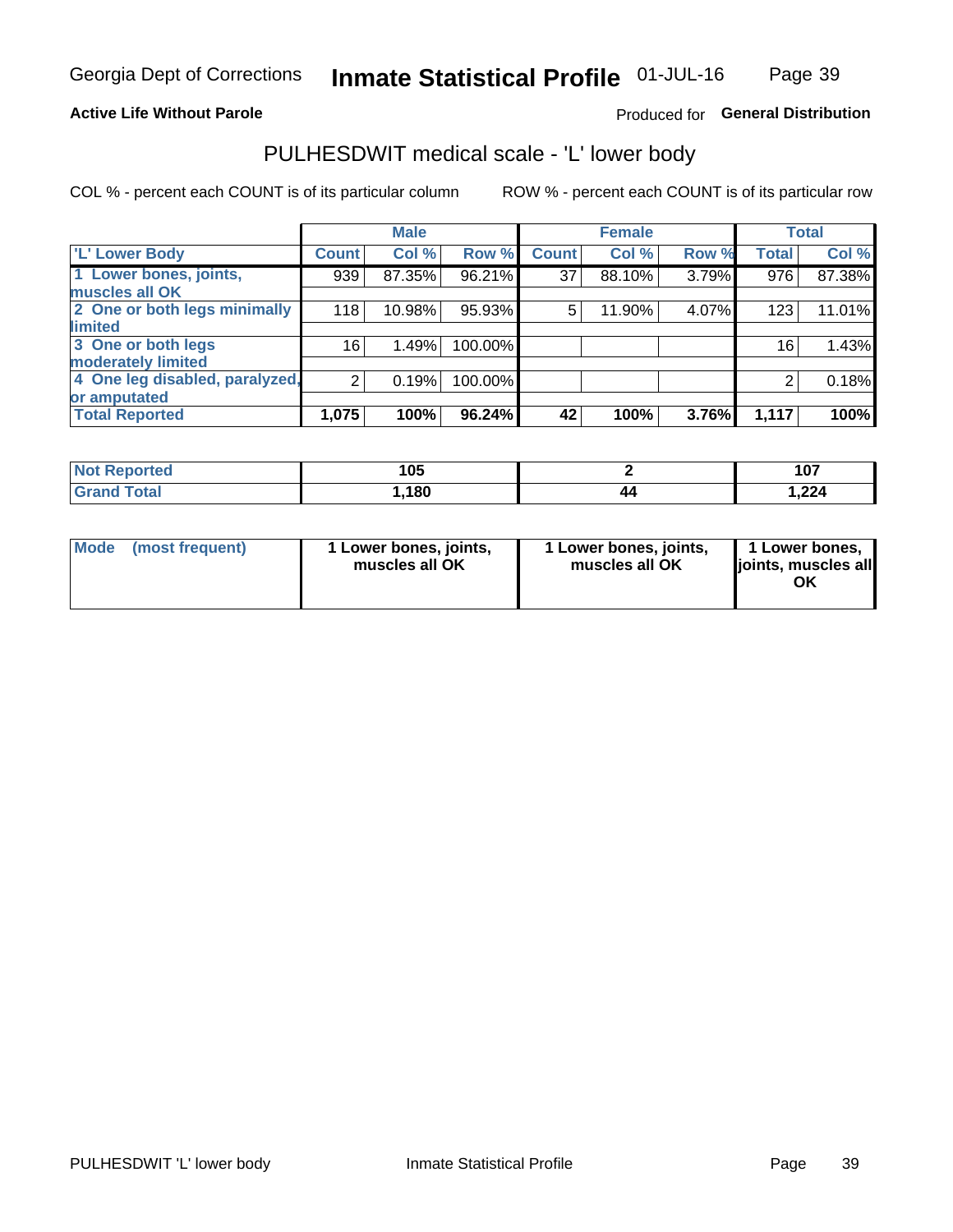### **Active Life Without Parole**

### Produced for General Distribution

## PULHESDWIT medical scale - 'H' hearing

COL % - percent each COUNT is of its particular column

|                                                               |              | <b>Male</b> |             |    | <b>Female</b> |          | <b>Total</b>    |        |
|---------------------------------------------------------------|--------------|-------------|-------------|----|---------------|----------|-----------------|--------|
| <b>H' Hearing</b>                                             | <b>Count</b> | Col %       | Row % Count |    | Col %         | Row %    | <b>Total</b>    | Col %  |
| 1 Normal hearing both ears                                    | 1,058        | 98.51%      | 96.18%      | 42 | 100.00%       | 3.82%    | 1,100           | 98.57% |
| 2 Some loss in one ear with<br>other OK, or mild loss in both | 12           | 1.12%       | 100.00%     |    |               |          | 12 <sub>1</sub> | 1.08%  |
| 3 Total loss in one ear with                                  | 4            | 0.37%       | 100.00%     |    |               |          | 4               | 0.36%  |
| mild loss in other<br><b>Total Reported</b>                   | 1,074        | 100%        | 96.24%      | 42 | 100%          | $3.76\%$ | 1,116           | 100.0% |

| ∖rted<br>NO1 | 106  |    | 108          |
|--------------|------|----|--------------|
| $\sim$       | ,180 | 40 | 224<br>1.ZZ4 |

| Mode (most frequent) | 1 Normal hearing both ears 1 Normal hearing both ears 1 Normal hearing |  | both ears |
|----------------------|------------------------------------------------------------------------|--|-----------|
|----------------------|------------------------------------------------------------------------|--|-----------|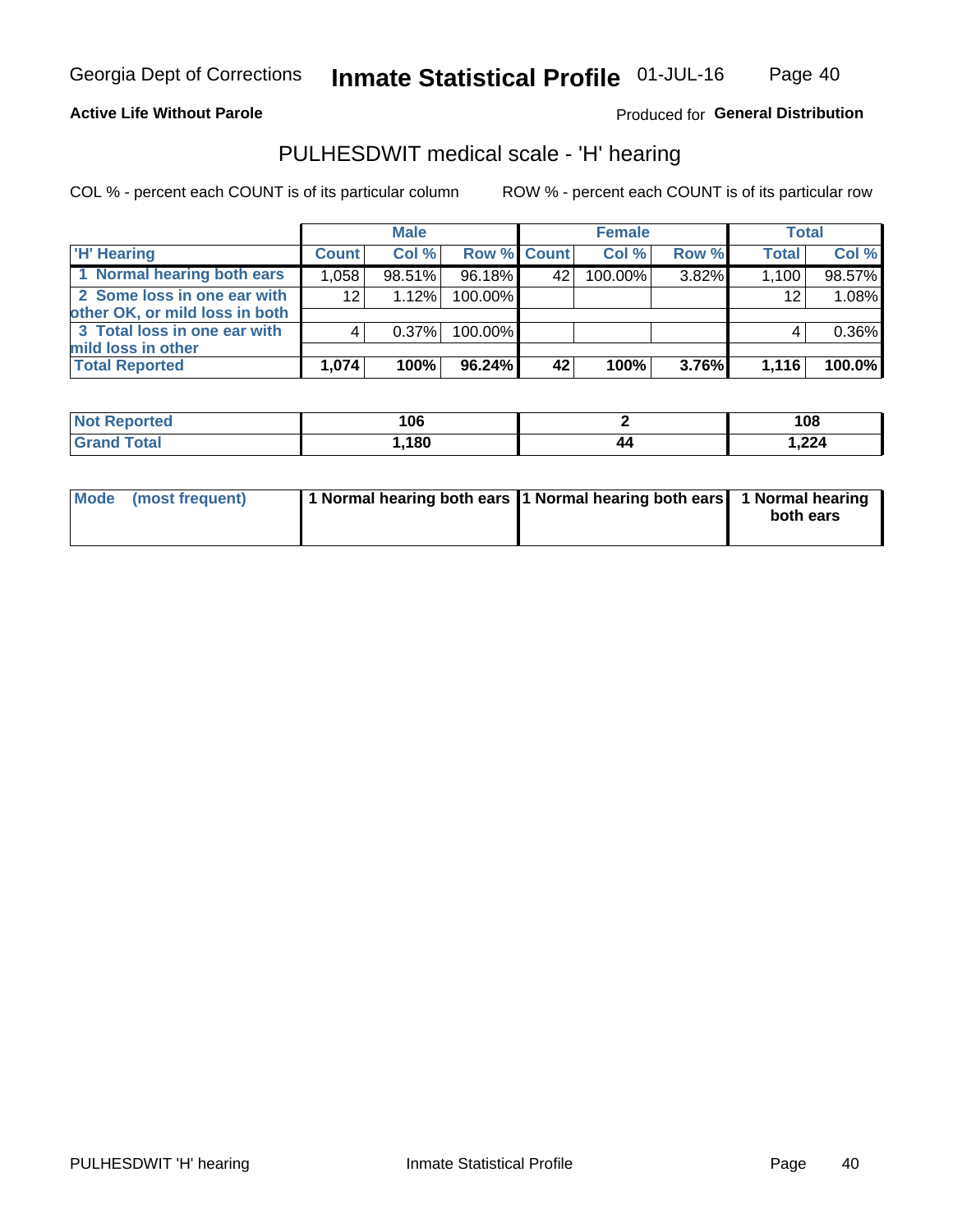**Active Life Without Parole** 

### Produced for General Distribution

## PULHESDWIT medical scale - 'E' vision

COL % - percent each COUNT is of its particular column

|                                |              | <b>Male</b> |             |    | <b>Female</b> |          |              | <b>Total</b> |
|--------------------------------|--------------|-------------|-------------|----|---------------|----------|--------------|--------------|
| <b>E' Vision</b>               | <b>Count</b> | Col %       | Row % Count |    | Col %         | Row %    | <b>Total</b> | Col %        |
| 1 Correctable to 20/40 in both | 804          | 77.98%      | 97.93%      | 17 | 44.74%        | 2.07%    | 821          | 76.80%       |
| eyes                           |              |             |             |    |               |          |              |              |
| 2 Correctable to 20/70 in one  | 206          | 19.98%      | 91.56%      | 19 | 50.00%        | $8.44\%$ | 225          | 21.05%       |
| eye, may be blind in other     |              |             |             |    |               |          |              |              |
| 3 Correctable to 20/200 in one | 18           | 1.75%       | $90.00\%$   |    | 5.26%         | 10.00%   | 20           | 1.87%        |
| eye, may be blind in other     |              |             |             |    |               |          |              |              |
| 4 One eye not correctable to   | 3            | 0.29%       | 100.00%     |    |               |          | 3            | 0.28%        |
| 20/200, other may be blind     |              |             |             |    |               |          |              |              |
| <b>Total Reported</b>          | 1,031        | 100%        | 96.45%      | 38 | 100%          | 3.55%    | 1,069        | 100%         |

| <b>Not Reported</b>   | 149  |    | 155    |
|-----------------------|------|----|--------|
| <b>Total</b><br>Grand | ,180 | 44 | 224. ا |

| Mode (most frequent) | 1 Correctable to 20/40 in both 2 Correctable to 20/70 in one 1 Correctable to<br>eves | eye, may be blind in other 20/40 in both eyes |  |
|----------------------|---------------------------------------------------------------------------------------|-----------------------------------------------|--|
|                      |                                                                                       |                                               |  |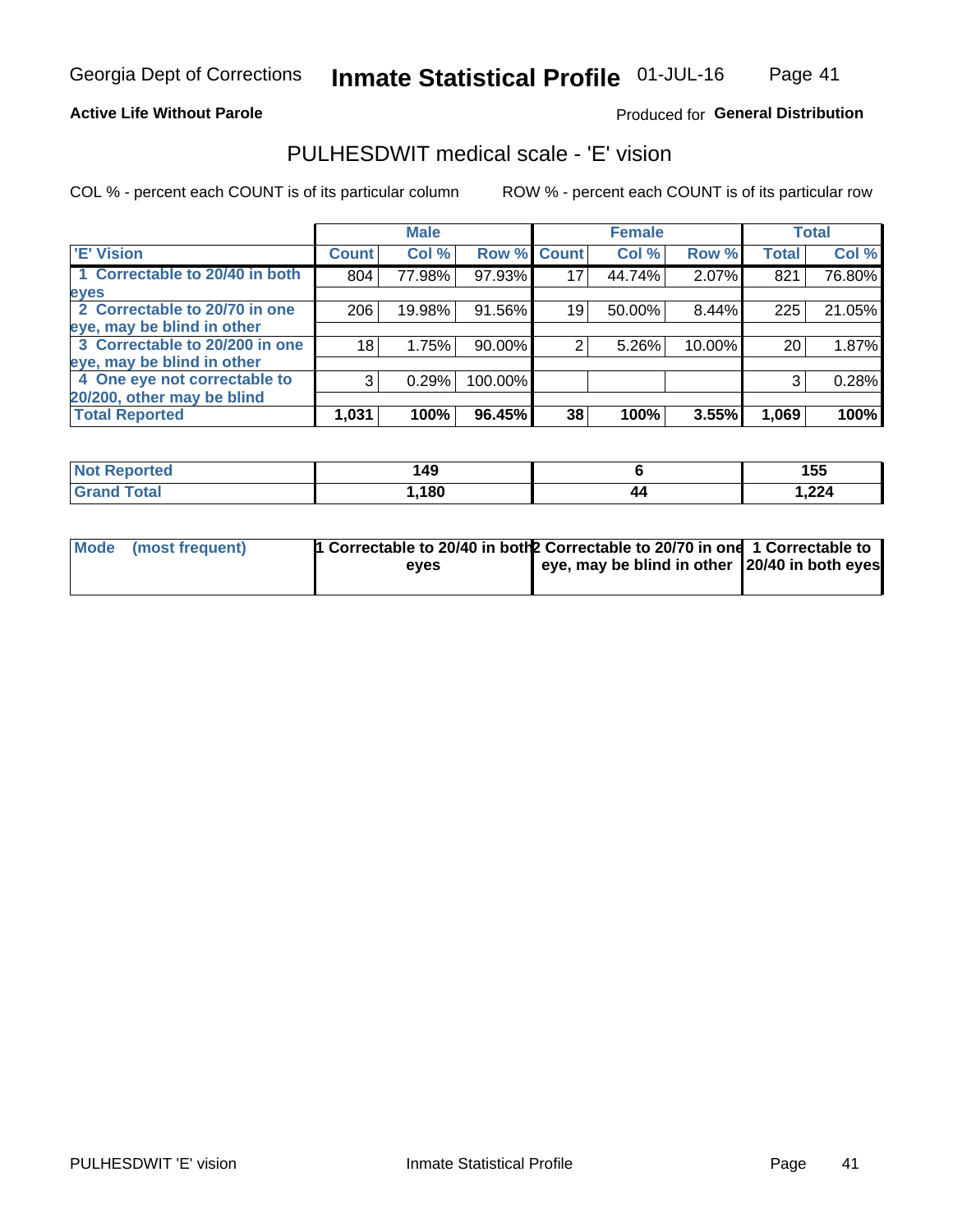### **Active Life Without Parole**

### Produced for General Distribution

## PULHESDWIT medical scale - 'S' pSychiatric

COL % - percent each COUNT is of its particular column

|                                        |              | <b>Male</b> |         |             | <b>Female</b> |        |              | <b>Total</b> |
|----------------------------------------|--------------|-------------|---------|-------------|---------------|--------|--------------|--------------|
| 'S' pSychiatric                        | <b>Count</b> | Col %       |         | Row % Count | Col %         | Row %  | <b>Total</b> | Col %        |
| 1 No impairment or disorders           | 905          | 82.27%      | 98.91%  | 10          | 32.26%        | 1.09%  | 915          | 80.90%       |
| 2 Stable, or in remission, or          | 135          | 12.27%      | 87.10%  | 20          | 64.52%        | 12.90% | 155          | 13.70%       |
| mild impairment or retardation         |              |             |         |             |               |        |              |              |
| 3 Requires moderate inpatient          | 51           | 4.64%       | 98.08%  |             | 3.23%         | 1.92%  | 52           | 4.60%        |
| treatment                              |              |             |         |             |               |        |              |              |
| 4 Requires intensive inpatient         | 8            | 0.73%       | 100.00% |             |               |        | 8            | 0.71%        |
| treatment                              |              |             |         |             |               |        |              |              |
| <b>5 Requires Crisis Stabilization</b> |              | 0.09%       | 100.00% |             |               |        |              | 0.09%        |
| Unit (CSU) inpatient care              |              |             |         |             |               |        |              |              |
| <b>Total Reported</b>                  | 1,100        | 100%        | 97.26%  | 31          | 100%          | 2.74%  | 1,131        | 100%         |

| <b>Reported</b><br><b>Not</b> | . .<br>ou | יי | 93    |
|-------------------------------|-----------|----|-------|
| <b>Total</b>                  | ,180      | 44 | 1,224 |

| Mode (most frequent) | <b>1 No impairment or disorders 2 Stable, or in remission, 1 No impairment or</b> |                       |           |
|----------------------|-----------------------------------------------------------------------------------|-----------------------|-----------|
|                      |                                                                                   | or mild impairment or | disorders |
|                      |                                                                                   | retardation           |           |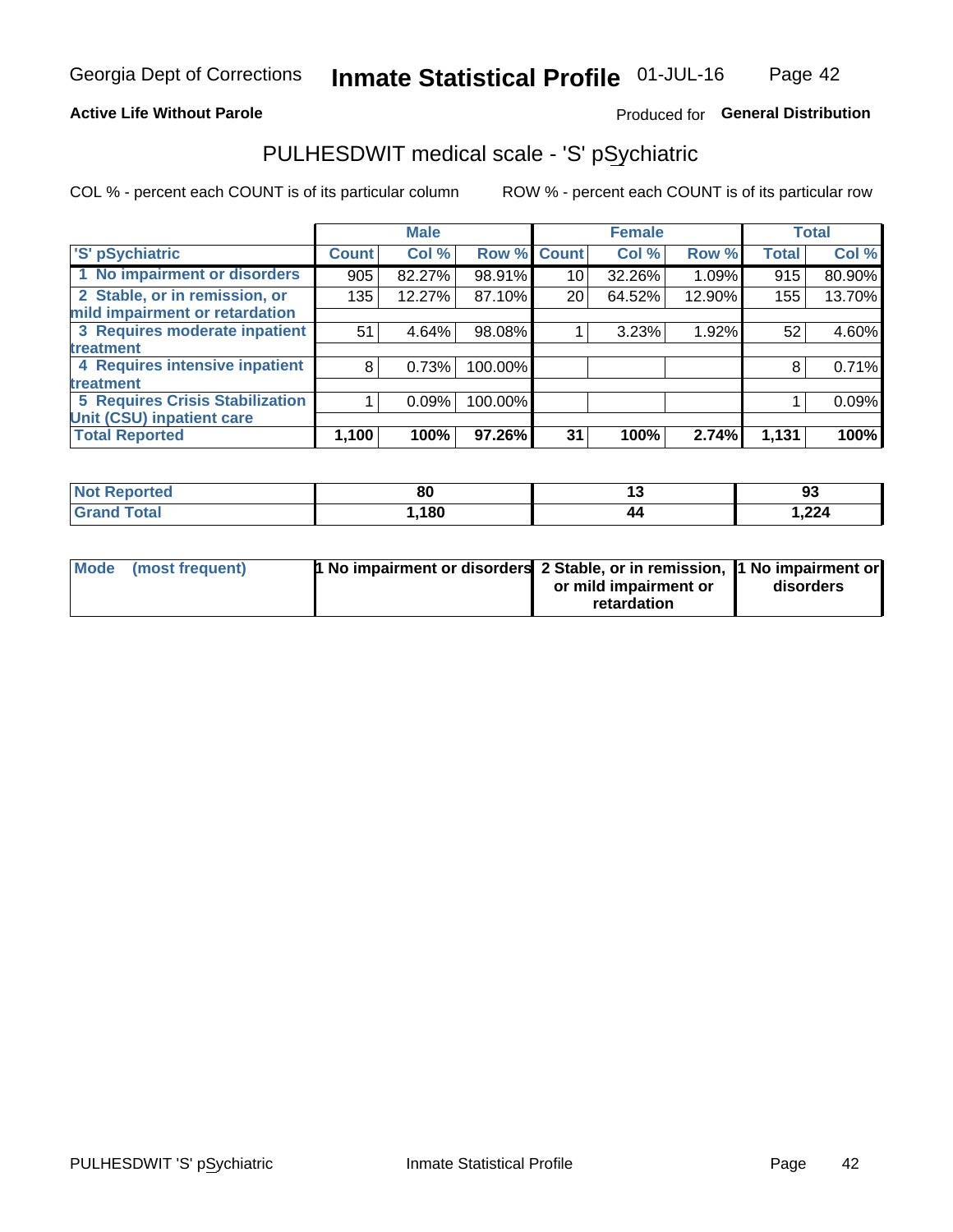### **Active Life Without Parole**

### Produced for General Distribution

## PULHESDWIT medical scale - 'D' dental

COL % - percent each COUNT is of its particular column

|                                 |              | <b>Male</b> |                    |    | <b>Female</b> |       |              | Total  |
|---------------------------------|--------------|-------------|--------------------|----|---------------|-------|--------------|--------|
| 'D' Dental                      | <b>Count</b> | Col %       | <b>Row % Count</b> |    | Col %         | Row % | <b>Total</b> | Col %  |
| 1 Minimal routine dental health | 750          | 73.60%      | 96.53%             | 27 | 75.00%        | 3.47% | 777          | 73.65% |
| <b>needs</b>                    |              |             |                    |    |               |       |              |        |
| 2 Moderate cavities and/or gum  | 224          | 21.98%      | 96.97%             |    | 19.44%        | 3.03% | 231          | 21.90% |
| disease                         |              |             |                    |    |               |       |              |        |
| 3 Extensive gum disease         | 45           | 4.42%       | 95.74%             |    | 5.56%         | 4.26% | 47           | 4.45%  |
| and/or widespread decay         |              |             |                    |    |               |       |              |        |
| <b>Total Reported</b>           | 1,019        | 100%        | 96.59%             | 36 | 100%          | 3.41% | 1,055        | 100%   |

| prτea<br>NOT R<br> | 161<br>טו |    | 169   |
|--------------------|-----------|----|-------|
| Гоtal              | 180       | 44 | 1,224 |

| <b>Mode</b>     | Minimal routine dental | 1 Minimal routine dental 1 Minimal routine | dental health |
|-----------------|------------------------|--------------------------------------------|---------------|
| (most frequent) | health needs           | health needs                               | needs         |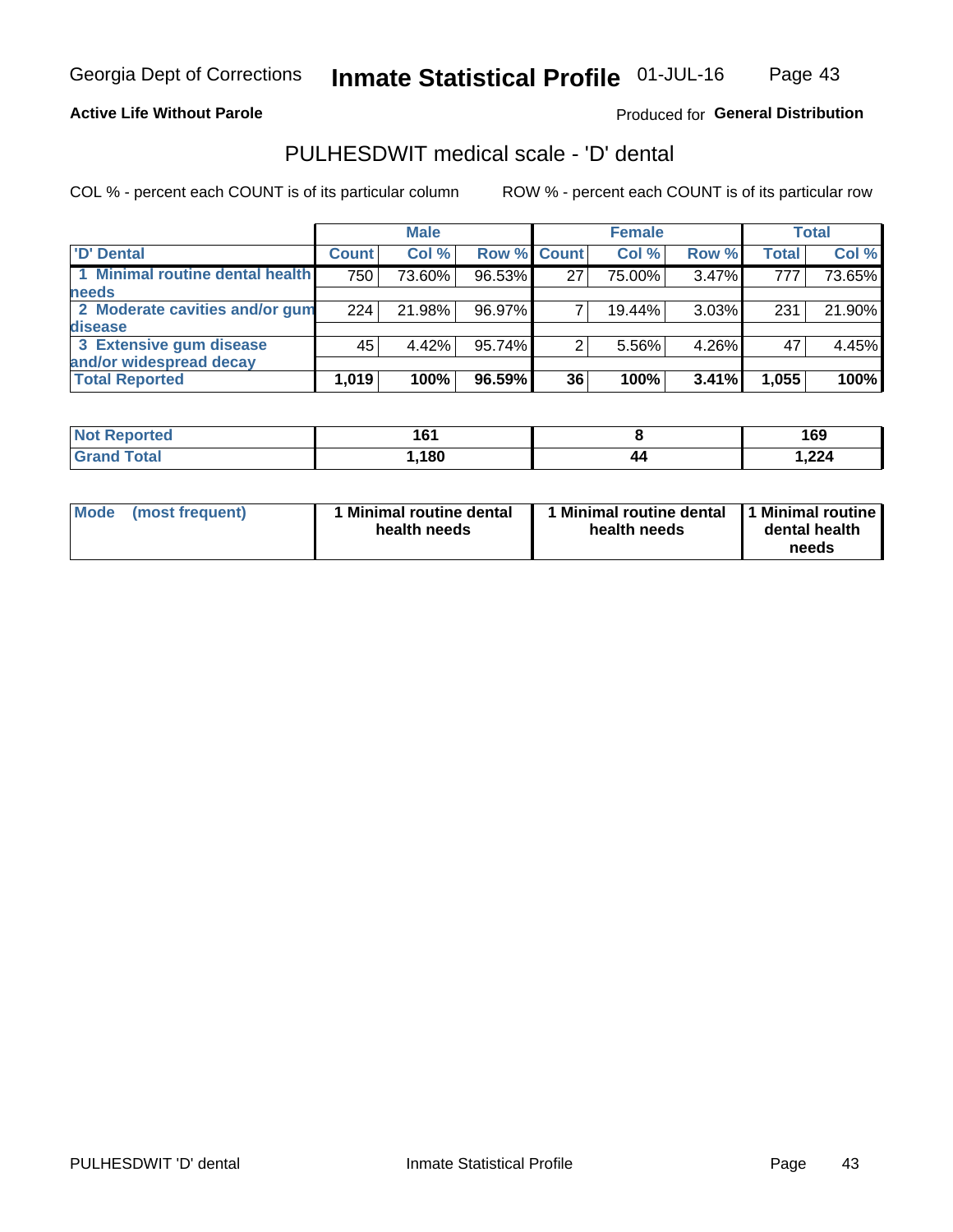### **Active Life Without Parole**

### Produced for General Distribution

### PULHESDWIT medical scale - 'W' work ability

COL % - percent each COUNT is of its particular column

|                                 |              | <b>Male</b> |         |             | <b>Female</b> |       |              | <b>Total</b> |
|---------------------------------|--------------|-------------|---------|-------------|---------------|-------|--------------|--------------|
| <b>W' work ability</b>          | <b>Count</b> | Col %       |         | Row % Count | Col %         | Row % | <b>Total</b> | Col %        |
| 1 Unrestricted work or activity | 897          | 83.29%      | 96.66%  | 31          | 73.81%        | 3.34% | 928          | 82.93%       |
| 2 Minor restrictions on type of | 134          | 12.44%      | 92.41%  | 11          | 26.19%        | 7.59% | 145          | 12.96%       |
| <b>work</b>                     |              |             |         |             |               |       |              |              |
| 3 Moderate restrictions on type | 31           | 2.88%       | 100.00% |             |               |       | 31           | 2.77%        |
| lof work                        |              |             |         |             |               |       |              |              |
| 4 Major restrictions on type of | 11           | $1.02\%$    | 100.00% |             |               |       | 11           | 0.98%        |
| <b>work</b>                     |              |             |         |             |               |       |              |              |
| 5 Cannot work under any         | 4            | 0.37%       | 100.00% |             |               |       | 4            | 0.36%        |
| <b>circumstances</b>            |              |             |         |             |               |       |              |              |
| <b>Total Reported</b>           | 1,077        | 100%        | 96.25%  | 42          | 100%          | 3.75% | 1,119        | 100%         |

| <b>Not Reported</b>   | י ה<br>טעו |    | 105   |
|-----------------------|------------|----|-------|
| <b>Total</b><br>Grand | ,180       | 44 | 1,224 |

| Mode            | 1 Unrestricted work or | 1 Unrestricted work or | 1 Unrestricted   |
|-----------------|------------------------|------------------------|------------------|
| (most frequent) | activity               | activity               | work or activity |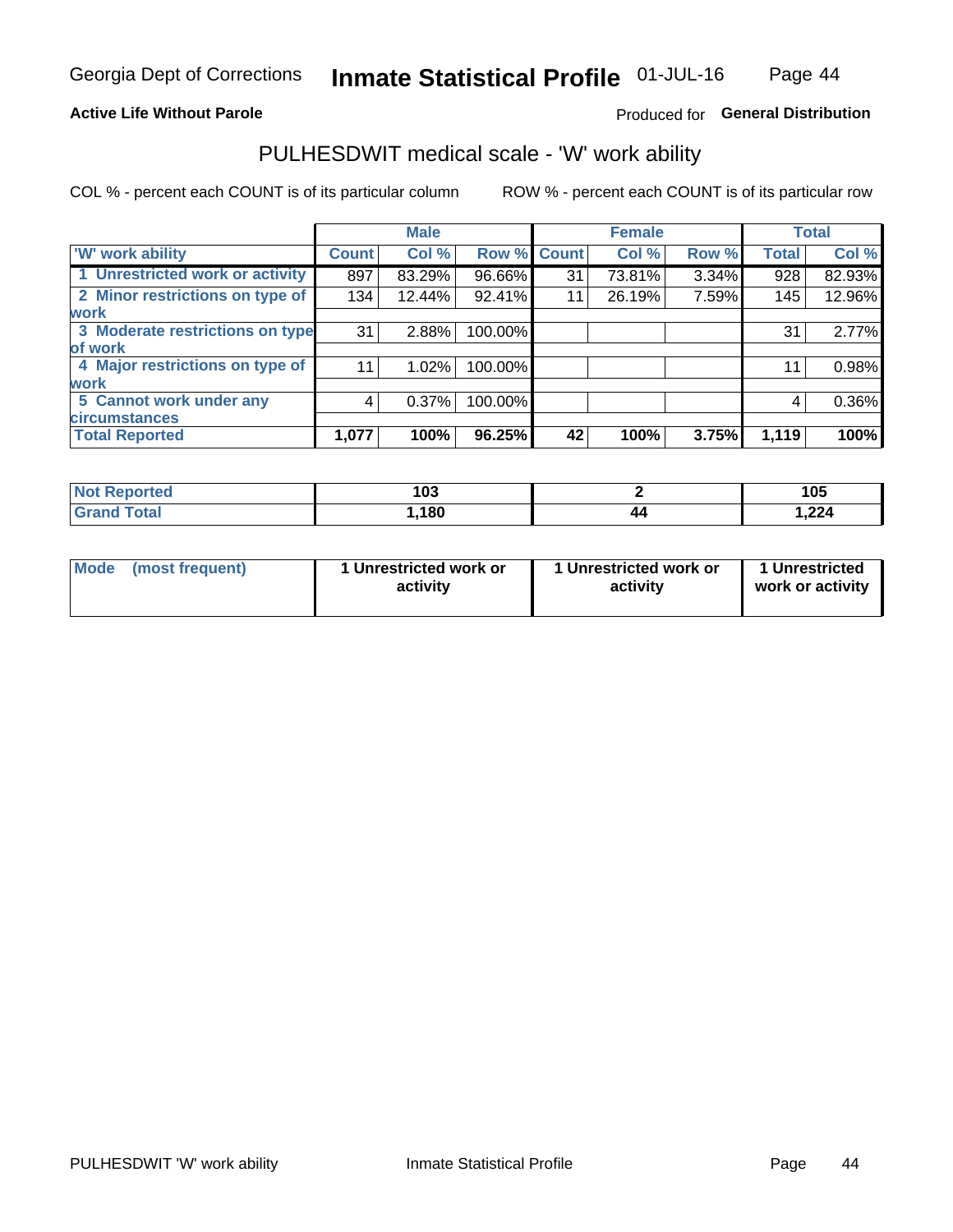#### **Active Life Without Parole**

### Produced for General Distribution

## PULHESDWIT medical scale - 'I' impairment

COL % - percent each COUNT is of its particular column ROW % - percent each COUNT is of its particular row

|                                   |              | <b>Male</b> |             |    | <b>Female</b> |       |              | <b>Total</b> |
|-----------------------------------|--------------|-------------|-------------|----|---------------|-------|--------------|--------------|
| <b>T' Impairment</b>              | <b>Count</b> | Col %       | Row % Count |    | Col %         | Row % | <b>Total</b> | Col %        |
| 1 No impairments or               | 1,061        | 98.61%      | 96.19%      | 42 | 100.00%       | 3.81% | 1,103        | 98.66%       |
| disabilities                      |              |             |             |    |               |       |              |              |
| 2 Wheelchair-bound but            | 9            | 0.84%       | 100.00%     |    |               |       | 9            | 0.81%        |
| otherwise OK                      |              |             |             |    |               |       |              |              |
| <b>3 Needs low-level Assisted</b> |              | 0.09%       | 100.00%     |    |               |       |              | 0.09%        |
| Living (level I)                  |              |             |             |    |               |       |              |              |
| 4 Needs moderate Assisted         | 2            | 0.19%       | 100.00%     |    |               |       |              | 0.18%        |
| <b>Living (level II)</b>          |              |             |             |    |               |       |              |              |
| <b>5 Needs maximal Assisted</b>   | 3            | 0.28%       | 100.00%     |    |               |       | 3            | 0.27%        |
| Living (level III)                |              |             |             |    |               |       |              |              |
| <b>Total Reported</b>             | 1,076        | 100%        | 96.24%      | 42 | 100%          | 3.76% | 1,118        | 100.0%       |

| Reported     | 104  | 106   |
|--------------|------|-------|
| <b>Total</b> | ,180 | 1,224 |

| Mode | (most frequent) | 1 No impairments or<br>disabilities | 1 No impairments or<br>disabilities | 1 No impairments<br>or disabilities |
|------|-----------------|-------------------------------------|-------------------------------------|-------------------------------------|
|------|-----------------|-------------------------------------|-------------------------------------|-------------------------------------|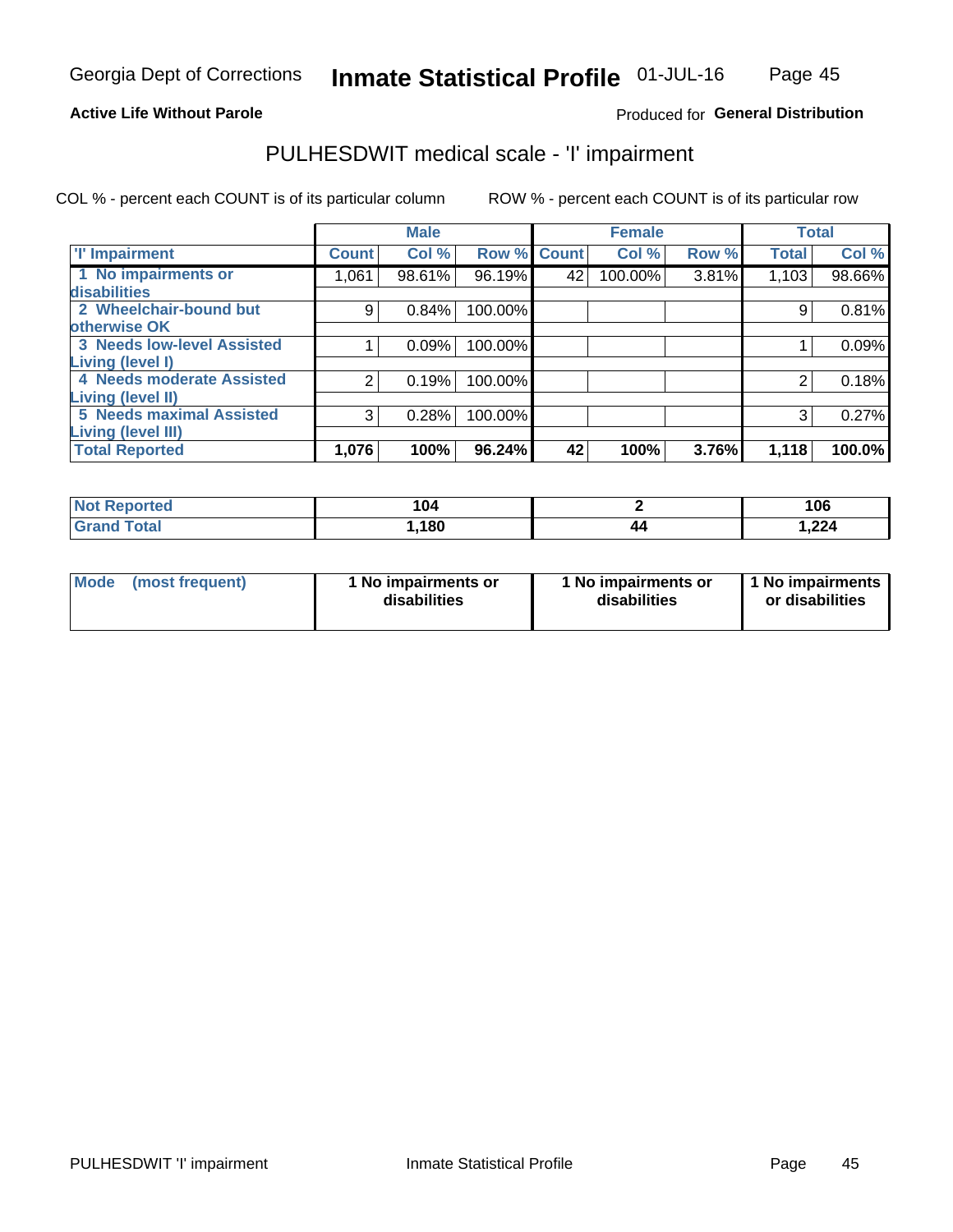### **Active Life Without Parole**

### Produced fo General Distribution

## PULHESDWIT medical scale - 'T' transportability

COL % - percent each COUNT is of its particular column

|                             |              | <b>Male</b> |             |    | <b>Female</b> |       |              | <b>Total</b> |
|-----------------------------|--------------|-------------|-------------|----|---------------|-------|--------------|--------------|
| <b>TT</b> Transportability  | <b>Count</b> | Col %       | Row % Count |    | Col %         | Row % | <b>Total</b> | Col %        |
| 1 Can be transported in any | 1,075        | 99.17%      | 96.24%      | 42 | 100.00%       | 3.76% | 1,117        | 99.20%       |
| ordinary approved vehicle   |              |             |             |    |               |       |              |              |
| 2 Wheelchair-bound, not     |              | 0.28%       | 100.00%     |    |               |       |              | 0.27%        |
| needing special vehicle     |              |             |             |    |               |       |              |              |
| 5 Requires ambulance        | ี            | 0.55%       | 100.00%     |    |               |       |              | 0.53%        |
| transport                   |              |             |             |    |               |       |              |              |
| <b>Total Reported</b>       | 1,084        | 100%        | 96.27%      | 42 | 100%          | 3.73% | 1,126        | 100%         |

| <b>NI</b><br>ported | 96   |                     | 98    |
|---------------------|------|---------------------|-------|
|                     | ,180 | 44<br>$\sim$ $\sim$ | 1,224 |

| Mode (most frequent) | 1 Can be transported in any 1 Can be transported in any | ordinary approved vehicle   ordinary approved vehicle   transported in any | 1 Can be<br>ordinary approved<br>vehicle |
|----------------------|---------------------------------------------------------|----------------------------------------------------------------------------|------------------------------------------|
|                      |                                                         |                                                                            |                                          |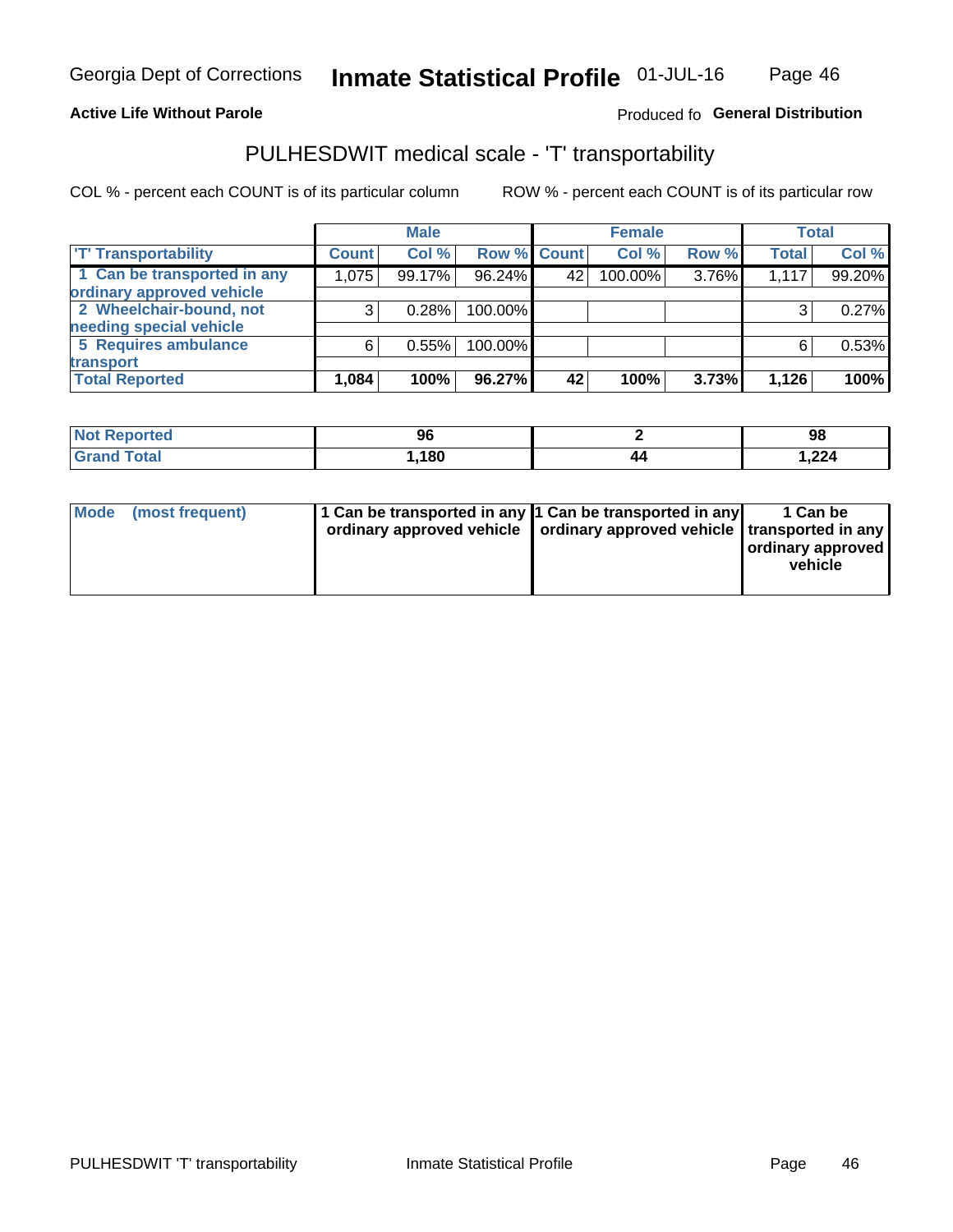#### Inmate Statistical Profile 01-JUL-16 Page 47

**Active Life Without Parole** 

### Produced for General Distribution

## Number of prior Georgia incarcerations

COL % - percent each COUNT is of its particular column

|                                       |              | <b>Male</b> |                    |    | <b>Female</b> |       |       | <b>Total</b> |
|---------------------------------------|--------------|-------------|--------------------|----|---------------|-------|-------|--------------|
| <b>Num of Prior GA Incarcerations</b> | <b>Count</b> | Col %       | <b>Row % Count</b> |    | Col %         | Row % | Total | Col %        |
|                                       | 587          | 49.75%      | 94.68%             | 33 | 75.00%        | 5.32% | 620   | 50.65%       |
|                                       | 235          | 19.92%      | 97.92%             | 5  | 11.36%        | 2.08% | 240   | 19.61%       |
|                                       | 146          | 12.37%      | 97.99%             | 3  | 6.82%         | 2.01% | 149   | 12.17%       |
| 3                                     | 99           | 8.39%       | 98.02%             | 2  | 4.55%         | 1.98% | 101   | 8.25%        |
| 4                                     | 56           | 4.75%       | 100.00%            |    |               |       | 56    | 4.58%        |
| 5                                     | 35           | 2.97%       | 100.00%            |    |               |       | 35    | 2.86%        |
| <b>More Than 5</b>                    | 22           | 1.86%       | 95.65%             |    | 2.27%         | 4.35% | 23    | 1.88%        |
| <b>Total Reported</b>                 | 1,180        | 100%        | 96.41%             | 44 | 100%          | 3.59% | 1,224 | 100%         |

| orted<br>NA                      |        |                    |                 |
|----------------------------------|--------|--------------------|-----------------|
| <b>Total</b><br>$\mathbf{v}$ and | 180، ، | $\boldsymbol{\mu}$ | $\sim$<br>1,444 |

| Mean (average)       | 1.16 | .55 | 1.14 |
|----------------------|------|-----|------|
| Median (middle)      |      |     |      |
| Mode (most frequent) |      |     |      |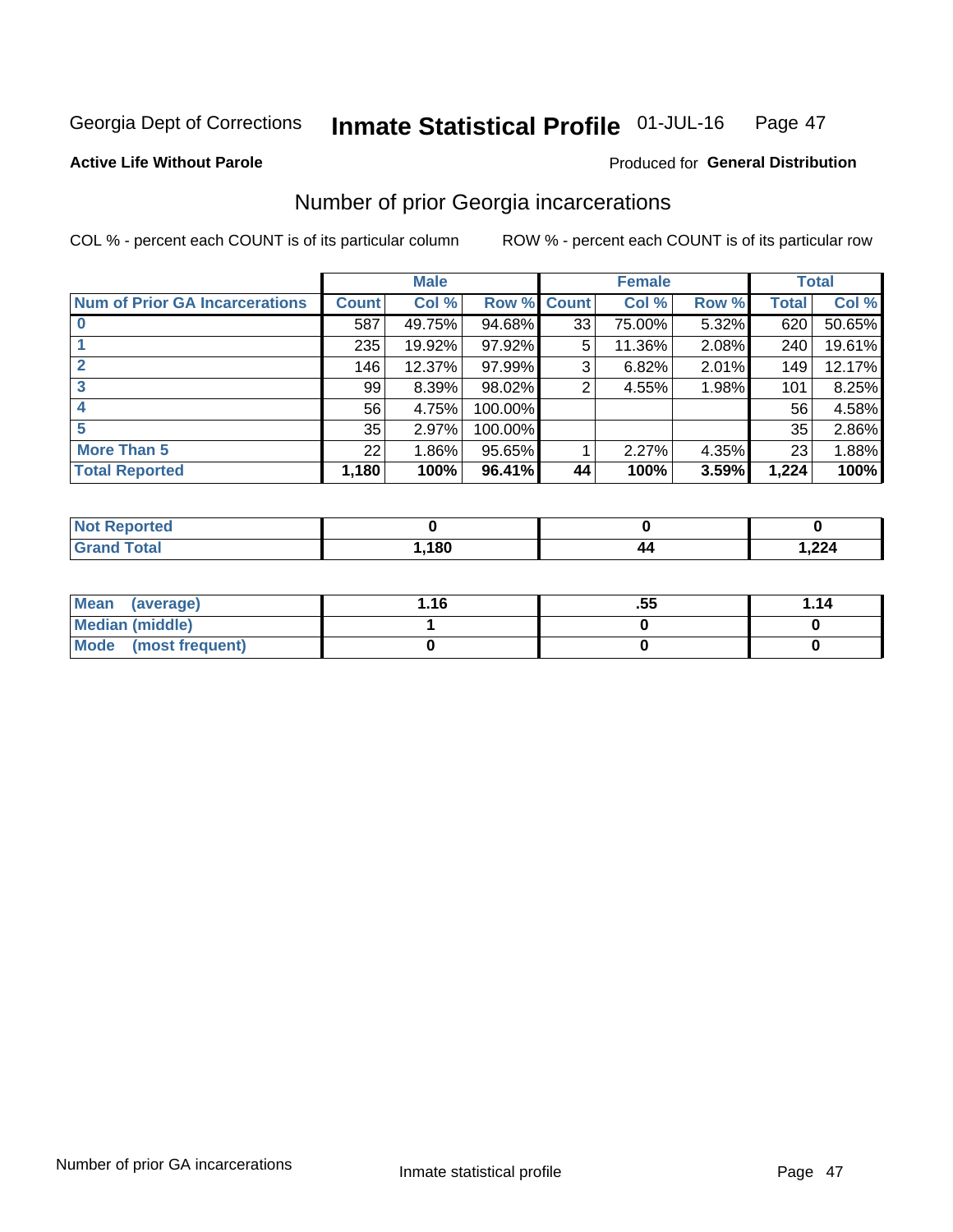#### Inmate Statistical Profile 01-JUL-16 Page 48

**Active Life Without Parole** 

Produced for General Distribution

### Prison sentence in years

COL % - percent each COUNT is of its particular column

ROW % - percent each COUNT is of its particular row

|                                 |              | <b>Male</b> |                    |    | <b>Female</b> |       |              | Total     |
|---------------------------------|--------------|-------------|--------------------|----|---------------|-------|--------------|-----------|
| <b>Prison Sentence In Years</b> | <b>Count</b> | Col %       | <b>Row % Count</b> |    | Col %         | Row % | <b>Total</b> | Col %     |
| <b>Life Without Parole</b>      | 1.177        | 99.75%      | 96.40%             | 44 | $100.00\%$    | 3.60% | 1.221        | $99.75\%$ |
| <b>Death</b>                    |              | 0.25%       | 100.00%            |    |               |       |              | $0.25\%$  |
| <b>Total Reported</b>           | 1,180        | 100%        | 96.41%             | 44 | 100%          | 3.59% | 1.224        | 100%      |

| ported<br><b>NOT</b> |      |     |       |
|----------------------|------|-----|-------|
| <b>Total</b>         | .180 | л л | 1,224 |

#### **Determinate (numeric) sentences only**

| ' Mea<br><b>Service</b> A<br>ЯМА. |  |  |  |
|-----------------------------------|--|--|--|
|                                   |  |  |  |

All sentences (including determinate), with life, life without parole, and death sentences figured at 45 years

| Me: |  |  |  |
|-----|--|--|--|
|     |  |  |  |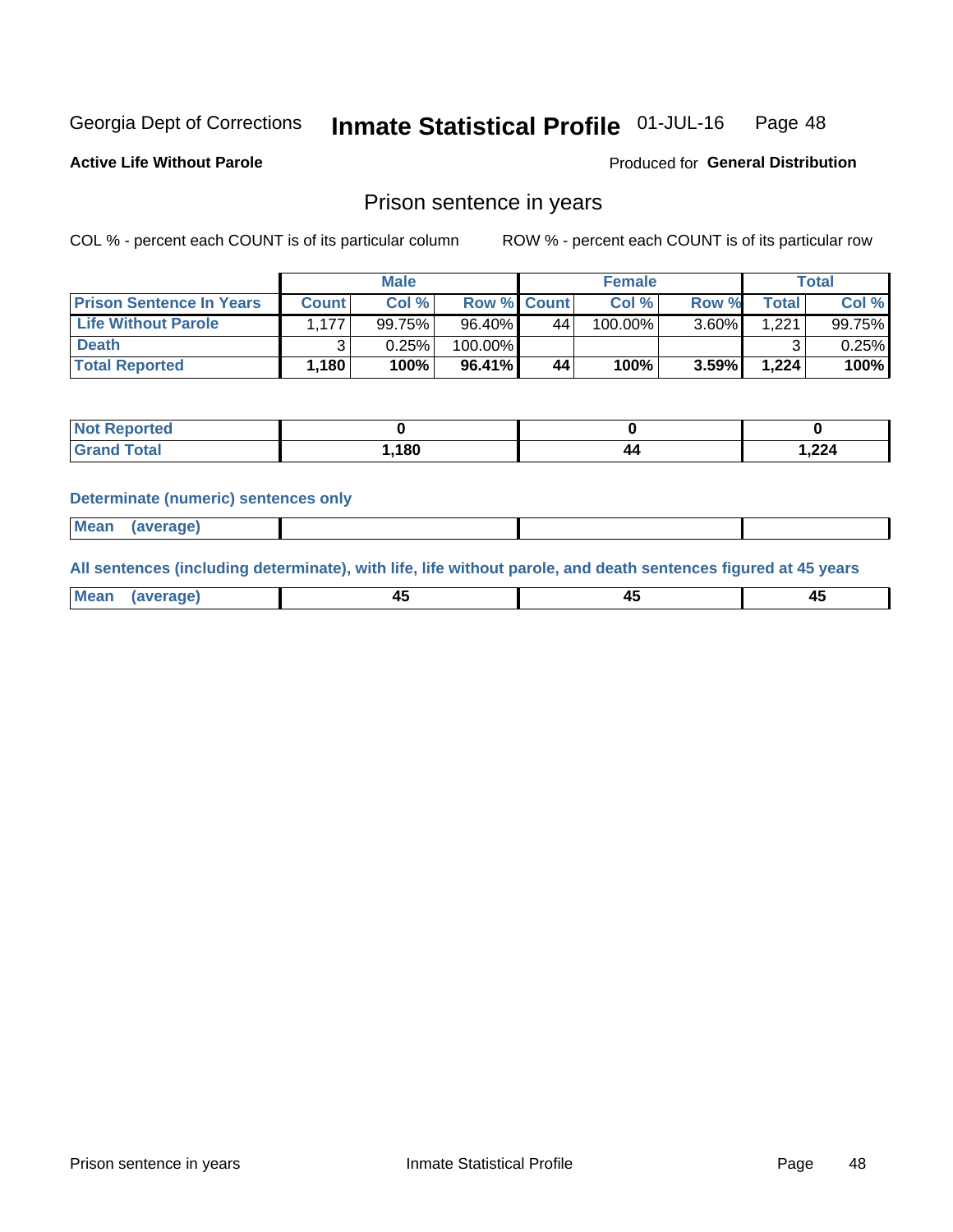#### Georgia Dept of Corrections Inmate Statistical Profile 01-JUL-16 Page 49

#### **Active Life Without Parole**

### Produced for General Distribution

## Primary offense, broken out into felonies vs misdemeanors

COL % - percent each COUNT is of its particular column

|                                  |              | <b>Male</b> |                    |    | <b>Female</b> |          |                    | Total   |
|----------------------------------|--------------|-------------|--------------------|----|---------------|----------|--------------------|---------|
| <b>Felonies and Misdemeanors</b> | <b>Count</b> | Col%        | <b>Row % Count</b> |    | Col%          | Row %    | Total <sub>1</sub> | Col %   |
| <b>Felonies</b>                  | .176         | 100.00%     | 96.63%             | 41 | 100.00%       | $3.37\%$ | 1,217              | 100.00% |
| <b>Total Reported</b>            | .176         | $100\%$     | 96.63%             | 41 | 100%          | 3.37%    | 1,217              | 100%    |

| <b>Not Reported</b> |      |             |       |
|---------------------|------|-------------|-------|
| <b>Grand Total</b>  | ,180 | 17Q<br>,,,J | 1,224 |

| <b>Mode</b><br>frequent)<br>nies<br>≧ (most tr.<br>. | onies<br>. | lonies<br>енл<br>____ |
|------------------------------------------------------|------------|-----------------------|
|------------------------------------------------------|------------|-----------------------|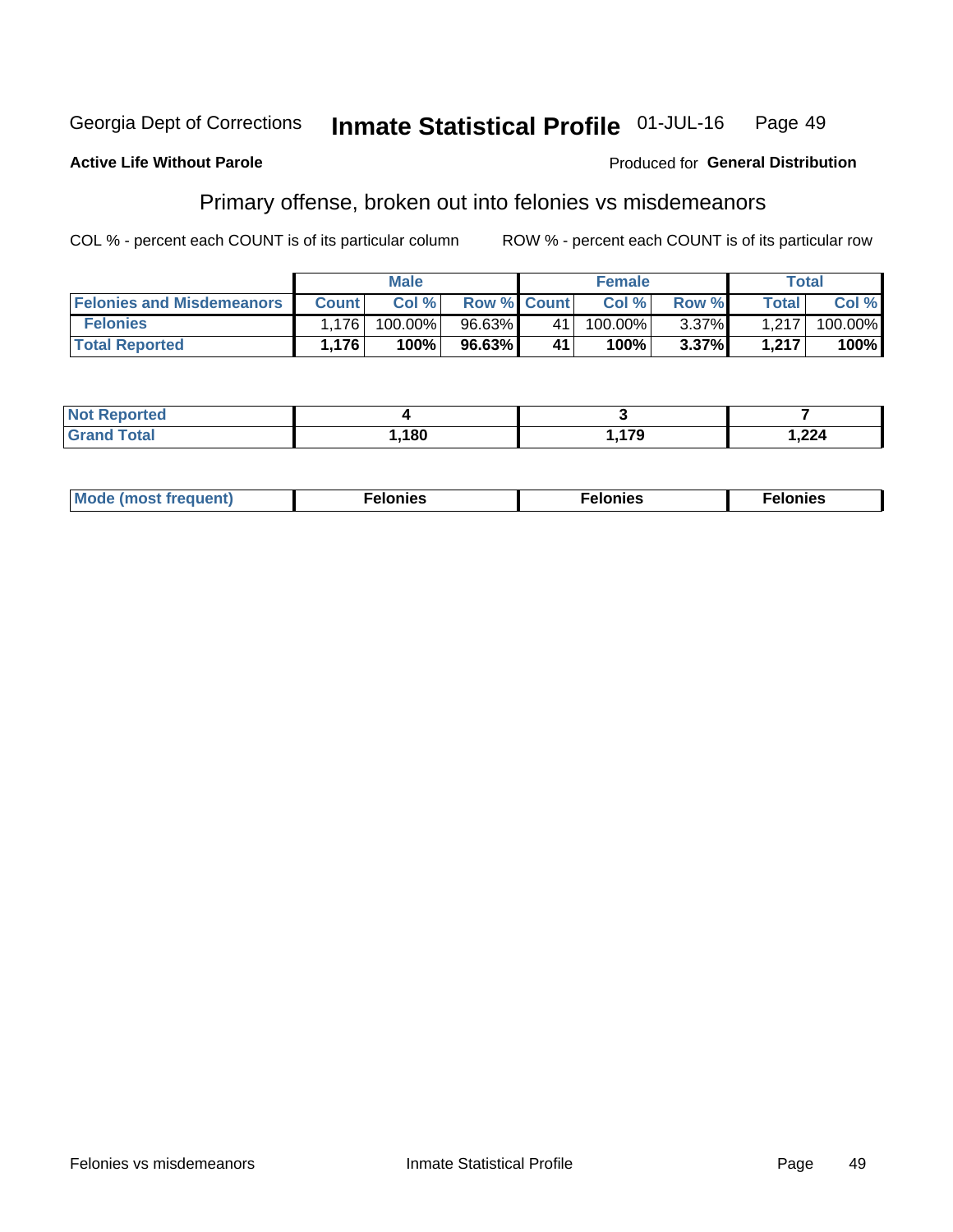#### Inmate Statistical Profile 01-JUL-16 Page 50

### **Active Life Without Parole**

### Produced for General Distribution

## Primary offense, broken out into six broad crime categories

COL % - percent each COUNT is of its particular column

|                         |              | <b>Male</b> |           |             | <b>Female</b> |       |              | <b>Total</b> |
|-------------------------|--------------|-------------|-----------|-------------|---------------|-------|--------------|--------------|
| <b>Crime Categories</b> | <b>Count</b> | Col %       |           | Row % Count | Col %         | Row % | <b>Total</b> | Col %        |
| <b>Violent</b>          | 1.008        | 85.42%      | $95.91\%$ | 43          | 97.73%        | 4.09% | 1.051        | 85.87%       |
| <b>Sex Crime</b>        | 160          | 13.56%      | $99.38\%$ |             | 2.27%         | .62%  | 161          | 13.15%       |
| <b>Drug</b><br>4        | 11           | .93%        | 100.00%   |             | .00%          |       | 11           | .90%         |
| <b>Other</b><br>6       |              | .08%        | 100.00%   |             | .00%          |       |              | $.08\%$      |
| <b>Total Reported</b>   | 1,180        | 100%        | 96.41%    | 44          | 100%          | 3.59% | 1,224        | 100%         |

| <b>Not Reported</b> |      |    |       |
|---------------------|------|----|-------|
| $T0+0$              | ,180 | 44 | 1,224 |

| <b>Mode (most frequent)</b> |         |                | --             |
|-----------------------------|---------|----------------|----------------|
|                             | violent | <b>Violent</b> | <b>Violent</b> |
|                             |         |                |                |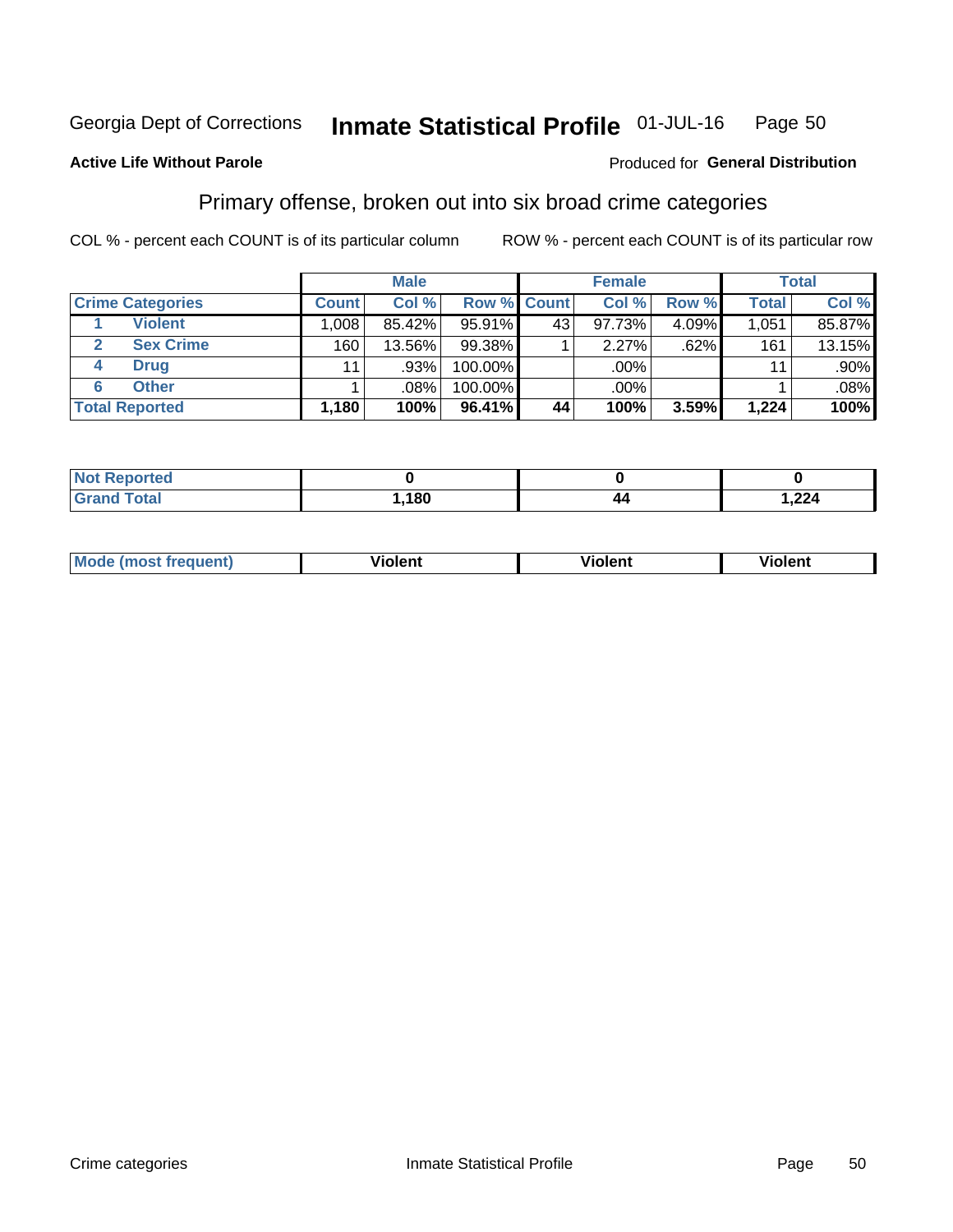#### Inmate Statistical Profile 01-JUL-16 Page 51

#### **Active Life Without Parole**

### **Produced for General Distribution**

## Primary offense, detailed offense code

COL % - percent each COUNT is of its particular column

|                                            |                 | <b>Male</b>                |         |                | <b>Female</b> |       |                 | <b>Total</b> |
|--------------------------------------------|-----------------|----------------------------|---------|----------------|---------------|-------|-----------------|--------------|
| <b>Primary Offense</b>                     | <b>Count</b>    | $\overline{\text{Col }^9}$ | Row %   | <b>Count</b>   | Col %         | Row % | <b>Total</b>    | Col %        |
| <b>Aggrav Child Molestation (2021)</b>     | $\overline{27}$ | 2.29%                      | 100.00% |                |               |       | $\overline{27}$ | 2.21%        |
| <b>Aggrav Sexual Battery (2009)</b>        |                 | .59%                       | 100.00% |                |               |       | 7               | .57%         |
| <b>Aggrav Sodomy (2003)</b>                | 8               | .68%                       | 100.00% |                |               |       | 8               | .65%         |
| <b>Armed Robbery (1902)</b>                | 145             | 12.29%                     | 98.64%  | $\overline{2}$ | 4.55%         | 1.36% | 147             | 12.01%       |
| <b>Child Molestation (2019)</b>            | 6               | .51%                       | 100.00% |                |               |       | 6               | .49%         |
| <b>False Imprisonment (1308)</b>           |                 | .08%                       | 100.00% |                |               |       |                 | .08%         |
| <b>Hijacking Motor Vehicle (1911)</b>      |                 | .08%                       | 100.00% |                |               |       |                 | .08%         |
| Kidnapping (1311)                          | 82              | 6.95%                      | 100.00% |                |               |       | 82              | 6.70%        |
| <b>Murder (1101)</b>                       | 777             | 65.85%                     | 94.99%  | 41             | 93.18%        | 5.01% | 818             | 66.83%       |
| <b>Poss Firearm Convct Felon</b>           |                 | .08%                       | 100.00% |                |               |       |                 | .08%         |
| (2914)                                     |                 |                            |         |                |               |       |                 |              |
| Poss Of Cocaine (4022)                     | 3               | .25%                       | 100.00% |                |               |       | 3               | .25%         |
| <b>Poss Of Firearm Dur Crime</b><br>(2910) | $\overline{2}$  | .17%                       | 100.00% |                |               |       | $\overline{2}$  | .16%         |
| Poss W Int Dist Cocaine (4050)             |                 | .08%                       | 100.00% |                |               |       |                 | .08%         |
| <b>Rape (2001)</b>                         | 112             | 9.49%                      | 99.12%  | 1              | 2.27%         | .88%  | 113             | 9.23%        |
| <b>S/D Cocaine (4021)</b>                  | 2               | .17%                       | 100.00% |                |               |       | 2               | .16%         |
| S/D Cont Sub Public (4017)                 |                 | .08%                       | 100.00% |                |               |       | 1               | .08%         |
| S/D Cont Sub School (4018)                 |                 | .08%                       | 100.00% |                |               |       |                 | .08%         |
| <b>Traf Cocaine 401+ Gm (4103)</b>         | 2               | .17%                       | 100.00% |                |               |       | $\overline{2}$  | .16%         |
| <b>Traf Methamph 28-199 Gm</b>             |                 | .08%                       | 100.00% |                |               |       |                 | .08%         |
| (4140)                                     |                 |                            |         |                |               |       |                 |              |
| <b>Total Rported</b>                       | 1,180           | 100%                       | 96.41%  | 44             | 100%          | 3.59% | 1,224           | 100%         |

| N<br>nrteu<br>$\cdots$ |      |    |       |
|------------------------|------|----|-------|
| _____                  | ,180 | 44 | 1,224 |

| Mode (most frequent)<br>1101 Murder | 1101 Murder | 1101 Murder |
|-------------------------------------|-------------|-------------|
|-------------------------------------|-------------|-------------|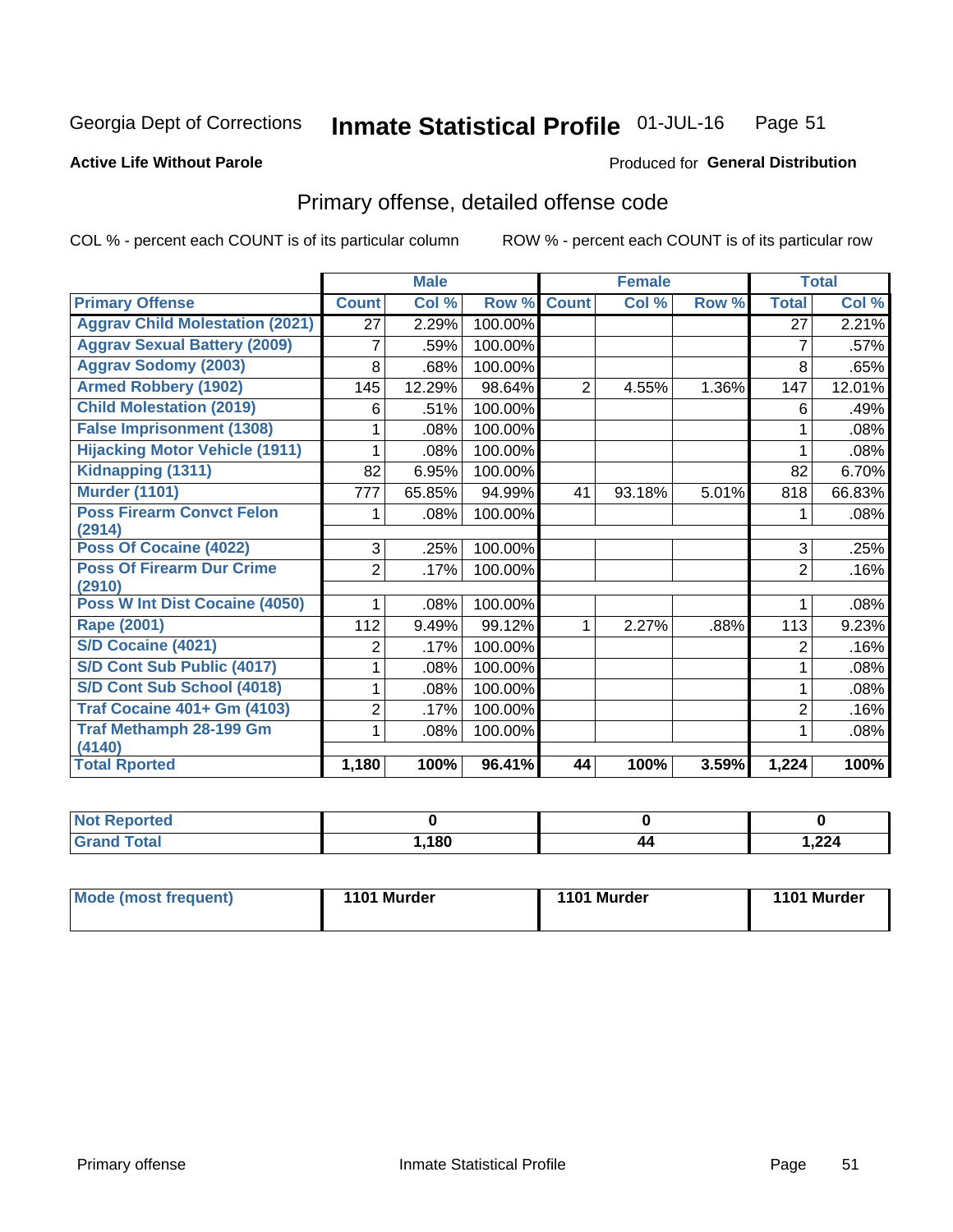#### Inmate Statistical Profile 01-JUL-16 Page 52

### **Active Life Without Parole**

### Produced for General Distribution

## County of conviction of primary offense

COL % - percent each COUNT is of its particular column

|                             |                         |                         | <b>Male</b> |         |                | <b>Female</b> |        | <b>Total</b>   |       |
|-----------------------------|-------------------------|-------------------------|-------------|---------|----------------|---------------|--------|----------------|-------|
| <b>County of Conviction</b> |                         | <b>Count</b>            | Col%        | Row %   | <b>Count</b>   | Col %         | Row %  | <b>Total</b>   | Col % |
| 000<br><b>Unknown</b>       |                         | 4                       | .34%        | 57.14%  | $\overline{3}$ | 6.82%         | 42.86% | 7              | .57%  |
| 001                         | <b>Appling County</b>   | 3                       | .25%        | 100.00% |                |               |        | 3              | .25%  |
| 002                         | <b>Atkinson County</b>  | $\overline{c}$          | .17%        | 100.00% |                |               |        | $\overline{2}$ | .16%  |
| 003                         | <b>Bacon County</b>     | 4                       | .34%        | 100.00% |                |               |        | 4              | .33%  |
| 004                         | <b>Baker County</b>     | 1                       | .08%        | 100.00% |                |               |        | $\mathbf{1}$   | .08%  |
| 005                         | <b>Baldwin County</b>   | 4                       | .34%        | 100.00% |                |               |        | 4              | .33%  |
| 006                         | <b>Banks County</b>     | 1                       | .08%        | 100.00% |                |               |        | 1              | .08%  |
| 007                         | <b>Barrow County</b>    | 6                       | .51%        | 100.00% |                |               |        | 6              | .49%  |
| 008                         | <b>Bartow County</b>    | 7                       | .59%        | 87.50%  | 1              | 2.27%         | 12.50% | $\,8\,$        | .65%  |
| 009                         | <b>Ben Hill County</b>  | 6                       | .51%        | 100.00% |                |               |        | $\,6\,$        | .49%  |
| 010                         | <b>Berrien County</b>   | $\overline{c}$          | .17%        | 100.00% |                |               |        | $\overline{2}$ | .16%  |
| 011                         | <b>Bibb County</b>      | 38                      | 3.22%       | 95.00%  | $\overline{2}$ | 4.55%         | 5.00%  | 40             | 3.27% |
| 012                         | <b>Bleckley County</b>  | 1                       | .08%        | 100.00% |                |               |        | $\mathbf{1}$   | .08%  |
| 013                         | <b>Brantley County</b>  | $\overline{\mathbf{c}}$ | .17%        | 100.00% |                |               |        | $\overline{2}$ | .16%  |
| 014                         | <b>Brooks County</b>    | $\overline{c}$          | .17%        | 100.00% |                |               |        | $\overline{2}$ | .16%  |
| 016                         | <b>Bulloch County</b>   | $\overline{5}$          | .42%        | 83.33%  | 1              | 2.27%         | 16.67% | $\,6$          | .49%  |
| 017                         | <b>Burke County</b>     | 11                      | .93%        | 100.00% |                |               |        | 11             | .90%  |
| 018                         | <b>Butts County</b>     | 5                       | .42%        | 100.00% |                |               |        | 5              | .41%  |
| 020                         | <b>Camden County</b>    | 7                       | .59%        | 100.00% |                |               |        | $\overline{7}$ | .57%  |
| 021                         | <b>Candler County</b>   | 1                       | .08%        | 100.00% |                |               |        | 1              | .08%  |
| 022                         | <b>Carroll County</b>   | 4                       | .34%        | 100.00% |                |               |        | 4              | .33%  |
| 023                         | <b>Catoosa County</b>   | 4                       | .34%        | 100.00% |                |               |        | 4              | .33%  |
| 025                         | <b>Chatham County</b>   | 40                      | 3.39%       | 97.56%  | 1              | 2.27%         | 2.44%  | 41             | 3.35% |
| 027                         | <b>Chattooga County</b> | $\overline{2}$          | .17%        | 100.00% |                |               |        | $\overline{2}$ | .16%  |
| 028                         | <b>Cherokee County</b>  | 4                       | .34%        | 100.00% |                |               |        | 4              | .33%  |
| 029                         | <b>Clarke County</b>    | 22                      | 1.86%       | 100.00% |                |               |        | 22             | 1.80% |
| 030                         | <b>Clay County</b>      | $\overline{2}$          | .17%        | 100.00% |                |               |        | $\overline{2}$ | .16%  |
| 031                         | <b>Clayton County</b>   | 59                      | 5.00%       | 93.65%  | 4              | 9.09%         | 6.35%  | 63             | 5.15% |
| 032                         | <b>Clinch County</b>    | 1                       | .08%        | 100.00% |                |               |        | $\mathbf{1}$   | .08%  |
| 033                         | <b>Cobb County</b>      | 55                      | 4.66%       | 98.21%  | 1              | 2.27%         | 1.79%  | 56             | 4.58% |
| 034                         | <b>Coffee County</b>    | $\,6$                   | .51%        | 100.00% |                |               |        | $6\phantom{1}$ | .49%  |
| 035                         | <b>Colquitt County</b>  | 3                       | .25%        | 100.00% |                |               |        | 3              | .25%  |
| 036                         | <b>Columbia County</b>  | 9                       | .76%        | 81.82%  | $\overline{2}$ | 4.55%         | 18.18% | 11             | .90%  |
| 037                         | <b>Cook County</b>      | $\overline{5}$          | .42%        | 100.00% |                |               |        | 5              | .41%  |
| 038                         | <b>Coweta County</b>    | 7                       | .59%        | 100.00% |                |               |        | $\overline{7}$ | .57%  |
| 040                         | <b>Crisp County</b>     | 5                       | .42%        | 100.00% |                |               |        | 5              | .41%  |
| 041                         | <b>Dade County</b>      | 1                       | .08%        | 100.00% |                |               |        | $\mathbf 1$    | .08%  |
| 042                         | <b>Dawson County</b>    | $\overline{2}$          | .17%        | 100.00% |                |               |        | $\overline{2}$ | .16%  |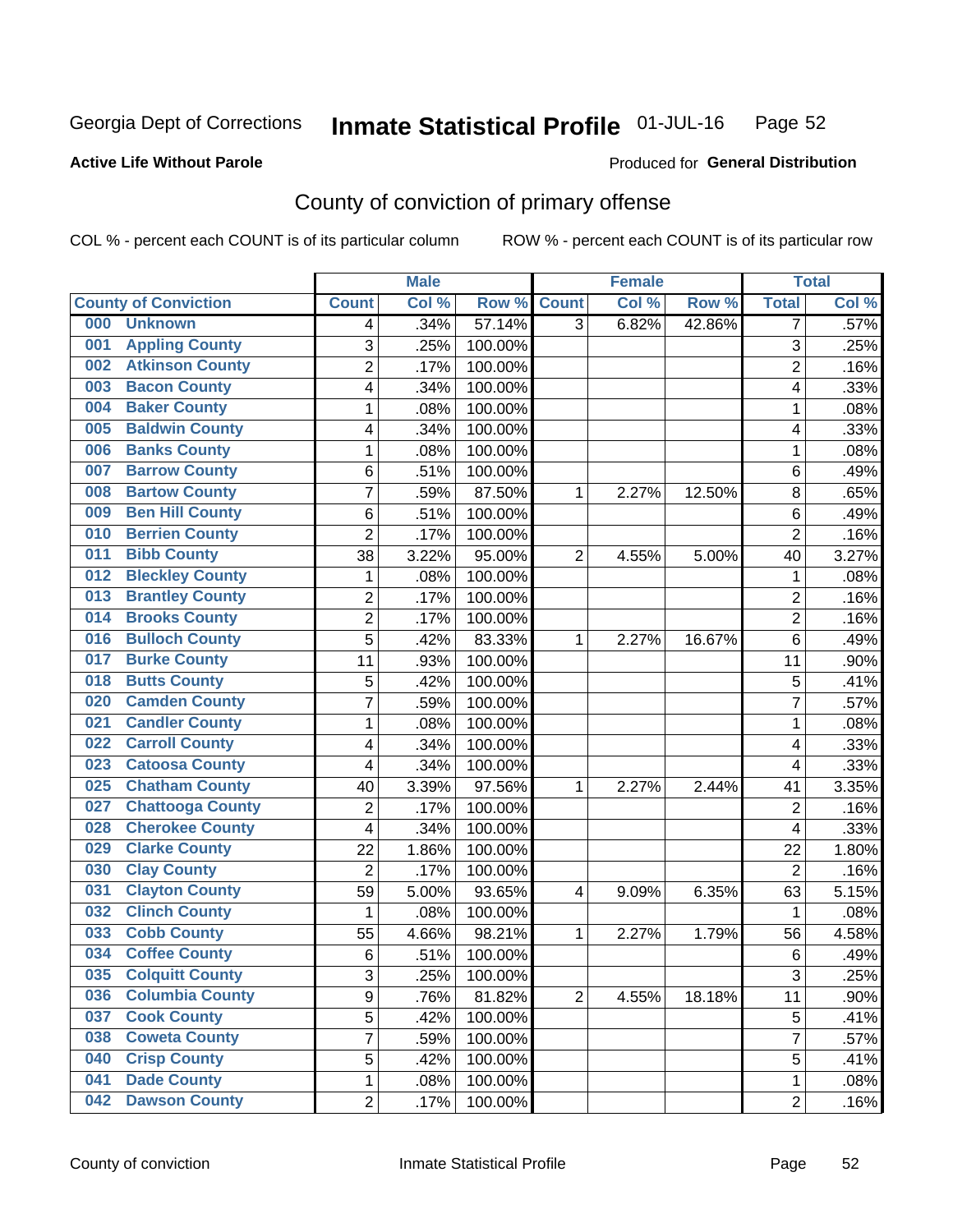#### Inmate Statistical Profile 01-JUL-16 Page 53

### **Active Life Without Parole**

### Produced for General Distribution

## County of conviction of primary offense

COL % - percent each COUNT is of its particular column

|                                 |                 | <b>Male</b> |         |                | <b>Female</b> |        | <b>Total</b>   |        |
|---------------------------------|-----------------|-------------|---------|----------------|---------------|--------|----------------|--------|
| <b>County of Conviction</b>     | <b>Count</b>    | Col %       | Row %   | <b>Count</b>   | Col %         | Row %  | <b>Total</b>   | Col %  |
| <b>Decatur County</b><br>043    | 4               | .34%        | 100.00% |                |               |        | 4              | .33%   |
| <b>Dekalb County</b><br>044     | 102             | 8.64%       | 99.03%  | 1              | 2.27%         | .97%   | 103            | 8.42%  |
| <b>Dodge County</b><br>045      | 1               | .08%        | 100.00% |                |               |        | 1              | .08%   |
| <b>Dooly County</b><br>046      | $\overline{2}$  | .17%        | 100.00% |                |               |        | $\overline{2}$ | .16%   |
| <b>Dougherty County</b><br>047  | 28              | 2.37%       | 96.55%  | 1              | 2.27%         | 3.45%  | 29             | 2.37%  |
| <b>Douglas County</b><br>048    | 33              | 2.80%       | 94.29%  | $\overline{2}$ | 4.55%         | 5.71%  | 35             | 2.86%  |
| <b>Early County</b><br>049      | $\overline{2}$  | .17%        | 100.00% |                |               |        | $\overline{2}$ | .16%   |
| <b>Effingham County</b><br>051  | 4               | .34%        | 100.00% |                |               |        | 4              | .33%   |
| <b>Elbert County</b><br>052     | 3               | .25%        | 100.00% |                |               |        | 3              | .25%   |
| <b>Emanuel County</b><br>053    | $\overline{7}$  | .59%        | 100.00% |                |               |        | $\overline{7}$ | .57%   |
| <b>Fayette County</b><br>056    | 6               | .51%        | 100.00% |                |               |        | 6              | .49%   |
| <b>Floyd County</b><br>057      | 21              | 1.78%       | 95.45%  | 1              | 2.27%         | 4.55%  | 22             | 1.80%  |
| <b>Forsyth County</b><br>058    | 4               | .34%        | 100.00% |                |               |        | 4              | .33%   |
| <b>Franklin County</b><br>059   | $\overline{5}$  | .42%        | 83.33%  | 1              | 2.27%         | 16.67% | 6              | .49%   |
| <b>Fulton County</b><br>060     | 150             | 12.71%      | 98.68%  | $\overline{2}$ | 4.55%         | 1.32%  | 152            | 12.42% |
| <b>Gilmer County</b><br>061     | $\overline{2}$  | .17%        | 100.00% |                |               |        | 2              | .16%   |
| <b>Glynn County</b><br>063      | 18              | 1.53%       | 94.74%  | 1              | 2.27%         | 5.26%  | 19             | 1.55%  |
| <b>Gordon County</b><br>064     | 5               | .42%        | 100.00% |                |               |        | 5              | $-41%$ |
| <b>Grady County</b><br>065      | $\overline{2}$  | .17%        | 100.00% |                |               |        | $\overline{2}$ | .16%   |
| <b>Greene County</b><br>066     | $\overline{2}$  | .17%        | 100.00% |                |               |        | $\overline{2}$ | .16%   |
| <b>Gwinnett County</b><br>067   | 38              | 3.22%       | 92.68%  | 3              | 6.82%         | 7.32%  | 41             | 3.35%  |
| <b>Habersham County</b><br>068  | $\overline{4}$  | .34%        | 100.00% |                |               |        | 4              | .33%   |
| <b>Hall County</b><br>069       | 22              | 1.86%       | 84.62%  | 4              | 9.09%         | 15.38% | 26             | 2.12%  |
| <b>Haralson County</b><br>071   | 3               | .25%        | 100.00% |                |               |        | 3              | .25%   |
| <b>Harris County</b><br>072     | 2               | .17%        | 100.00% |                |               |        | $\overline{2}$ | .16%   |
| <b>Hart County</b><br>073       | $\overline{3}$  | .25%        | 100.00% |                |               |        | 3              | .25%   |
| <b>Henry County</b><br>075      | $\overline{13}$ | 1.10%       | 92.86%  | 1              | 2.27%         | 7.14%  | 14             | 1.14%  |
| <b>Houston County</b><br>076    | 18              | 1.53%       | 100.00% |                |               |        | 18             | 1.47%  |
| <b>Irwin County</b><br>077      | 1               | .08%        | 100.00% |                |               |        | $\mathbf 1$    | .08%   |
| <b>Jackson County</b><br>078    | 10              | .85%        | 100.00% |                |               |        | 10             | .82%   |
| <b>Jasper County</b><br>079     | 1               | .08%        | 100.00% |                |               |        | 1              | .08%   |
| 080<br><b>Jeff Davis County</b> | 1               | .08%        | 100.00% |                |               |        | 1              | .08%   |
| <b>Jefferson County</b><br>081  | 6               | .51%        | 100.00% |                |               |        | 6              | .49%   |
| <b>Jenkins County</b><br>082    | $\overline{3}$  | .25%        | 100.00% |                |               |        | 3              | .25%   |
| <b>Johnson County</b><br>083    | 1               | .08%        | 100.00% |                |               |        | 1              | .08%   |
| <b>Jones County</b><br>084      | 2               | .17%        | 66.67%  | 1              | 2.27%         | 33.33% | 3              | .25%   |
| <b>Lanier County</b><br>086     | 1               | .08%        | 100.00% |                |               |        | 1              | .08%   |
| <b>Laurens County</b><br>087    | 4               | .34%        | 100.00% |                |               |        | 4              | .33%   |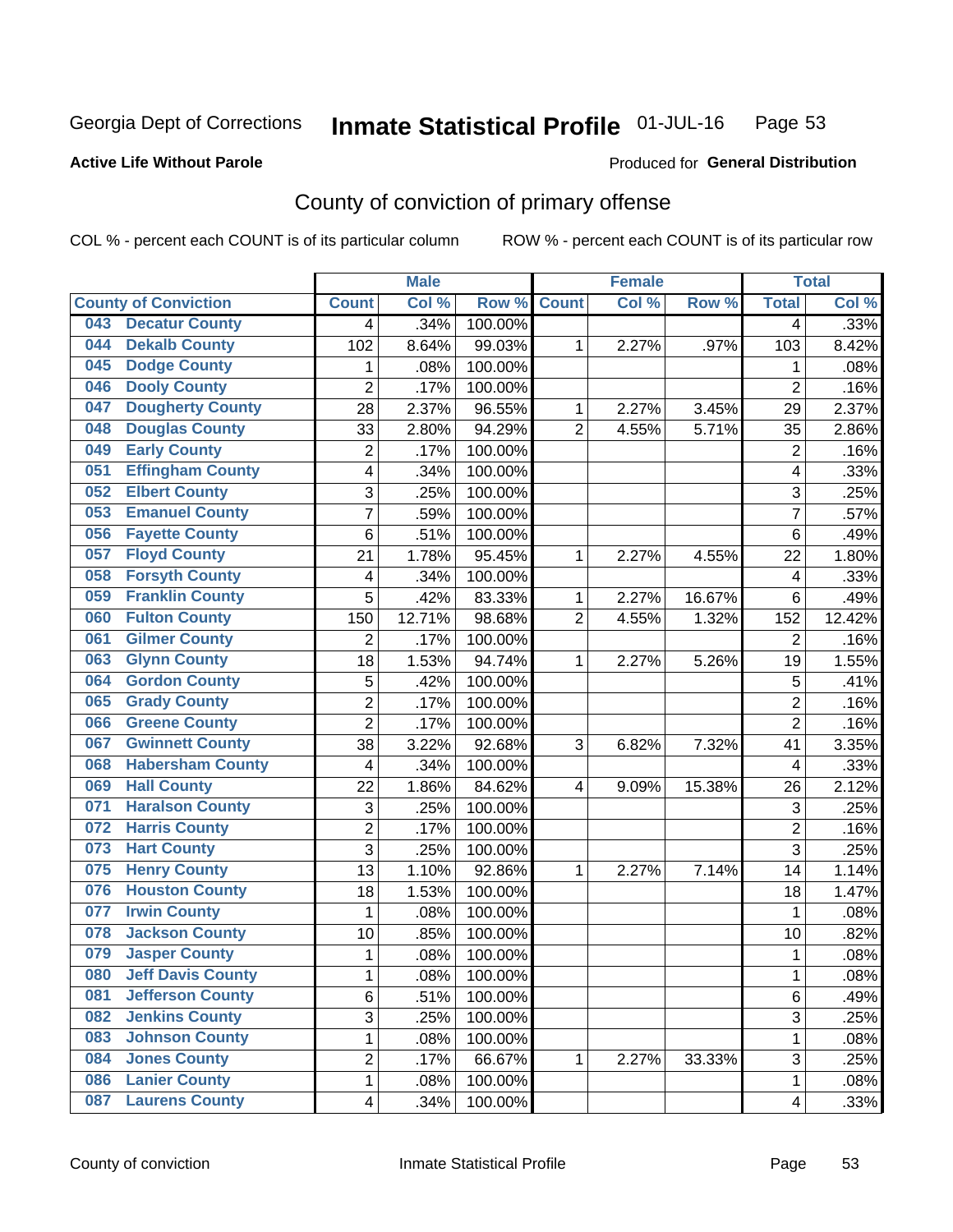#### Inmate Statistical Profile 01-JUL-16 Page 54

### **Active Life Without Parole**

### **Produced for General Distribution**

## County of conviction of primary offense

COL % - percent each COUNT is of its particular column

|                                            |                           | <b>Male</b> |                  |                | <b>Female</b> |        |                | <b>Total</b> |
|--------------------------------------------|---------------------------|-------------|------------------|----------------|---------------|--------|----------------|--------------|
| <b>County of Conviction</b>                | <b>Count</b>              | Col %       | Row <sup>%</sup> | <b>Count</b>   | Col %         | Row %  | <b>Total</b>   | Col %        |
| <b>Lee County</b><br>088                   | 2                         | .17%        | 100.00%          |                |               |        | 2              | .16%         |
| <b>Liberty County</b><br>089               | 6                         | .51%        | 100.00%          |                |               |        | 6              | .49%         |
| <b>Long County</b><br>091                  | 6                         | .51%        | 100.00%          |                |               |        | 6              | .49%         |
| <b>Lowndes County</b><br>092               | 8                         | .68%        | 100.00%          |                |               |        | 8              | .65%         |
| <b>Marion County</b><br>096                | 1                         | .08%        | 100.00%          |                |               |        | $\mathbf{1}$   | .08%         |
| <b>Mcduffie County</b><br>097              | $\overline{2}$            | .17%        | 100.00%          |                |               |        | $\overline{2}$ | .16%         |
| <b>Miller County</b><br>100                | 1                         | .08%        | 100.00%          |                |               |        | 1              | .08%         |
| <b>Mitchell County</b><br>101              | 1                         | .08%        | 100.00%          |                |               |        | 1              | .08%         |
| <b>Monroe County</b><br>102                | 6                         | .51%        | 100.00%          |                |               |        | 6              | .49%         |
| <b>Morgan County</b><br>104                | 1                         | .08%        | 100.00%          |                |               |        | 1              | .08%         |
| <b>Murray County</b><br>105                | $\overline{2}$            | .17%        | 100.00%          |                |               |        | $\overline{2}$ | .16%         |
| <b>Muscogee County</b><br>106              | 35                        | 2.97%       | 97.22%           | 1              | 2.27%         | 2.78%  | 36             | 2.94%        |
| <b>Newton County</b><br>107                | 11                        | .93%        | 84.62%           | $\overline{2}$ | 4.55%         | 15.38% | 13             | 1.06%        |
| <b>Oglethorpe County</b><br>109            | 1                         | .08%        | 100.00%          |                |               |        | 1              | .08%         |
| <b>Paulding County</b><br>110              | 4                         | .34%        | 100.00%          |                |               |        | 4              | .33%         |
| <b>Pickens County</b><br>112               | $\overline{2}$            | .17%        | 100.00%          |                |               |        | $\overline{2}$ | .16%         |
| <b>Pierce County</b><br>113                | 1                         | .08%        | 100.00%          |                |               |        | 1              | .08%         |
| <b>Pike County</b><br>$\overline{114}$     | 4                         | .34%        | 66.67%           | $\overline{2}$ | 4.55%         | 33.33% | 6              | .49%         |
| <b>Polk County</b><br>$\overline{115}$     | 3                         | .25%        | 100.00%          |                |               |        | 3              | .25%         |
| <b>Pulaski County</b><br>116               | 1                         | .08%        | 100.00%          |                |               |        | $\mathbf{1}$   | .08%         |
| <b>Putnam County</b><br>117                | 7                         | .59%        | 100.00%          |                |               |        | 7              | .57%         |
| <b>Rabun County</b><br>119                 | 1                         | .08%        | 100.00%          |                |               |        | 1              | .08%         |
| <b>Randolph County</b><br>120              | $\overline{2}$            | .17%        | 100.00%          |                |               |        | $\overline{2}$ | .16%         |
| <b>Richmond County</b><br>121              | 62                        | 5.25%       | 96.88%           | $\overline{2}$ | 4.55%         | 3.13%  | 64             | 5.23%        |
| <b>Rockdale County</b><br>122              | 8                         | .68%        | 100.00%          |                |               |        | 8              | .65%         |
| <b>Seminole County</b><br>125              | $\overline{2}$            | .17%        | 100.00%          |                |               |        | $\overline{2}$ | .16%         |
| <b>Spalding County</b><br>126              | 14                        | 1.19%       | 100.00%          |                |               |        | 14             | 1.14%        |
| <b>Stephens County</b><br>127              | $\ensuremath{\mathsf{3}}$ | .25%        | 100.00%          |                |               |        | 3              | .25%         |
| <b>Sumter County</b><br>129                | 2                         | .17%        | 100.00%          |                |               |        | $\overline{2}$ | .16%         |
| <b>Taliaferro County</b><br>131            | 1                         | .08%        | 100.00%          |                |               |        | $\mathbf{1}$   | .08%         |
| <b>Tattnall County</b><br>$\overline{132}$ | $\overline{2}$            | .17%        | 66.67%           | 1              | 2.27%         | 33.33% | 3              | .25%         |
| 133<br><b>Taylor County</b>                | 1                         | .08%        | 100.00%          |                |               |        | $\mathbf{1}$   | .08%         |
| <b>Terrell County</b><br>135               | $\overline{2}$            | .17%        | 100.00%          |                |               |        | $\overline{2}$ | .16%         |
| <b>Thomas County</b><br>136                | 6                         | .51%        | 100.00%          |                |               |        | 6              | .49%         |
| <b>Tift County</b><br>137                  | 7                         | .59%        | 100.00%          |                |               |        | $\overline{7}$ | .57%         |
| <b>Toombs County</b><br>138                | 9                         | .76%        | 100.00%          |                |               |        | 9              | .74%         |
| <b>Towns County</b><br>139                 | 1                         | .08%        | 100.00%          |                |               |        | 1              | .08%         |
| <b>140 Treutlen County</b>                 | $\overline{\mathbf{4}}$   | .34%        | 100.00%          |                |               |        | 4              | .33%         |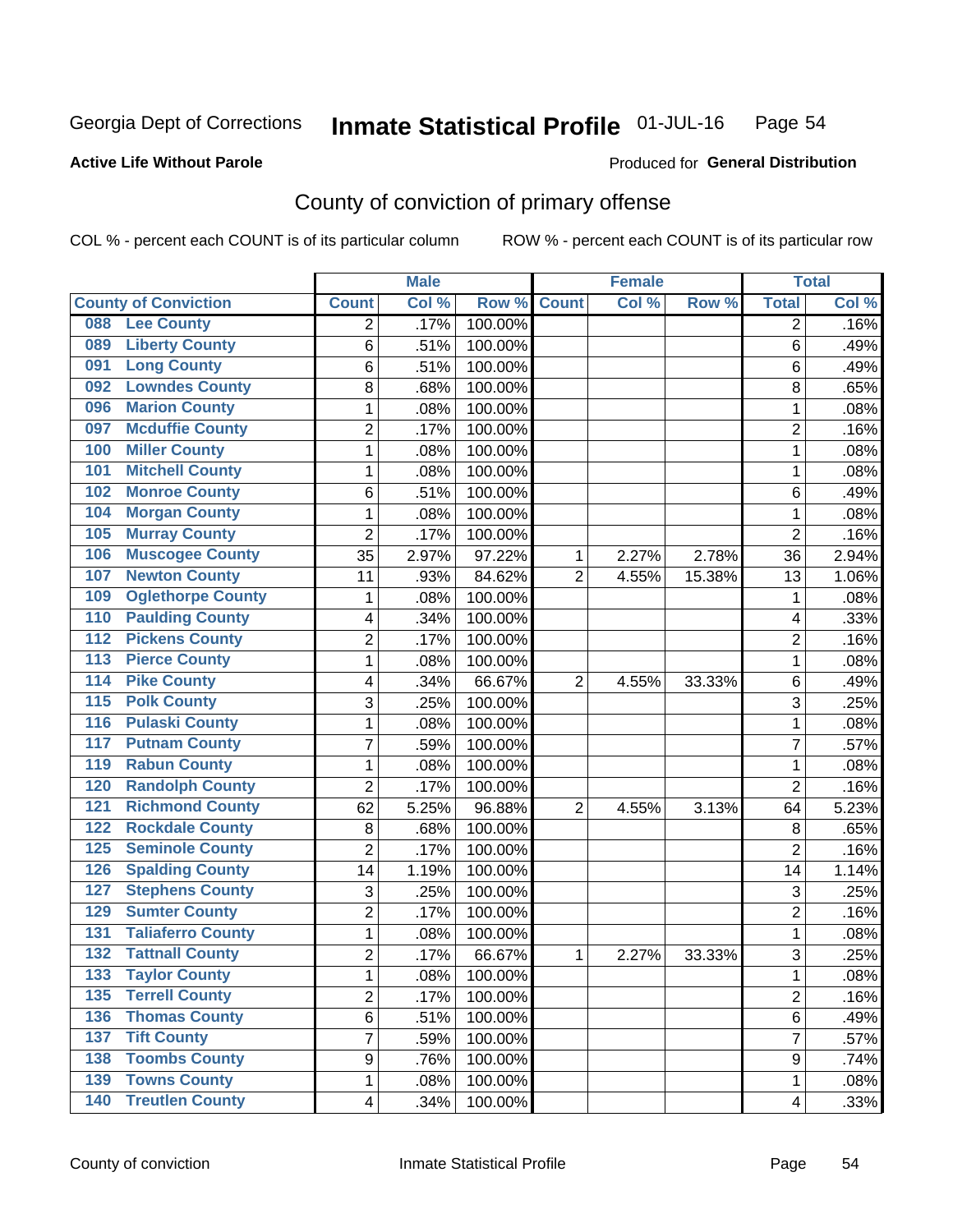#### Inmate Statistical Profile 01-JUL-16 Page 55

**Active Life Without Parole** 

Produced for General Distribution

## County of conviction of primary offense

COL % - percent each COUNT is of its particular column

|                                 |              | <b>Male</b> |         |              | <b>Female</b> |        |                | <b>Total</b> |
|---------------------------------|--------------|-------------|---------|--------------|---------------|--------|----------------|--------------|
| <b>County of Conviction</b>     | <b>Count</b> | Col %       | Row %   | <b>Count</b> | Col %         | Row %  | <b>Total</b>   | Col %        |
| <b>Troup County</b><br>141      | 6            | .51%        | 85.71%  |              | 2.27%         | 14.29% |                | .57%         |
| <b>Turner County</b><br>142     | 2            | $.17\%$     | 100.00% |              |               |        | $\overline{2}$ | .16%         |
| <b>Twiggs County</b><br>143     |              | .08%        | 100.00% |              |               |        |                | .08%         |
| <b>Upson County</b><br>145      | 5            | .42%        | 100.00% |              |               |        | 5              | .41%         |
| <b>Walker County</b><br>146     | 5            | .42%        | 83.33%  |              | 2.27%         | 16.67% | 6              | .49%         |
| <b>Walton County</b><br>147     | 14           | 1.19%       | 100.00% |              |               |        | 14             | 1.14%        |
| <b>Ware County</b><br>148       | 11           | .93%        | 100.00% |              |               |        | 11             | .90%         |
| <b>Warren County</b><br>149     |              | $.08\%$     | 100.00% |              |               |        |                | .08%         |
| <b>Washington County</b><br>150 | 5            | .42%        | 100.00% |              |               |        | 5              | .41%         |
| <b>Wayne County</b><br>151      |              | .59%        | 100.00% |              |               |        | 7              | .57%         |
| <b>Whitfield County</b><br>155  | 11           | .93%        | 91.67%  |              | 2.27%         | 8.33%  | 12             | .98%         |
| <b>Wilkes County</b><br>157     |              | .08%        | 100.00% |              |               |        |                | .08%         |
| <b>Worth County</b><br>159      | 2            | .17%        | 100.00% |              |               |        | $\overline{2}$ | .16%         |
| <b>Total Rported</b>            | 1,180        | 100%        | 96.41%  | 44           | 100%          | 3.59%  | 1,224          | 100%         |

| <b>Not</b><br>Reported    |      |    |      |
|---------------------------|------|----|------|
| `otal<br>. Grar<br>$\sim$ | .180 | 44 | ,224 |

|  | <b>Mode (most frequent)</b> | <b>Fulton County</b> | <b>Hall County</b> | <b>Fulton County</b> |
|--|-----------------------------|----------------------|--------------------|----------------------|
|--|-----------------------------|----------------------|--------------------|----------------------|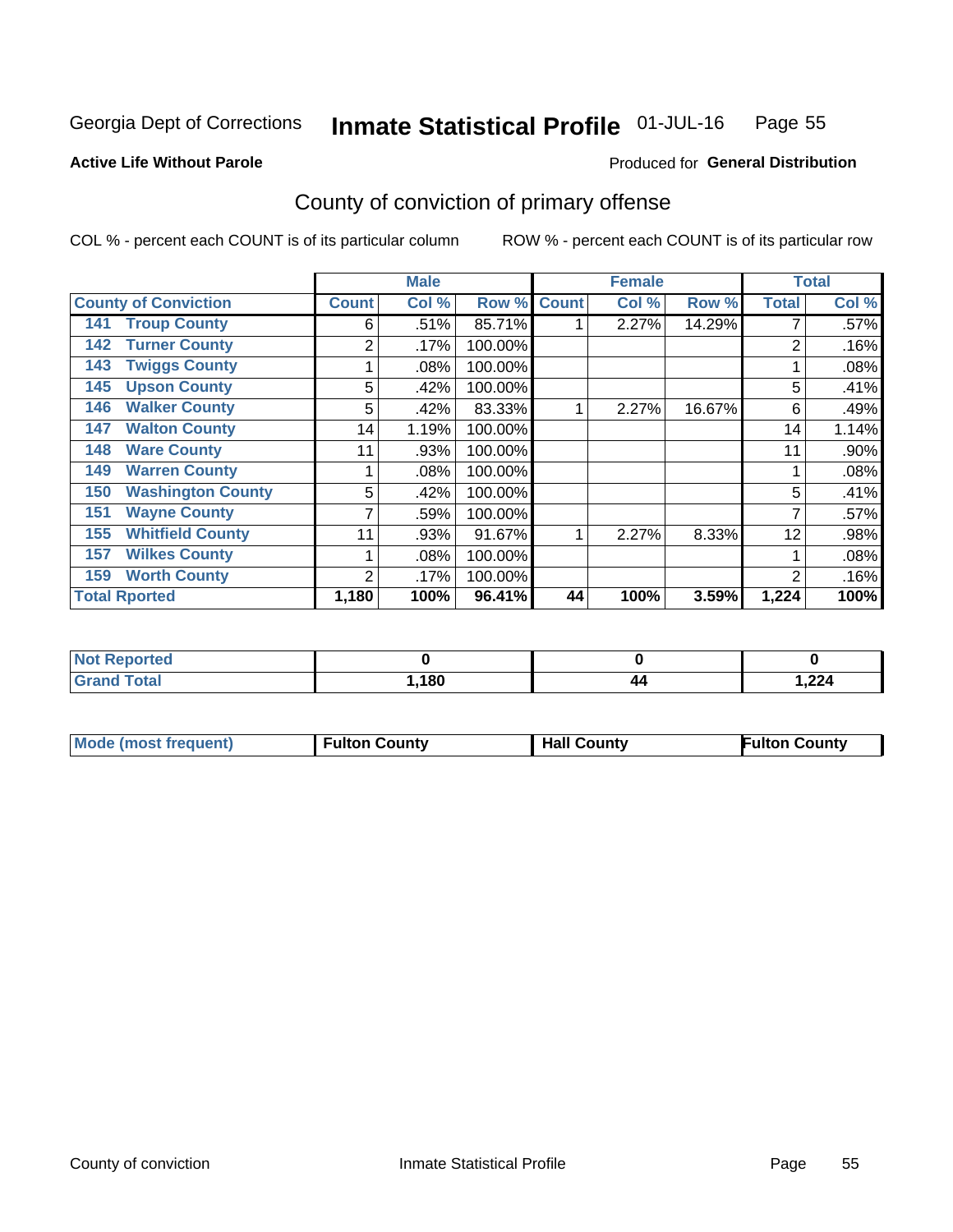### Georgia Dept of Corrections **Active Life Without Parole**

#### Inmate Statistical Profile 01-JUL-16 Page 56

Produced for General Distribution

## Circuit of conviction of primary offense

COL % - percent each COUNT is of its particular column ROW % - percent each COUNT is of its particular row

|                         |                                 |              | <b>Male</b> |         |                         | <b>Female</b> |        | <b>Total</b> |        |
|-------------------------|---------------------------------|--------------|-------------|---------|-------------------------|---------------|--------|--------------|--------|
|                         | <b>Circuit of Conviction</b>    | <b>Count</b> | Col %       | Row %   | <b>Count</b>            | Col %         | Row %  | <b>Total</b> | Col %  |
| 1                       | <b>Alapaha Circuit</b>          | 11           | .94%        | 100.00% |                         |               |        | 11           | .90%   |
| $\overline{2}$          | <b>Alcovy Circuit</b>           | 25           | 2.13%       | 92.59%  | $\overline{2}$          | 4.88%         | 7.41%  | 27           | 2.22%  |
| $\overline{\mathbf{3}}$ | <b>Atlanta Circuit</b>          | 150          | 12.76%      | 98.68%  | $\overline{2}$          | 4.88%         | 1.32%  | 152          | 12.49% |
| 4                       | <b>Atlantic Circuit</b>         | 14           | 1.19%       | 93.33%  | $\mathbf{1}$            | 2.44%         | 6.67%  | 15           | 1.23%  |
| 5                       | <b>Augusta Circuit</b>          | 82           | 6.97%       | 95.35%  | $\overline{4}$          | 9.76%         | 4.65%  | 86           | 7.07%  |
| $\overline{6}$          | <b>Blue Ridge Circuit</b>       | 4            | .34%        | 100.00% |                         |               |        | 4            | .33%   |
| 7                       | <b>Brunswick Circuit</b>        | 36           | 3.06%       | 97.30%  | 1                       | 2.44%         | 2.70%  | 37           | 3.04%  |
| $\overline{\mathbf{8}}$ | <b>Chattahoochee Circuit</b>    | 39           | 3.32%       | 97.50%  | 1                       | 2.44%         | 2.50%  | 40           | 3.29%  |
| $\overline{9}$          | <b>Cherokee Circuit</b>         | 12           | 1.02%       | 92.31%  | 1                       | 2.44%         | 7.69%  | 13           | 1.07%  |
| 10                      | <b>Clayton Circuit</b>          | 59           | 5.02%       | 93.65%  | $\overline{\mathbf{4}}$ | 9.76%         | 6.35%  | 63           | 5.18%  |
| $\overline{11}$         | <b>Cobb Circuit</b>             | 55           | 4.68%       | 98.21%  | $\mathbf{1}$            | 2.44%         | 1.79%  | 56           | 4.60%  |
| $\overline{12}$         | <b>Conasauga Circuit</b>        | 13           | 1.11%       | 92.86%  | 1                       | 2.44%         | 7.14%  | 14           | 1.15%  |
| 13                      | <b>Cordele Circuit</b>          | 13           | 1.11%       | 100.00% |                         |               |        | 13           | 1.07%  |
| $\overline{14}$         | <b>Coweta Circuit</b>           | 17           | 1.45%       | 94.44%  | $\mathbf{1}$            | 2.44%         | 5.56%  | 18           | 1.48%  |
| 15                      | <b>Dougherty Circuit</b>        | 28           | 2.38%       | 96.55%  | $\mathbf 1$             | 2.44%         | 3.45%  | 29           | 2.38%  |
| 16                      | <b>Dublin Circuit</b>           | 10           | .85%        | 100.00% |                         |               |        | 10           | .82%   |
| 17                      | <b>Eastern Circuit</b>          | 40           | 3.40%       | 97.56%  | 1                       | 2.44%         | 2.44%  | 41           | 3.37%  |
| 18                      | <b>Flint Circuit</b>            | 13           | 1.11%       | 92.86%  | $\mathbf{1}$            | 2.44%         | 7.14%  | 14           | 1.15%  |
| 19                      | <b>Griffin Circuit</b>          | 29           | 2.47%       | 93.55%  | $\overline{2}$          | 4.88%         | 6.45%  | 31           | 2.55%  |
| 20                      | <b>Gwinnett Circuit</b>         | 38           | 3.23%       | 92.68%  | 3                       | 7.32%         | 7.32%  | 41           | 3.37%  |
| $\overline{21}$         | <b>Houston Circuit</b>          | 18           | 1.53%       | 100.00% |                         |               |        | 18           | 1.48%  |
| $\overline{22}$         | <b>Lookout Mountain Circuit</b> | 12           | 1.02%       | 92.31%  | $\mathbf{1}$            | 2.44%         | 7.69%  | 13           | 1.07%  |
| 23                      | <b>Macon Circuit</b>            | 38           | 3.23%       | 95.00%  | $\overline{2}$          | 4.88%         | 5.00%  | 40           | 3.29%  |
| $\overline{24}$         | <b>Middle Circuit</b>           | 28           | 2.38%       | 100.00% |                         |               |        | 28           | 2.30%  |
| 25                      | <b>Mountain Circuit</b>         | 8            | .68%        | 100.00% |                         |               |        | $\,8\,$      | .66%   |
| 26                      | <b>Northeastern Circuit</b>     | 24           | 2.04%       | 85.71%  | $\overline{\mathbf{4}}$ | 9.76%         | 14.29% | 28           | 2.30%  |
| $\overline{27}$         | <b>Northern Circuit</b>         | 12           | 1.02%       | 92.31%  | $\mathbf{1}$            | 2.44%         | 7.69%  | 13           | 1.07%  |
| 28                      | <b>Ocmulgee Circuit</b>         | 17           | 1.45%       | 94.44%  | 1                       | 2.44%         | 5.56%  | 18           | 1.48%  |
| 29                      | <b>Oconee Circuit</b>           | 3            | .26%        | 100.00% |                         |               |        | 3            | .25%   |
| 30                      | <b>Ogeechee Circuit</b>         | 12           | 1.02%       | 92.31%  | 1                       | 2.44%         | 7.69%  | 13           | 1.07%  |
| $\overline{31}$         | <b>Pataula Circuit</b>          | 11           | .94%        | 100.00% |                         |               |        | 11           | .90%   |
| 32                      | <b>Piedmont Circuit</b>         | 17           | 1.45%       | 100.00% |                         |               |        | 17           | 1.40%  |
| 33                      | <b>Rome Circuit</b>             | 21           | 1.79%       | 95.45%  | $\mathbf{1}$            | 2.44%         | 4.55%  | 22           | 1.81%  |
| 34                      | <b>South Georgia Circuit</b>    | 8            | .68%        | 100.00% |                         |               |        | 8            | .66%   |
| 35                      | <b>Southern Circuit</b>         | 19           | 1.62%       | 100.00% |                         |               |        | 19           | 1.56%  |
| 36                      | <b>Southwestern Circuit</b>     | 4            | .34%        | 100.00% |                         |               |        | 4            | .33%   |
| 37                      | <b>Stone Mountain Circuit</b>   | 102          | 8.67%       | 99.03%  | 1                       | 2.44%         | .97%   | 103          | 8.46%  |
| 38                      | <b>Tallapoosa Circuit</b>       | 6            | .51%        | 100.00% |                         |               |        | 6            | .49%   |
| 39                      | <b>Tifton Circuit</b>           | 12           | 1.02%       | 100.00% |                         |               |        | 12           | .99%   |
| 40                      | <b>Toombs Circuit</b>           | 5            | .43%        | 100.00% |                         |               |        | 5            | .41%   |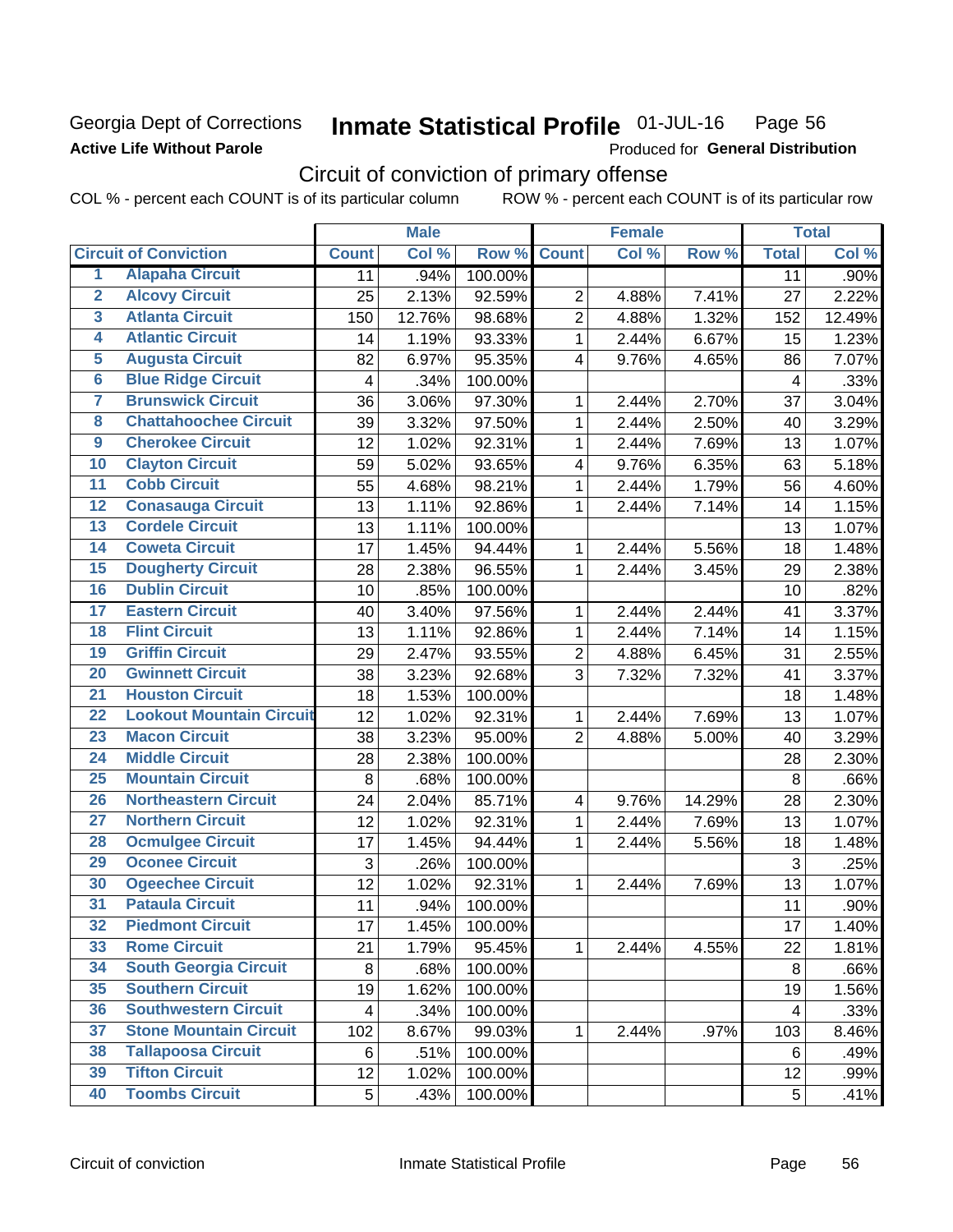## Georgia Dept of Corrections **Active Life Without Parole**

#### Inmate Statistical Profile 01-JUL-16 Page 57

Produced for General Distribution

## Circuit of conviction of primary offense

COL % - percent each COUNT is of its particular column ROW % - percent each COUNT is of its particular row

|    |                                  |              | <b>Male</b>    |         |              | <b>Female</b> |       | <b>Total</b> |                |
|----|----------------------------------|--------------|----------------|---------|--------------|---------------|-------|--------------|----------------|
|    | <b>Circuit of Conviction</b>     | <b>Count</b> | Col %          | Row %   | <b>Count</b> | Col %         | Row % | <b>Total</b> | Col %          |
| 41 | <b>Waycross Circuit</b>          | 24           | 2.04%          | 100.00% |              |               |       | 24           | 1.97%          |
| 42 | <b>Western Circuit</b>           | 22           | 1.87%          | 100.00% |              |               |       | 22           | 1.81%          |
| 43 | <b>Rockdale Circuit</b>          | 8            | .68%           | 100.00% |              |               |       | 8            | .66%           |
| 44 | <b>Douglas Circuit</b>           | 33           | 2.81%          | 94.29%  | 2            | 4.88%         | 5.71% | 35           | 2.88%          |
| 45 | <b>Appalachian Circuit</b>       | 4            | .34%           | 100.00% |              |               |       | 4            | .33%           |
| 46 | <b>Enotah Circuit</b>            |              | .09%           | 100.00% |              |               |       |              | .08%           |
| 47 | <b>Bell-Forsyth J.C.</b>         | 4            | .34%           | 100.00% |              |               |       | 4            | .33%           |
| 48 | <b>Towaliga Judicial Circuit</b> | 11           | .94%           | 100.00% |              |               |       | 11           | .90%           |
| 49 | <b>Paulding Circuit</b>          | 4            | .34%           | 100.00% |              |               |       | 4            | .33%           |
|    | <b>Total Rported</b>             | 1,176        | 100%           | 96.63%  | 41           | 100%          | 3.37% | 1,217        | 100%           |
|    | <b>Not Reported</b>              |              | 4              |         | 3            |               |       | 7            |                |
|    | <b>Grand Total</b>               |              | 1,180          |         |              | 44            |       | 1,224        |                |
|    | <b>Mode (most frequent)</b>      |              | <b>Atlanta</b> |         |              | Augusta       |       |              | <b>Atlanta</b> |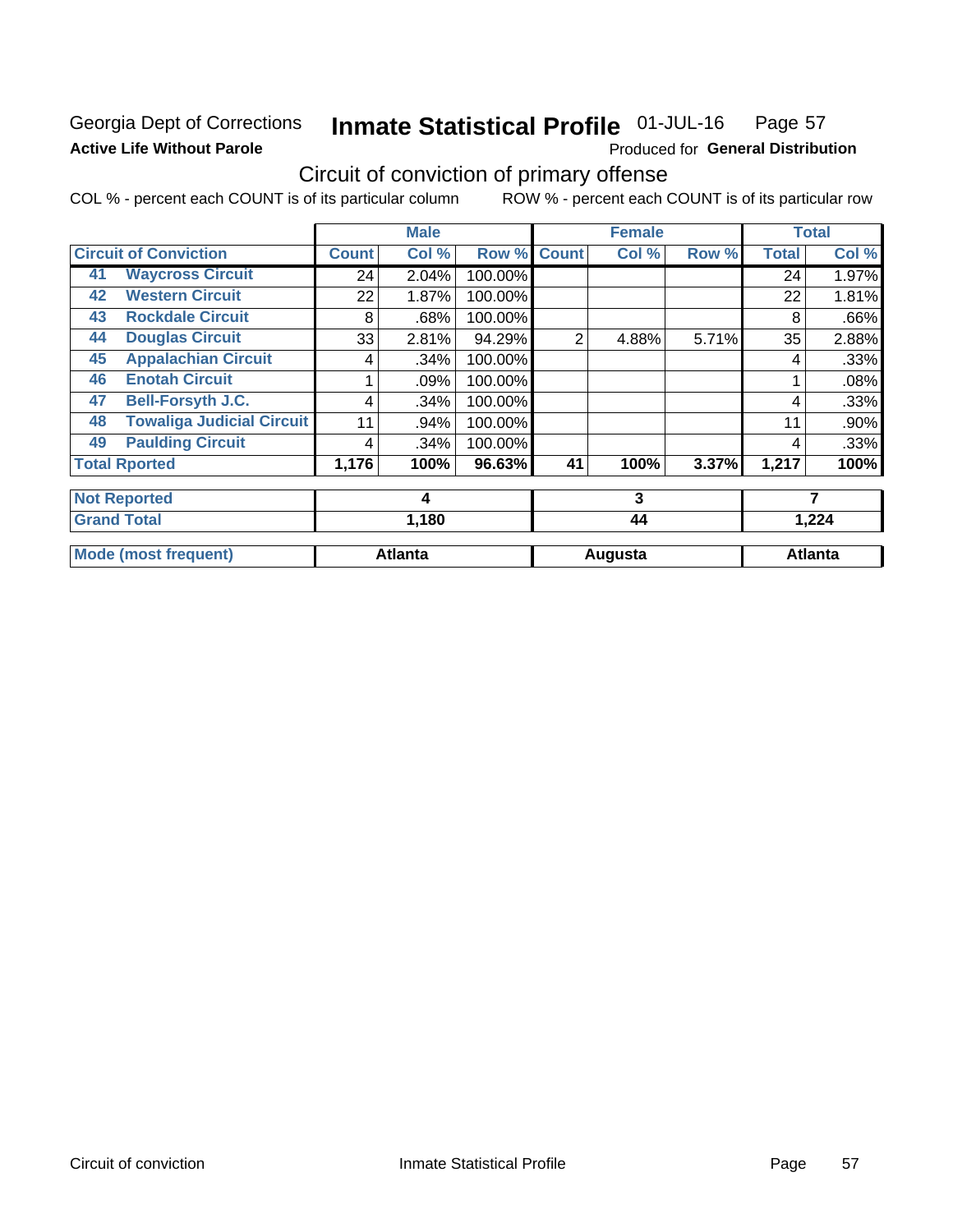### **Active Life Without Parole**

### Produced for General Distribution

## Years served (jail + prison) in this incarceration

COL % - percent each COUNT is of its particular column

|                       |              | <b>Male</b> |         |                | <b>Female</b> |        |                 | <b>Total</b> |
|-----------------------|--------------|-------------|---------|----------------|---------------|--------|-----------------|--------------|
| <b>Years Served</b>   | <b>Count</b> | Col %       | Row %   | <b>Count</b>   | Col %         | Row %  | <b>Total</b>    | Col %        |
| Less than one year    | 42           | 3.56%       | 89.36%  | 5              | 11.36%        | 10.64% | $\overline{47}$ | 3.84%        |
| 1 to 1.99 years       | 64           | 5.42%       | 94.12%  | 4              | 9.09%         | 5.88%  | 68              | 5.56%        |
| 2 to 2.99 years       | 81           | 6.86%       | 95.29%  | 4              | 9.09%         | 4.71%  | 85              | 6.94%        |
| 3 to 3.99 years       | 106          | 8.98%       | 92.98%  | 8              | 18.18%        | 7.02%  | 114             | 9.31%        |
| 4 to 4.99 years       | 97           | 8.22%       | 94.17%  | 6              | 13.64%        | 5.83%  | 103             | 8.42%        |
| 5 to 5.99 years       | 95           | 8.05%       | 97.94%  | $\overline{2}$ | 4.55%         | 2.06%  | 97              | 7.92%        |
| 6 to 6.99 years       | 52           | 4.41%       | 94.55%  | 3              | 6.82%         | 5.45%  | 55              | 4.49%        |
| 7 to 7.99 years       | 46           | 3.90%       | 97.87%  | $\mathbf 1$    | 2.27%         | 2.13%  | 47              | 3.84%        |
| 8 to 8.99 years       | 53           | 4.49%       | 98.15%  | 1              | 2.27%         | 1.85%  | 54              | 4.41%        |
| 9 to 9.99 years       | 38           | 3.22%       | 97.44%  | $\mathbf 1$    | 2.27%         | 2.56%  | 39              | 3.19%        |
| 10 to 10.99 years     | 30           | 2.54%       | 93.75%  | $\overline{2}$ | 4.55%         | 6.25%  | 32              | 2.61%        |
| 11 to 11.99 years     | 34           | 2.88%       | 100.00% |                |               |        | 34              | 2.78%        |
| 12 to 12.99 years     | 37           | 3.14%       | 100.00% |                |               |        | 37              | 3.02%        |
| 13 to 13.99 years     | 34           | 2.88%       | 89.47%  | 4              | 9.09%         | 10.53% | 38              | 3.10%        |
| 14 to 14.99 years     | 41           | 3.47%       | 97.62%  | 1              | 2.27%         | 2.38%  | 42              | 3.43%        |
| 15 to 15.99 years     | 43           | 3.64%       | 100.00% |                |               |        | 43              | 3.51%        |
| 16 to 16.99 years     | 46           | 3.90%       | 100.00% |                |               |        | 46              | 3.76%        |
| 17 to 17.99 years     | 28           | 2.37%       | 96.55%  | 1              | 2.27%         | 3.45%  | 29              | 2.37%        |
| 18 to 18.99 years     | 44           | 3.73%       | 100.00% |                |               |        | 44              | 3.59%        |
| 19 to 19.99 years     | 44           | 3.73%       | 97.78%  | $\mathbf{1}$   | 2.27%         | 2.22%  | 45              | 3.68%        |
| 20 to 20.99 years     | 34           | 2.88%       | 100.00% |                |               |        | 34              | 2.78%        |
| 21 to 21.99 years     | 29           | 2.46%       | 100.00% |                |               |        | 29              | 2.37%        |
| 22 to 22.99 years     | 18           | 1.53%       | 100.00% |                |               |        | 18              | 1.47%        |
| 23 to 23.99 years     | 11           | 0.93%       | 100.00% |                |               |        | 11              | 0.90%        |
| 24 to 24.99 years     | 5            | 0.42%       | 100.00% |                |               |        | 5               | 0.41%        |
| 25 to 25.99 years     | 5            | 0.42%       | 100.00% |                |               |        | 5               | 0.41%        |
| 27 to 27.99 years     | 9            | 0.76%       | 100.00% |                |               |        | 9               | 0.74%        |
| 29 to 29.99 years     | 5            | 0.42%       | 100.00% |                |               |        | $\overline{5}$  | 0.41%        |
| Thirty + years        | 9            | 0.76%       | 100.00% |                |               |        | 9               | 0.74%        |
| <b>Total Reported</b> | 1,180        | 100%        | 96.41%  | 44             | 100%          | 3.59%  | 1,224           | 100%         |

| <b>Not Reported</b>  |       |    |       |
|----------------------|-------|----|-------|
| <b>Total</b><br>Cron | 180,، | 44 | 1,224 |

| <b>Mean</b><br>(average) | 10.07           | 5.74            | 9.91            |
|--------------------------|-----------------|-----------------|-----------------|
| Median (middle)          | 8.15            | 4.085           | 7.88            |
| Mode (most frequent)     | 4 to 4.99 years | 3 to 3.99 years | 4 to 4.99 years |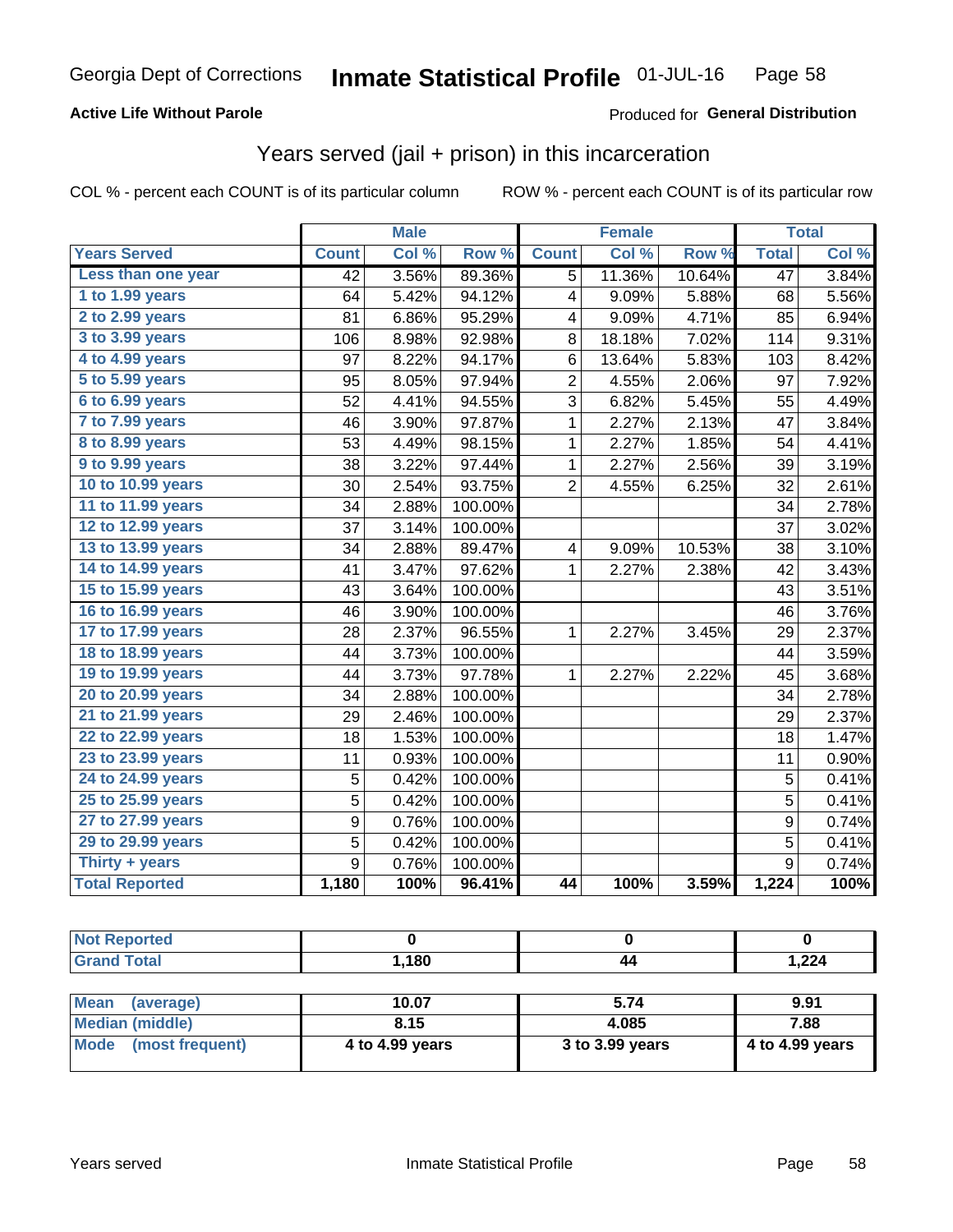#### Inmate Statistical Profile 01-JUL-16 Page 59

### **Active Life Without Parole**

Produced for General Distribution

## Results of most recent HIV tests

COL % - percent each COUNT is of its particular column

|                         | <b>Male</b>  |           |           | <b>Female</b> |        |          | Total |        |
|-------------------------|--------------|-----------|-----------|---------------|--------|----------|-------|--------|
| <b>HIV Test Results</b> | <b>Count</b> | Col %     | Row %I    | <b>Count</b>  | Col %  | Row %    | Total | Col %  |
| <b>Positive</b>         |              | 0.79%     | $90.00\%$ |               | 2.44%  | 10.00%   | 10    | 0.85%  |
| <b>Negative</b>         | .133         | $99.21\%$ | 96.59%    | 40            | 97.56% | $3.41\%$ | 1,173 | 99.15% |
| <b>Total Reported</b>   | 1,142        | 100%      | 96.53%    | 41            | 100%   | 3.47%    | 1,183 | 100%   |

| <b>Not Reported</b>          | ^^<br>აა |    |       |
|------------------------------|----------|----|-------|
| <b>Total</b><br><b>Grand</b> | ,180     | 44 | 1,224 |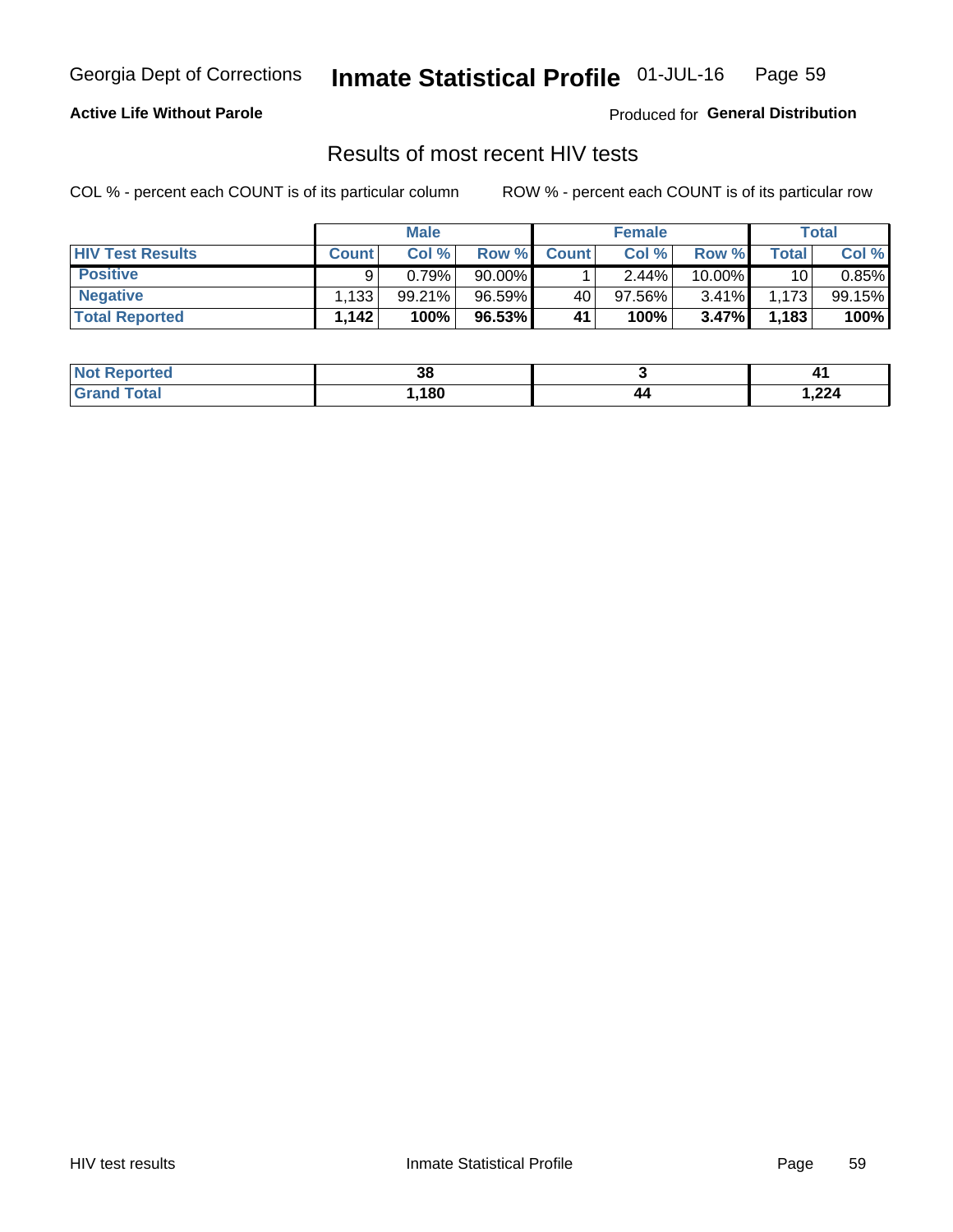## Georgia Dept of Corrections **Inmate Statistical Profile** 01-JUL-16 Page 60

### **Active Life Without Parole**

Produced for **General Distribution**

### Results of most recent tuberculosis test

COL % - percent each COUNT is of its particular column ROW % - percent each COUNT is of its particular row

|                                  |              | <b>Male</b> |           |              | <b>Female</b> |       |       | Total  |
|----------------------------------|--------------|-------------|-----------|--------------|---------------|-------|-------|--------|
| <b>Tuberculosis Test Results</b> | <b>Count</b> | Col%        | Row %I    | <b>Count</b> | Col%          | Row % | Total | Col %  |
| <b>Positive on current test</b>  | 256          | 22.05%      | 98.84%    |              | $7.32\%$      | 1.16% | 259   | 21.55% |
| <b>Negative</b>                  | 905          | 77.95%      | 95.97%    | 38           | 92.68%        | 4.03% | 943   | 78.45% |
| <b>Total Reported</b>            | 1,161        | 100%        | $96.59\%$ | 41           | 100%          | 3.41% | 1,202 | 100%   |

| <b>Not Reported</b> |     |     | n,<br>. .<br>$\sim$ $\sim$ $\sim$ |
|---------------------|-----|-----|-----------------------------------|
| Total               | 180 | / / | 224, ا                            |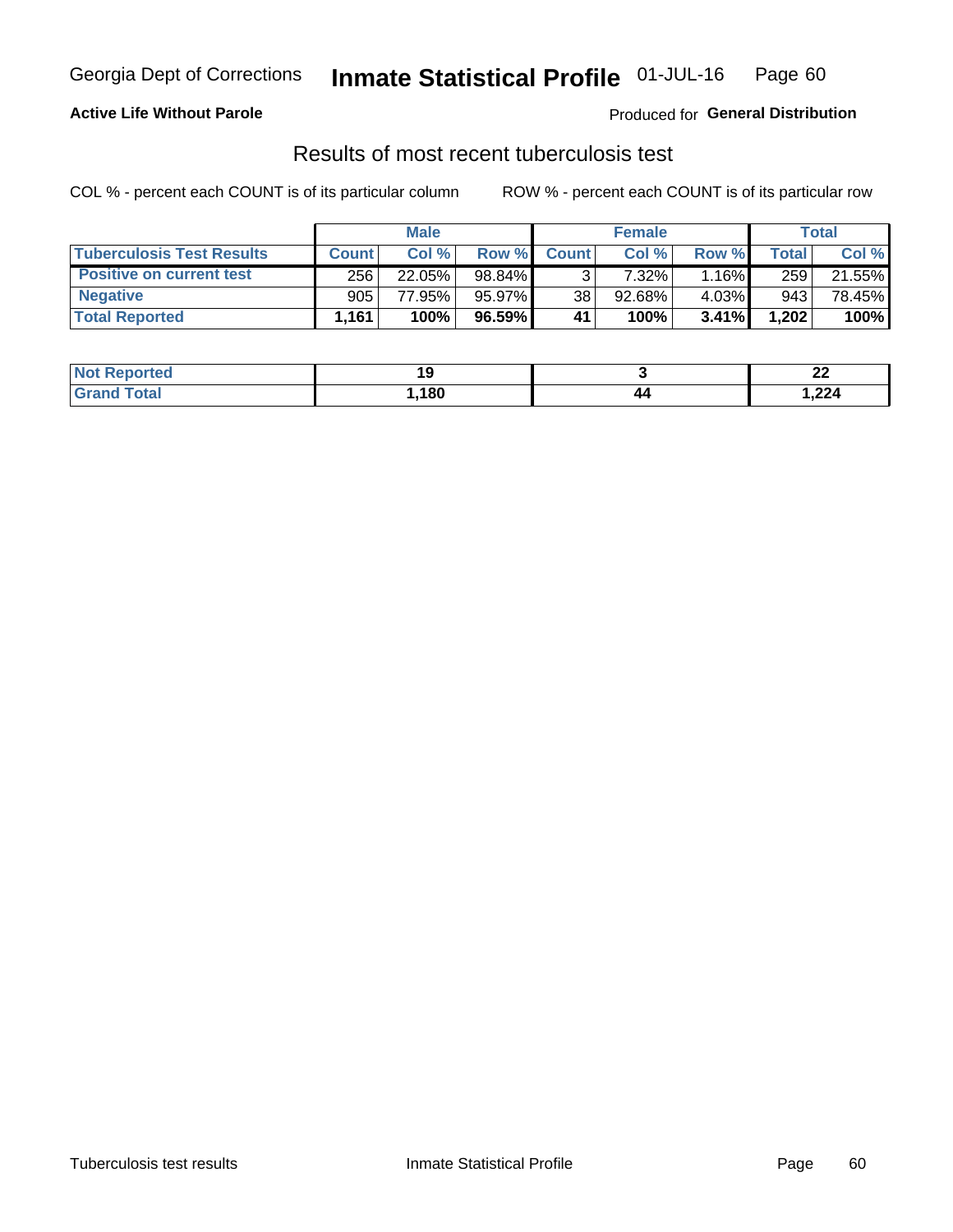## Georgia Dept of Corrections **Inmate Statistical Profile** 01-JUL-16 Page 61

### **Active Life Without Parole**

Produced for **General Distribution**

### Results of most recent syphilis test

COL % - percent each COUNT is of its particular column ROW % - percent each COUNT is of its particular row

|                                 | <b>Male</b>  |           |           | <b>Female</b> |           |          | Total |        |
|---------------------------------|--------------|-----------|-----------|---------------|-----------|----------|-------|--------|
| <b>Syphilis Test Results</b>    | <b>Count</b> | Col%      | Row %I    | <b>Count</b>  | Col %     | Row %    | Total | Col %  |
| <b>Positive on current test</b> |              | 2.74%     | $94.44\%$ |               | 9.09%     | 5.56%    | 18    | 2.85%  |
| <b>Negative</b>                 | 604          | $97.26\%$ | 98.37%    | 10            | $90.91\%$ | $1.63\%$ | 614   | 97.15% |
| <b>Total Reported</b>           | 621          | 100%      | 98.26%    | 11            | 100%      | 1.74%    | 632   | 100%   |

| <b>Not Reported</b>          | 559 | ^^<br>◡ | 592    |
|------------------------------|-----|---------|--------|
| <b>Total</b><br><b>Grand</b> | 180 | 44      | 224, ا |